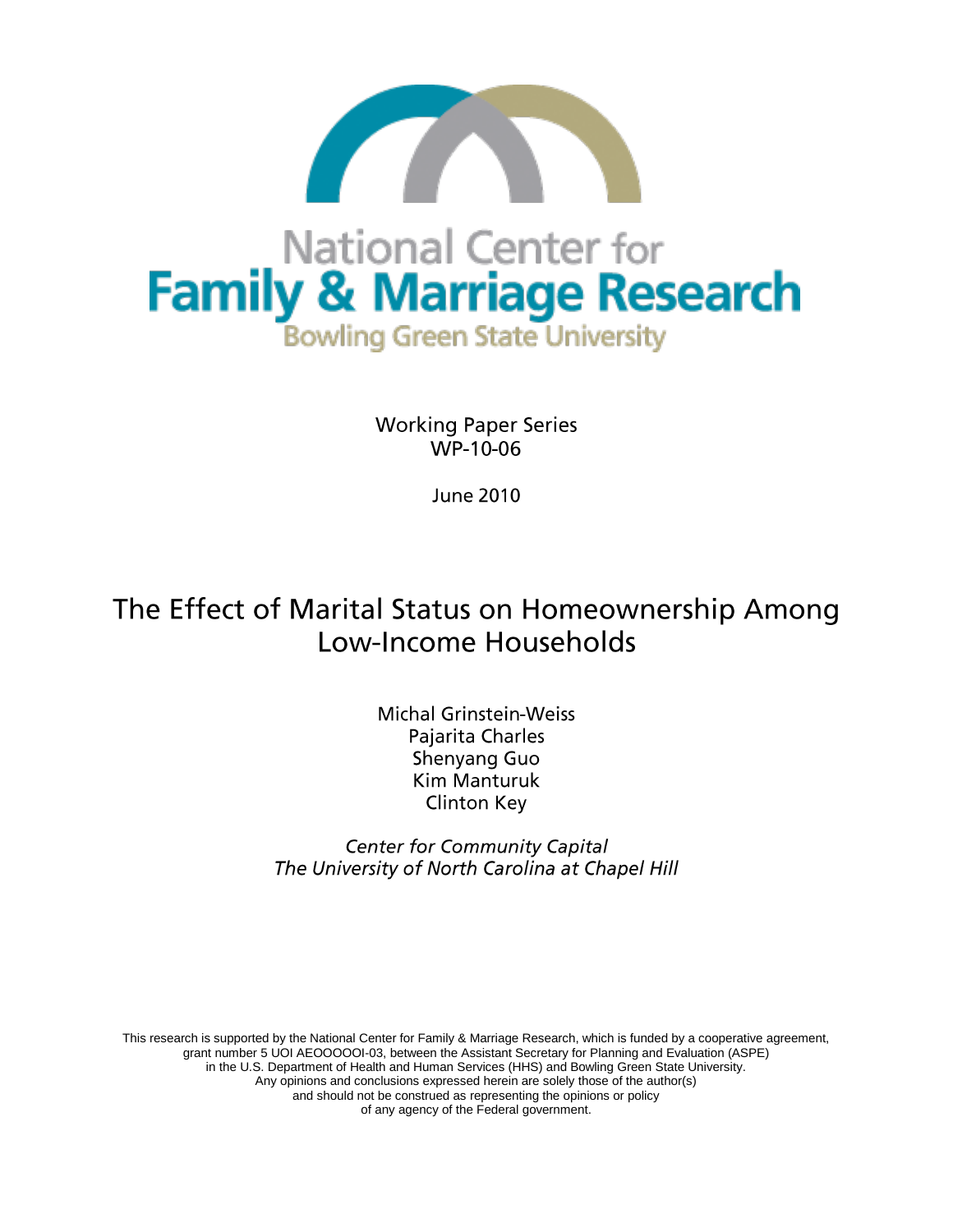# RUNNING HEAD: Effect of Marital Status on Homeownership

# The Effect of Marital Status on Homeownership Among Low-Income Households

Michal Grinstein-Weiss Pajarita Charles Shenyang Guo Kim Manturuk Clinton Key

Acknowledgments: The authors thank the National Center for Family & Marriage Research for their support of this research. We also thank Diane Wyant from the School of Social Work for her invaluable editing, comments and suggestions. Finally, we thank Elizabeth Freeze, Laurie Graham, and Krista Holub for their valuable research assistance. Reprints are available from Michal Grinstein-Weiss, School of Social Work, University of North Carolina, 325 Pittsboro Street, CB #3550, Chapel Hill, NC 27599; [michalgw@email.unc.edu;](mailto:michalgw@email.unc.edu) 919-962-6446 (voice); 919-843-8715 (fax).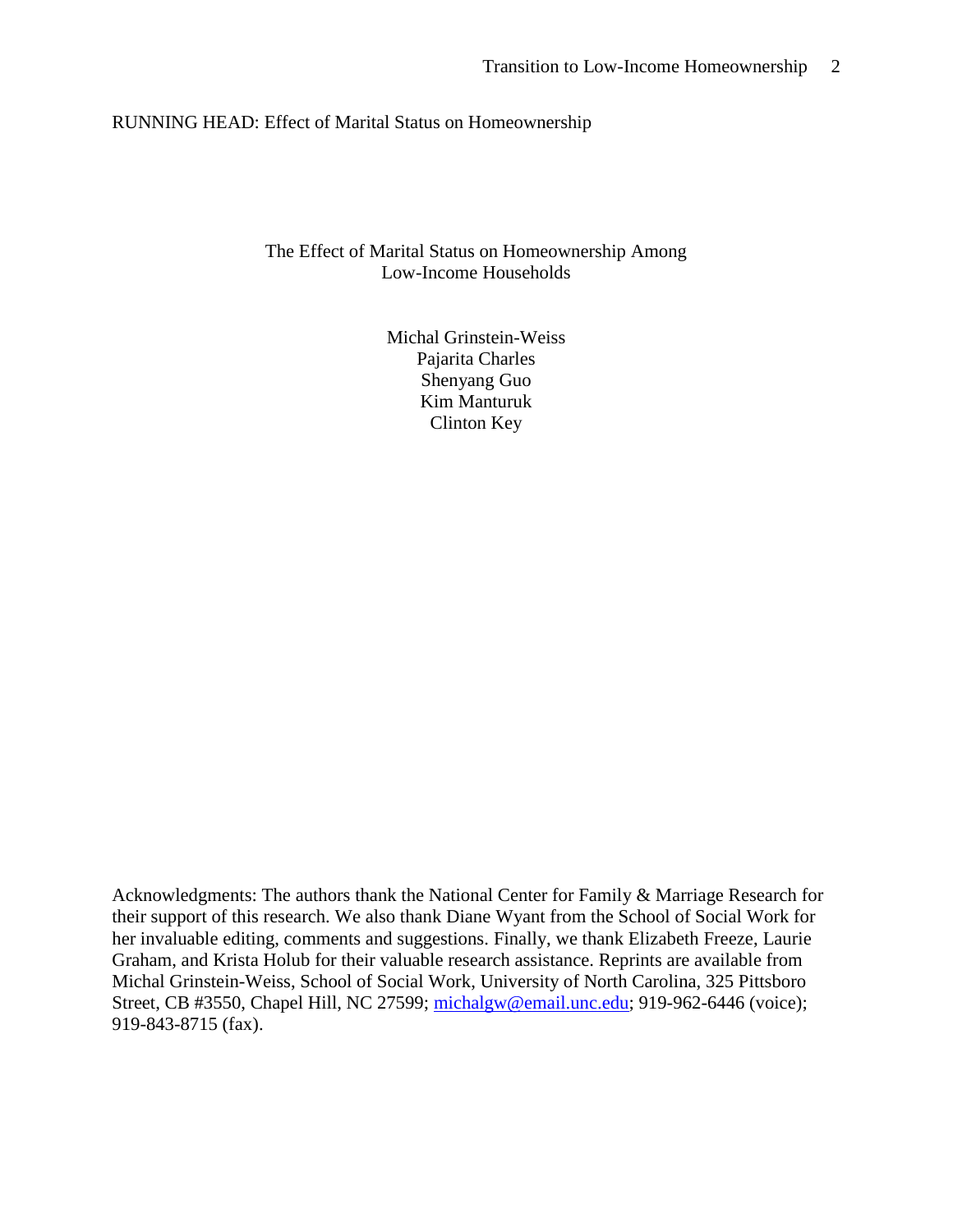## ABSTRACT

This research examines whether lower-income married renters are more likely to become homeowners than comparable single renters. Using data from the Community Advantage Panel Study, we use discrete-time survival analysis with propensity score matching to explore this relationship. Results indicate married couples have higher odds of buying a home, and do so at faster rates, than their unmarried counterparts. These findings were robust to the control of selection bias between the married and unmarried groups using propensity score matching. The findings suggest efforts to encourage marriage among low-income couples may be associated with subsequent economic mobility through homeownership.

Keywords: homeownership, assets ownership, marriage, low-income families, propensity score matching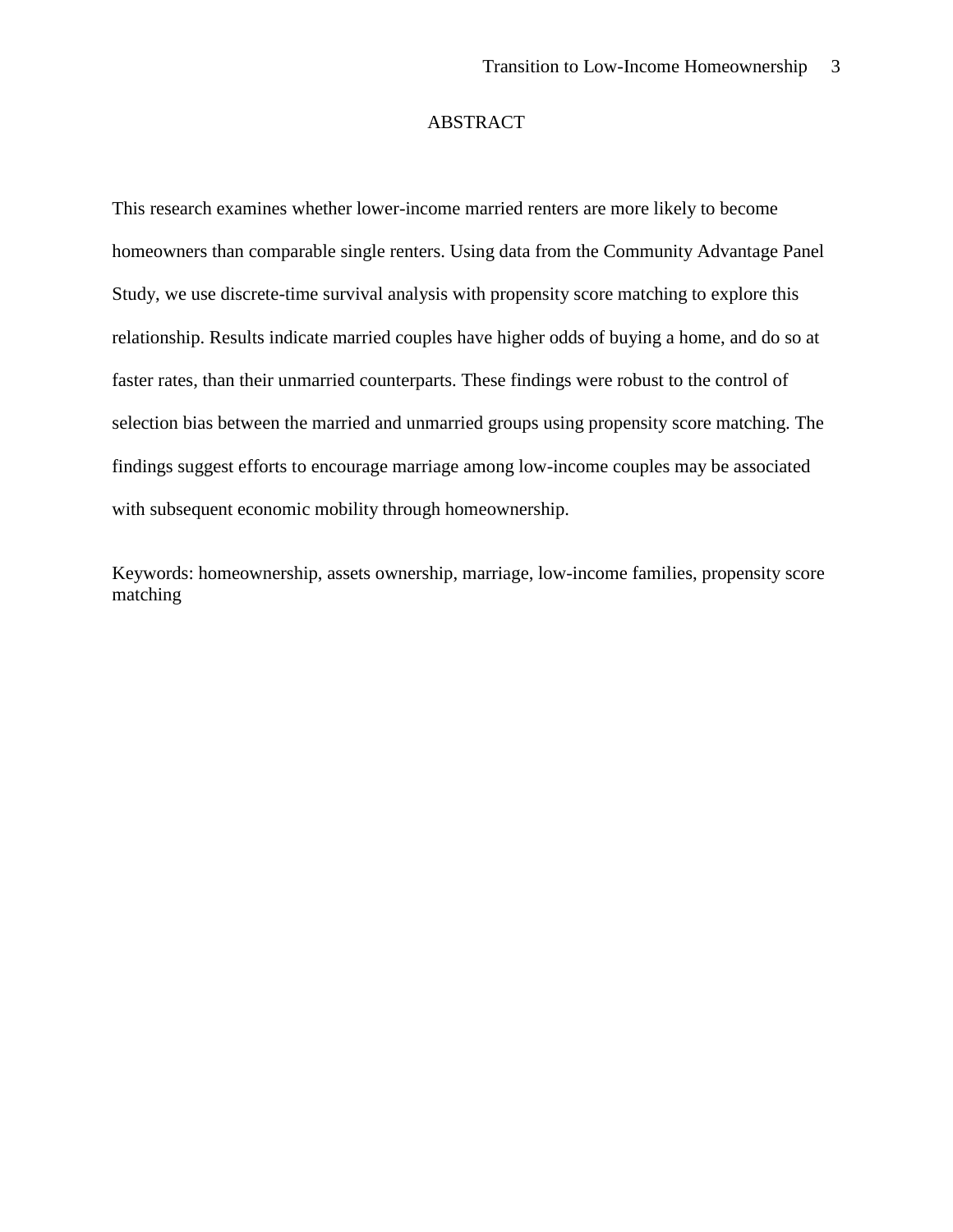# The Effect of Marital Status on Homeownership Among Low-Income Households

Among the most challenging goals of social policy is determining the best way to help disadvantaged families move up the economic ladder. Over the last two decades, asset building as an anti-poverty strategy has been gaining substantial ground in both policy and research arenas. One of the main sources of assets is homeownership. Understanding the factors that influence the transition to homeownership has important implications for policy makers seeking to improve family well-being. In this study, we examine the potentially causal role that marriage plays in the decision to buy a home.

Homeownership is highly valued in the United States and considered part of the American dream among many households. Research suggests that homeownership is associated with considerable benefits for individuals, families, and their communities. For example, evidence supports that owning a home is associated with increased savings and wealth levels (Skinner 1989; Di, Yang, and Liu 2003). Further, research has established an association between owning a home and the household's greater social and civic involvement in local activities such as voting, volunteer work, and neighborhood associations (Drier 1994; DiPasquale and Glaeser 1999; Manturuk, Lindblad, and Quercia 2009). Studies have also shown a link between homeownership and positive child outcomes such as higher educational attainment (Boehm and Schlottmann 1999; Haurin, Parcel, and Haurin 2002), lower teenage pregnancy, and fewer behavioral problems (Haurin et al., 2002).

Like homeownership, marriage is associated with upward mobility and prosperity and is perceived by many as a normative life course milestone with numerous associated benefits (Waite 1995; Waite and Gallagher 2000). Evidence suggests that married couples in high quality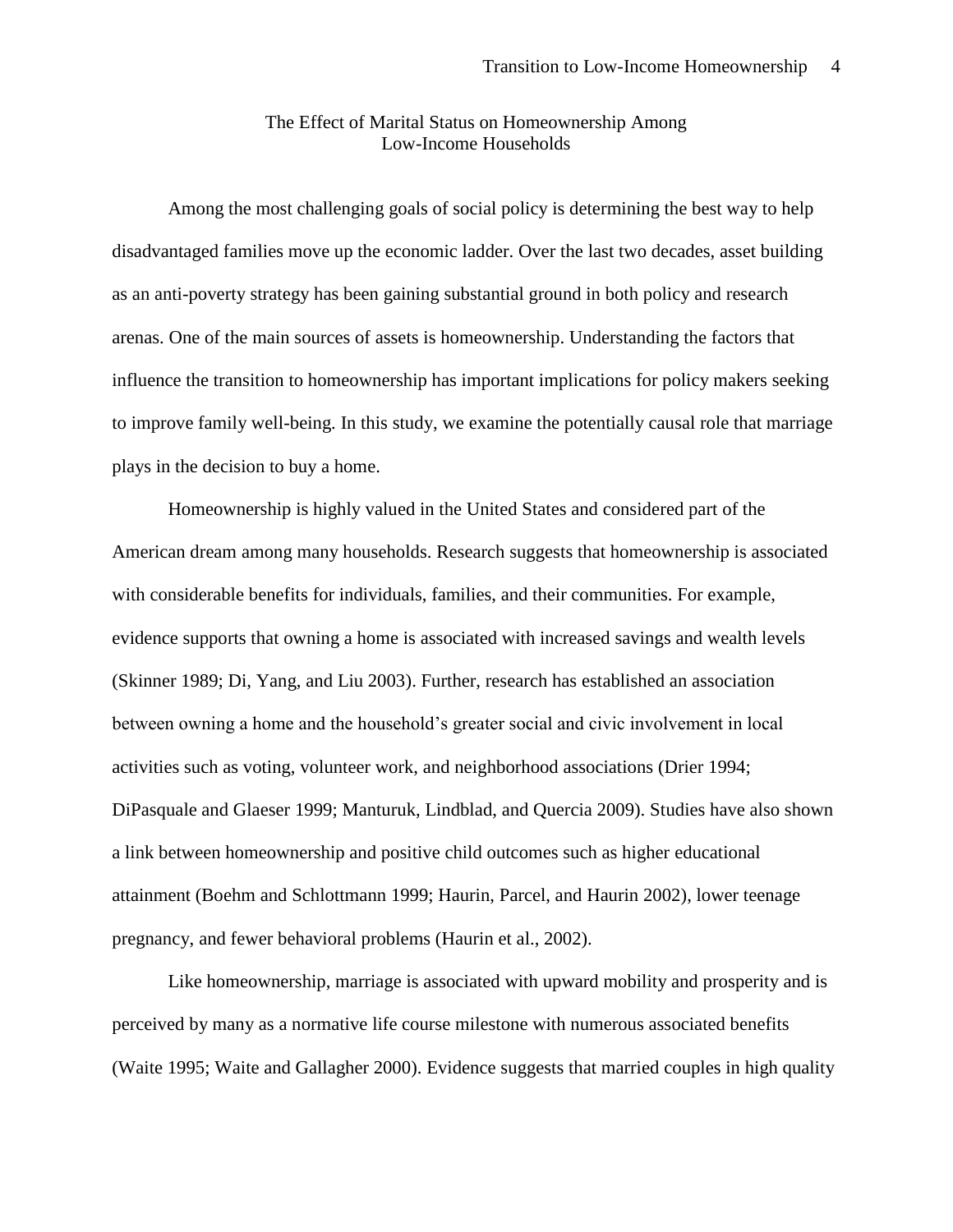relationships are more likely to have positive psychological outcomes (Williams 2003; Frech and Williams 2007), fewer health complications (Hughes and Waite 2009), and greater economic stability and wealth (Wilmoth and Koso 2002; Lupton and Smith 2003; Grinstein-Weiss, Zhan, and Sherraden 2006). Additionally, the socioeconomic benefits of marriage include an increased likelihood of higher income, greater affluence, and less material hardship (White and Rogers 2000; Lerman 2002; Hirschl, Altobelli, and Rank 2003).

In recent years, public policy initiatives have focused on separately promoting homeownership and marriage as part of an effort to improve family well-being; however, little attention has been given to the relationship between the two. Specifically, the extent to which marriage affects the transition from renting to homeownership remains unclear among low- and moderate-income households. This is an important social policy question because low-income individuals are especially disadvantaged with regard to homeownership due to poor credit, unstable job histories, lack of capital for a down payment, and racial discrimination (Haurin, Herbert, and Rosenthal 2007).

Several government sponsored homeownership programs have been designed to help address some of these barriers through subsidies and mortgage loans and by promoting asset and savings accumulation that could be used for homeownership, education, and business development (Sherraden 1991). To help homeownership and asset building programs tailor their strategies to meet the needs of low-income households, and to understand the role marriage may play in transitioning to homeownership, this study examines the effect of marital status in the tenure change process. To address this topic, we use propensity score matching and survival analysis to answer the following question: To what extent does marital status influence whether and when low- and moderate-income individuals purchase a home?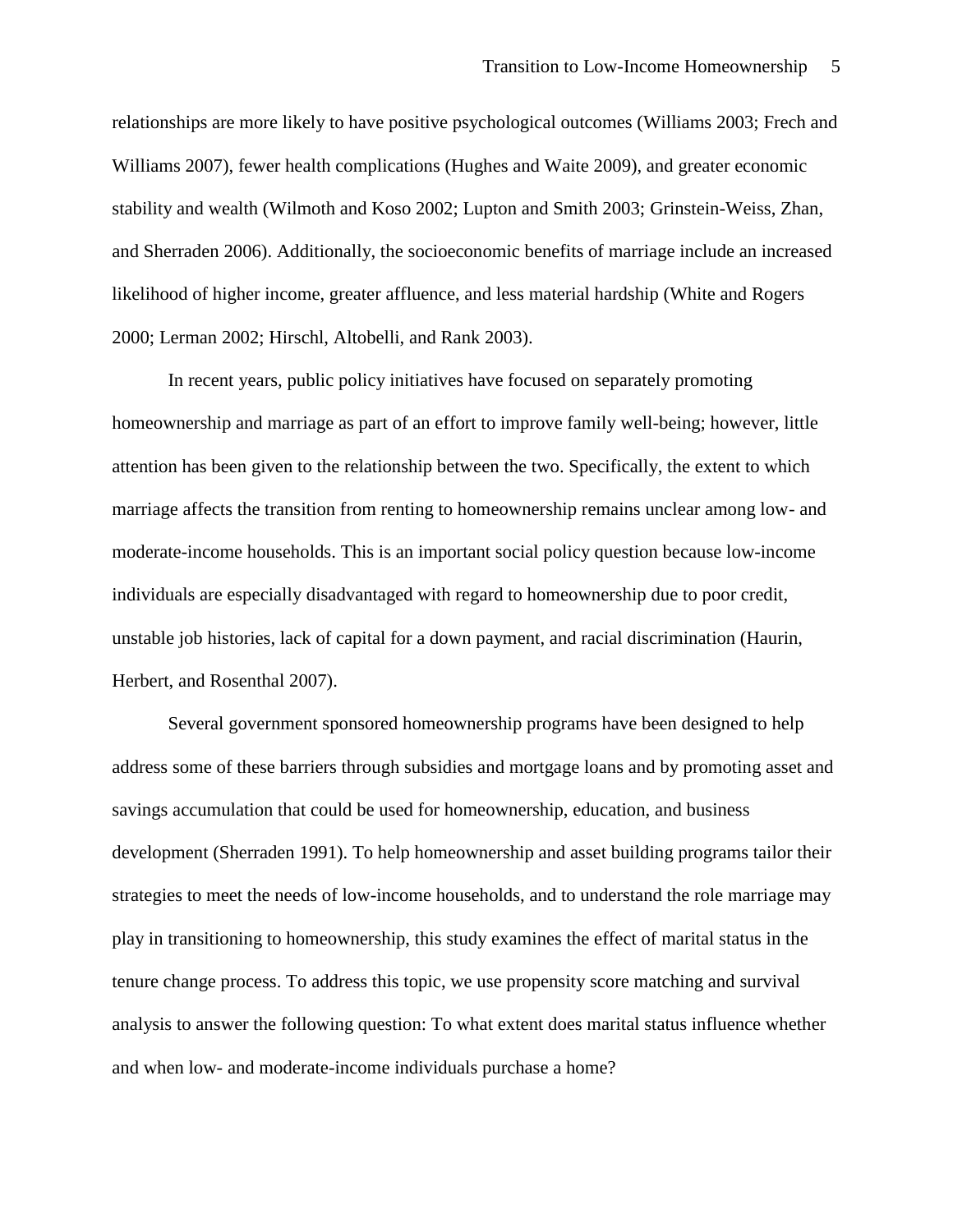This research makes two major contributions to the literature. First, the study employs an innovative and rigorous approach to answer the research question by using discrete-time survival analysis with propensity score matching. In addition, the study examines important covariates affecting the selection into marriage compared to remaining unmarried and controls for these covariates through a series of matched samples using several approaches. The application of propensity score matching improves on the conventional covariance control approach by reducing the bias caused by selection effects in observational studies (Guo and Fraser 2009).

The second contribution stems from the sample of low-income households used in the study, which is of particular interest to policy makers. Low-income households are the primary population targeted by social policies aimed at increasing rates of both marriage and homeownership. Poverty reduction strategies that encourage marriage (e.g., Healthy Marriage Initiative) and assets building strategies that support homeownership (e.g., Assets for Independence) continue to be major priorities in the current administration as part of an effort to strengthen and support society's most disadvantaged families. Consequently, this study has important implications for these homeownership and family formation policies.

# *Homeownership in a Policy Context*

Despite the advantages associated with owning a home, homeownership remains unattainable for many individuals in society (Withers 1998), and government programs have tended to favor middle- and upper-income households over low-income households through the favorable tax treatment of homeownership (Olsen 2007). Significant housing inequalities exist between low-income and higher income groups because of barriers including lack of wealth, lower income, inadequate knowledge about the homeownership process, and higher levels of debt. To address this gap, policy makers over the last two decades have promoted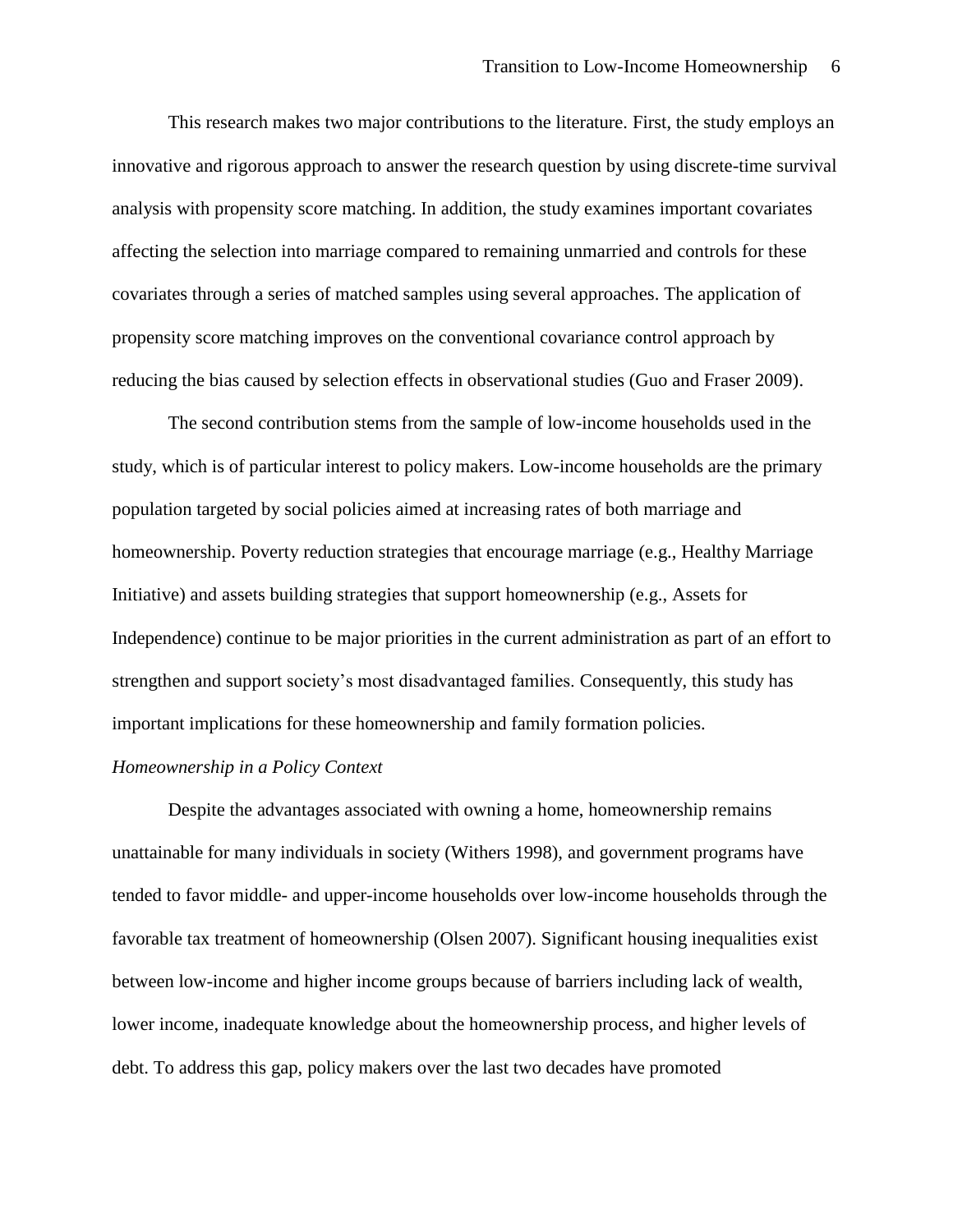homeownership as a way of increasing the assets of low-income and minority households (Scanlon 1998; Shlay 2006). In part, these programs helped drive the increase in the rate of homeownership among low-income individuals in the 1990s (Belsky and Duda 2002); however, criticism against expanding homeownership opportunities has become more pronounced in light of the dramatic increase in foreclosures during the recent housing crisis. Some researchers have argued that the high rate of foreclosures is due to sub-prime, high cost mortgages, which were marketed to low-income borrowers who did not qualify for traditional mortgages (Gaines et al., 2009). Anne Shlay (2006) argues, given the obstacles facing low-income individuals, homeownership as an asset investment is more risky and may have fewer benefits than for moderate-income homeowners.

Despite these criticisms, several subsidy and mortgage loan programs have proven successful in assisting disadvantaged families become homeowners. For example, the U.S. Department of Housing and Urban Development has increased low-income homeownership opportunities through its Home Investment Partnerships Program (HOME). Since 1992, over three billion dollars in HOME funds have been used to help 270,000 low-income households purchase homes in various communities around the country (Turnham et al., 2004). A second example is the Assets for Independence program, which provides funds to non-profit organizations and government agencies for asset-based programs to help families accumulate savings that can be used for homeownership, post-secondary education, and small business opportunities (U.S. Department of Health and Human Services 2007). A third example is the Community Advantage Program (CAP), a secondary home loan mortgage program for low- and moderate-income households. CAP provides households with homeownership opportunities by working with traditional lenders to secure 30-year, fixed-rate prime loans that would otherwise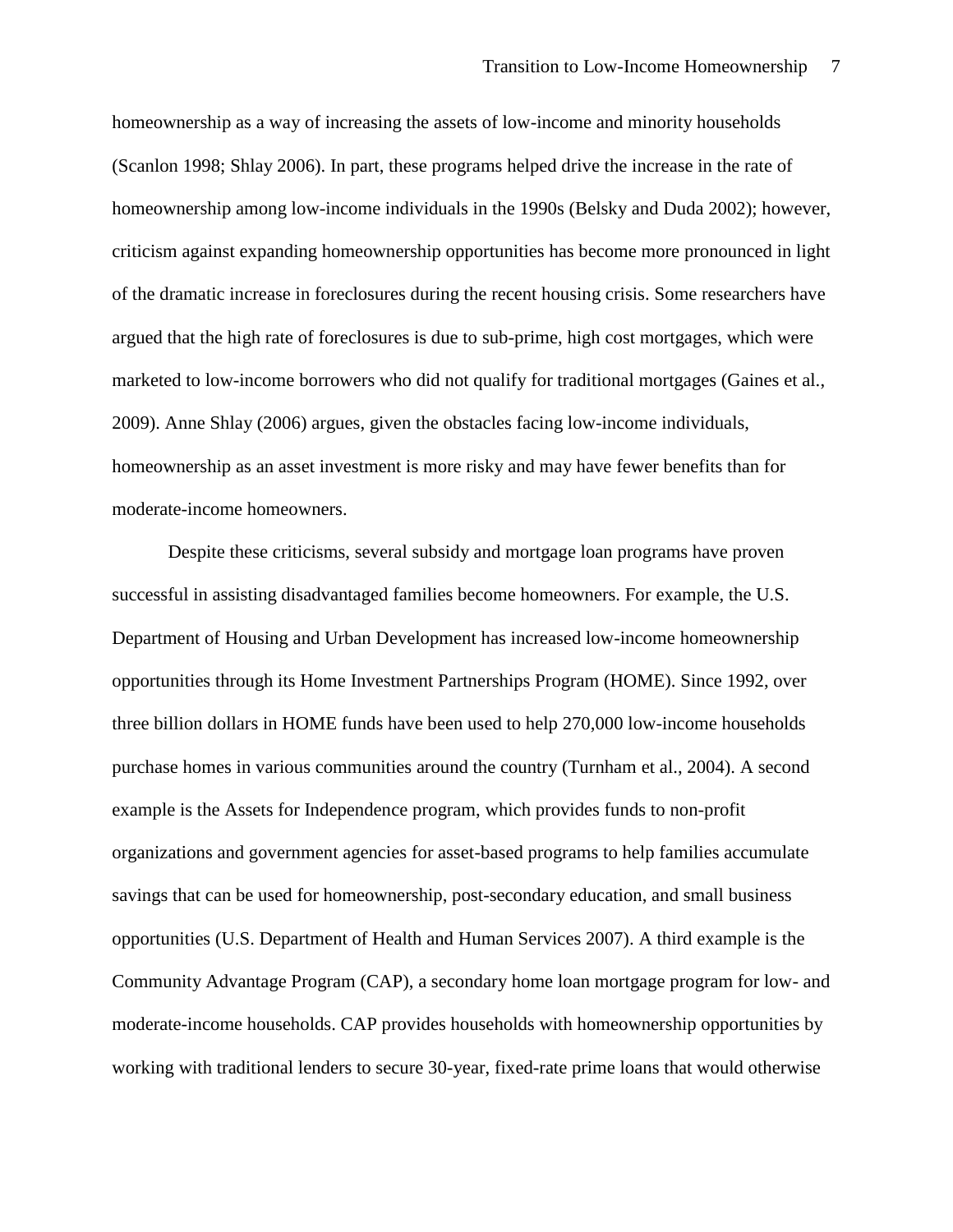be considered too risky to offer. Over 28,000 families have purchased homes as a result of CAP, and the on-going evaluation of the program indicates that the purchasers have accumulated significant equity (Riley, Freeman, and Quercia 2009).

# *Marriage in a Policy Context*

Given the potential benefits to marriage, social policy efforts stemming from the Personal Responsibility and Work Opportunity Reconciliation Act of 1996 focused on supporting lowincome families through the promotion of marriage and responsible fatherhood programs (Ooms, Bouchet, and Parke 2004). The Temporary Assistance for Needy Families Reauthorization Bill, passed in February 2006, appropriated up to \$750 million to support such programs. Since then, over two hundred Healthy Marriage Initiative contracts have been awarded to service providers and researchers in states around the country working to strengthen and sustain marriages and relationships. Examples of the activities allowed under these grants include public service campaigns, high school education with a focus on marriage values and relationships, marital and relationship skills programs, premarital services, and marriage enhancement classes (U.S. Department of Health and Human Services 2006).

The link between marriage, economic well-being, and self-sufficiency continues to be the focus of current public policy efforts at the federal level today. President Obama's Department of Health and Human Services 2011 budget includes \$500 million for a new Fatherhood, Marriage, and Families Innovation Fund geared to replace the current Healthy Marriage Initiative. The goal of the fund is to build an evidence base about the type of interventions that successfully improve family functioning, parenting capacity, and employment opportunities. These policy efforts exemplify the government's role in promoting marriage and family stability in the public domain.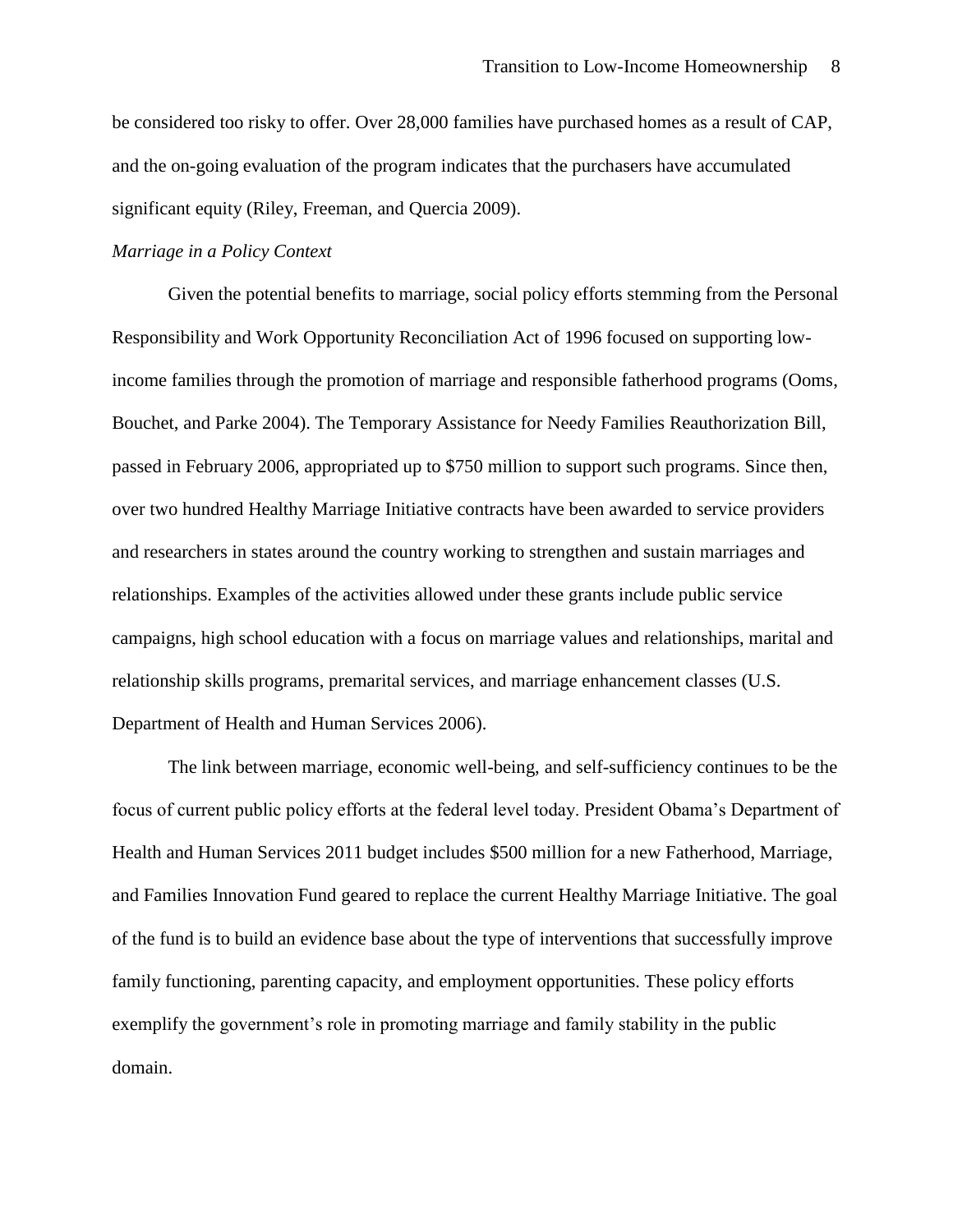#### **Conceptual Framework**

There are two dominate perspectives often used to explain the role that marriage plays in the decision to purchase a home. Sociological theory suggests there are several attributes that may make homeownership more likely among married couples compared to their unmarried counterparts. First, married couples may feel less transitional than singles and therefore more willing to make lasting, long-term decisions. Additionally, married couples are more likely to be financially stable compared to singles and are less likely to anticipate moving again in the near future. As such, they tend to be more willing to commit to the idea of purchasing a home (Clark, Deurloo, and Dieleman 1994; Mulder and Wagner 2001). Second, there are expectations inextricably tied to married life that influence important decisions including how many children to have and whether to purchase a home (Lupton and Smith 2003). Generally, householders have strong preferences for homeownership but prefer to wait until they have achieved stability not only in income but in their family situation as well (Clark, Deurloo, and Dieleman 1994). This stability often comes in the form of marriage, which in turn, is linked to higher levels of commitment (Smits and Mulder 2008). Additionally, households with more highly committed members are more likely to seek appropriate housing in anticipation of future events such as having children (Feijten and Mulder 2002). Third, people often change from renting to homeownership after experiencing a significant life transition (Clark, Deurloo, and Dieleman 1994; Deurloo, Clark, Dieleman, 1994). It is expected that a life event such as marriage could have this type of triggering effect.

From an economic perspective, there are financial reasons why married couples may be more apt to buy a home than single people. First, married couples have greater financial capability – higher assets and income – that can increase the probability of purchasing a home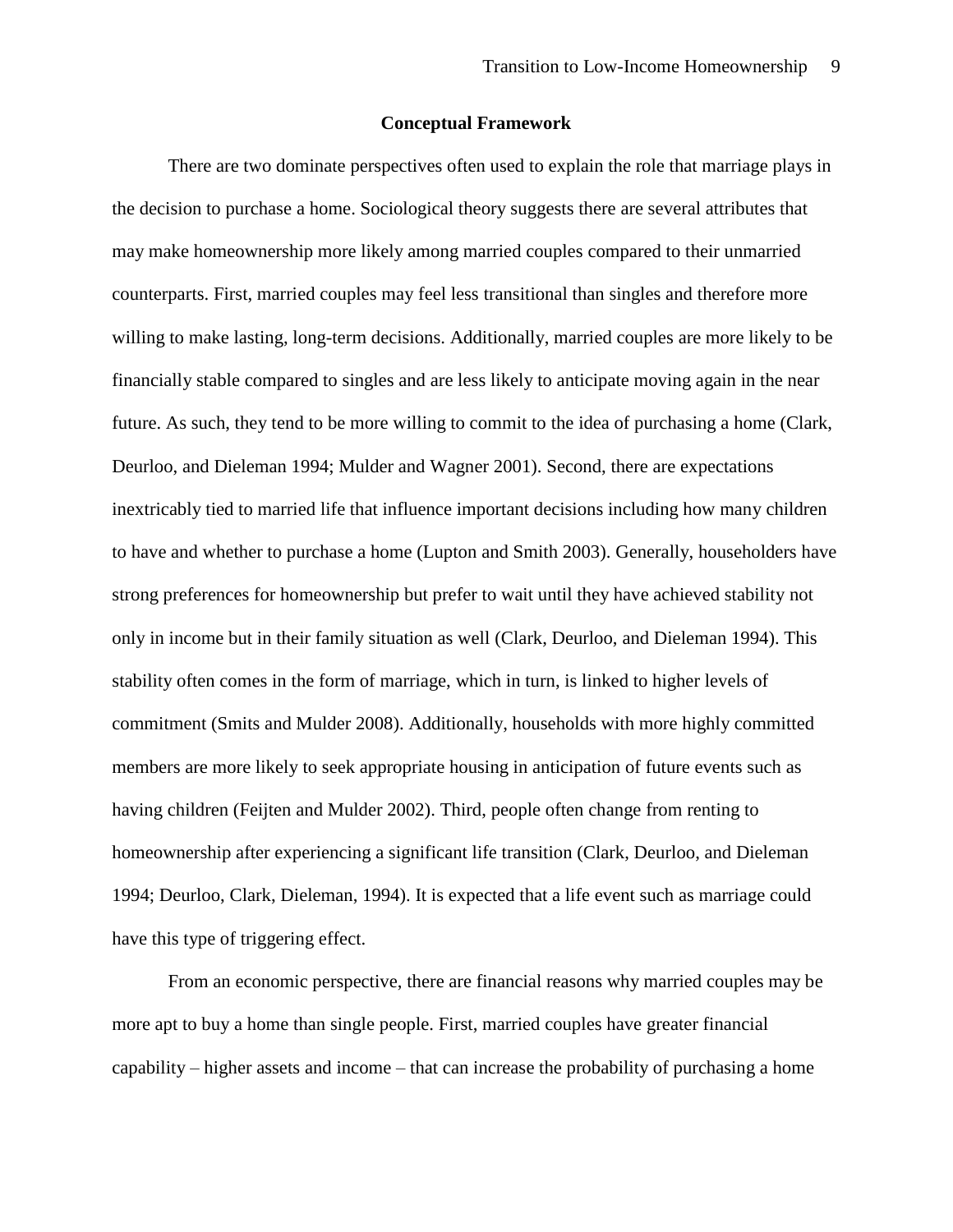(Plaut, 1987; Linneman and Wachter 1989; Hendershott et al., 2009). Second, married couples are able to save more and have higher levels of net worth because of labor market specialization and economies of scale from sharing expenses and purchasing goods and services in efficient sizes (Grinstein-Weiss et al., 2006). Third, married men generally earn more than unmarried men. Fourth, marriage can be associated with increased social capital resulting in opportunities that lead to saving. Finally, married couples commonly have access to benefits, like health and life insurance, that promote savings and therefore homeownership opportunities (Lupton and Smith 2003; Grinstein-Weiss et al., 2006).

The literature on the transition from renting to homeownership suggests that marriage, in addition to income, education, race, number of children, and age, is associated with the move from renting to owning (Mulder and Wagner 1998; Andrew, Haurin, and Munasib 2006). Few studies, however, have examined the effect of marriage on the transition to homeownership using data from low-income populations, leaving us uncertain about the relationship between lowincome households and homeownership. Furthermore, some researchers suggest that marriage in low-income groups manifests itself differently than it does in higher income groups possibly suggesting that its influence on the decision to buy a home may operate differently in these two groups. Kathryn Edin and Maria Kefalas (2005) discovered that marriage in low-income communities has different standards and is viewed as an *end* goal – something that comes *after* obtaining a home, finishing school, finding a job, and having children. If this is true, homeownership among the unmarried low-income group in this study might be less likely to occur given the reduced likelihood of life events that having taken place given their socioeconomic status.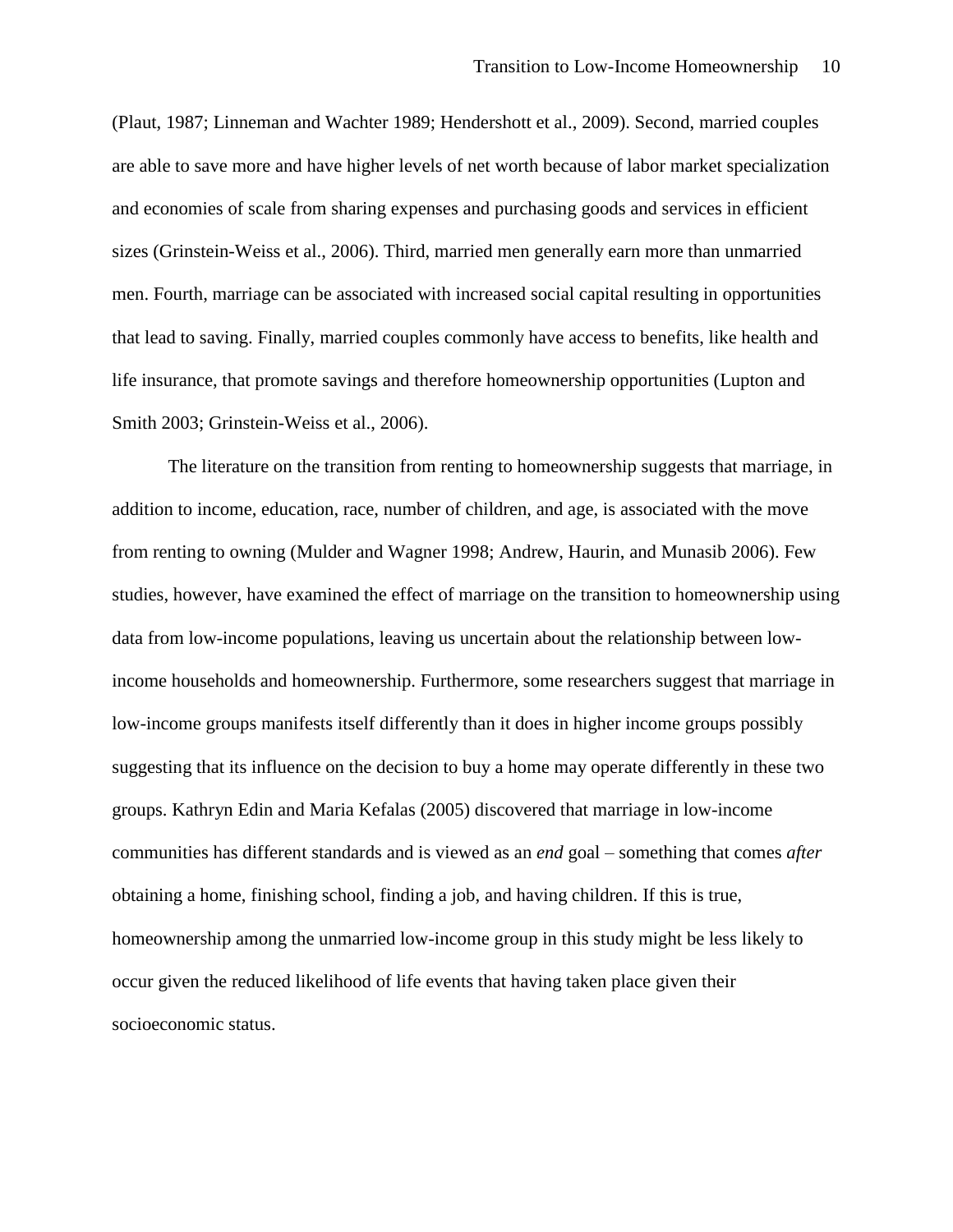Taken together, the literature on marital status and homeownership is fragmented. No single study that we could find explicitly examined the effect of marriage on tenure change with a low-income U.S.-based sample using a rigorous analytical approach. The purpose of this research is to address this gap and to improve our understanding of how policies should be targeted to meet the needs of low- and moderate-income renters seeking homeownership. We hypothesize that married couples will be more likely to transition from renting to homeownership and will do so at faster rates than their unmarried counterparts.

#### **Method**

#### *Data*

This study uses data collected for the Community Advantage Program (CAP). CAP began as a secondary mortgage market program developed to underwrite 30-year fixed-rate mortgages for families who might have otherwise received a sub-prime mortgage or been unable to purchase a home. In order to qualify for the program, participants had to meet one of the following criteria: 1) earn an annual income of no more than 80% of the area median income (AMI); 2) be a minority with an income not in excess of 115% of AMI; 3) purchase a home in a high-minority ( $>30\%$ ) or low-income ( $<80\%$  of AMI) census tract; and 4) earn an income not in excess of 115% of AMI. By the end of 2004, 28,573 families had purchased homes through CAP.

In 2004, the Community Advantage Panel Study (CAPS) was initiated to determine what impact homeownership had on the lives of CAP participants. In order to facilitate this analysis, a random sample of CAP borrowers was selected to participate in annual surveys. Once the sample of homeowners was recruited, a comparison group of renters was matched to the homeowners based on neighborhood and income. This matching was limited to the 30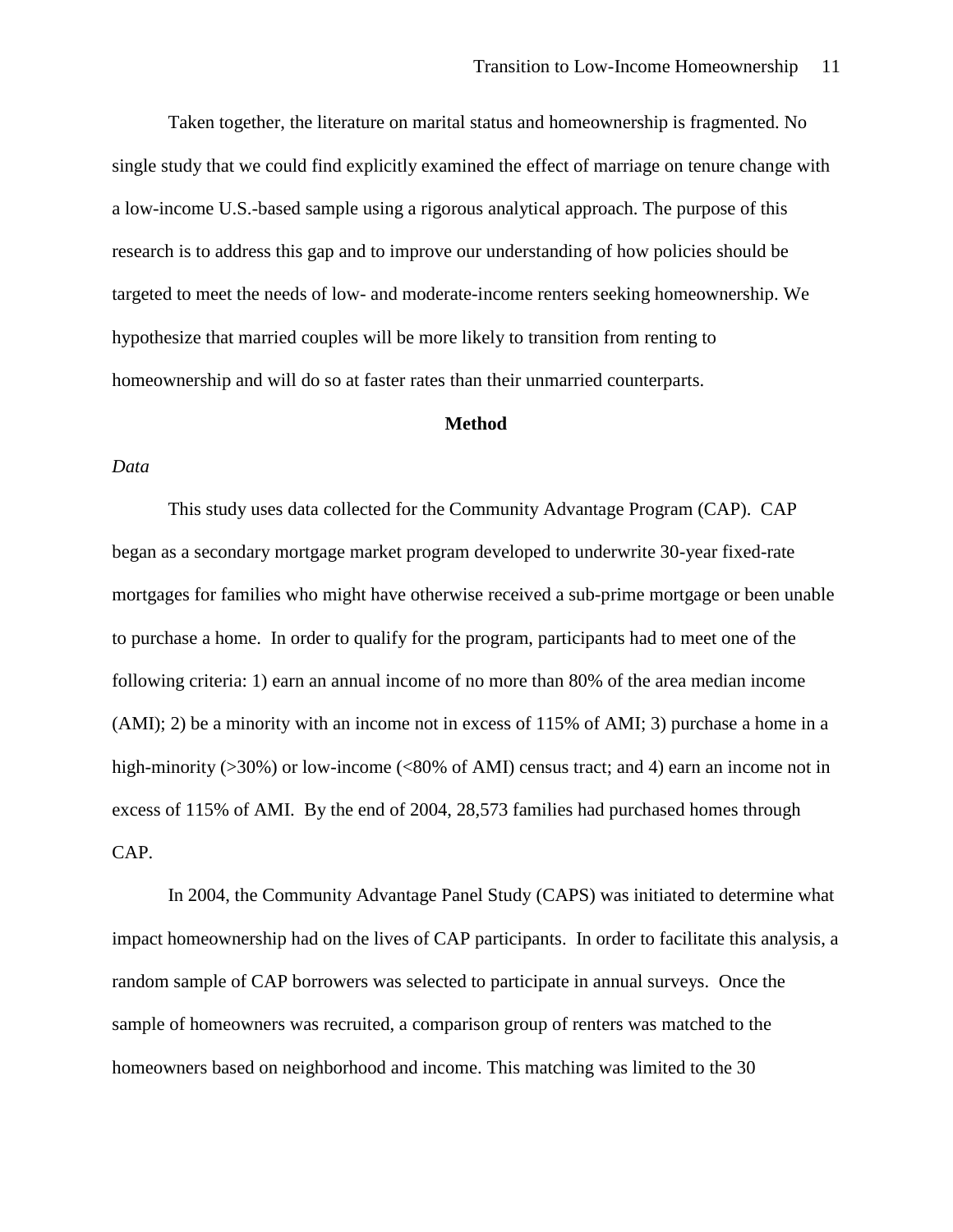metropolitan areas in the United States with the highest number of CAP owners. The renter sample was obtained by randomly selecting respondents who lived within the same census blocks<sup>1</sup> as already-enrolled homeowners based on public telephone directory lists. Like the CAP homeowners, the renters had to meet income or racial criteria. Respondents had to be between 18 and 65 years old, pay rent to the owner of their residence, and have an annual income of less than 80% AMI or 115% AMI in a predominantly-minority neighborhood. The final year-one sample was comprised of 3,743 homeowners and 1,530 renters. Since this study is examining the transition in to homeownership, we include only the 1,530 renters in our analysis.

This analysis used five waves of data from the CAPS renter panel collected annually from 2004 to 2008. As with any longitudinal survey, CAPS experienced sample attrition. As of 2008, the CAPS renter panel consisted of 923 (60%) of the original 1,530 respondents. Of those 923 cases, 642 had complete data on marital status and important predictors of homeownership such as income, race, and age. Applying the multiple imputation approach (Schafer 1997; Little and Rubin 2002), this study imputed missing data for the 281 subjects who had values on one or more independent and matching variables. The final analytic sample size used for propensity scoring and discrete-time analyses was 923. Using the five multiple imputed files, the study achieves a relative efficiency of 90%.

#### *Measures*

 $\overline{a}$ 

The key outcome measure in this study is time to home purchase. Because each respondent began the study as a renter, we measured our outcome variable in discrete units (1-4) as the number of data waves that elapsed before a respondent purchased a home.

The key independent variable of this study is marital status. In CAP, marital status was recorded with six categories: "Living with a partner, Married, Widowed, Divorced, Separated, or

<sup>&</sup>lt;sup>1</sup> When eligible renters could not be found within the census block, the radius was expanded up to four miles.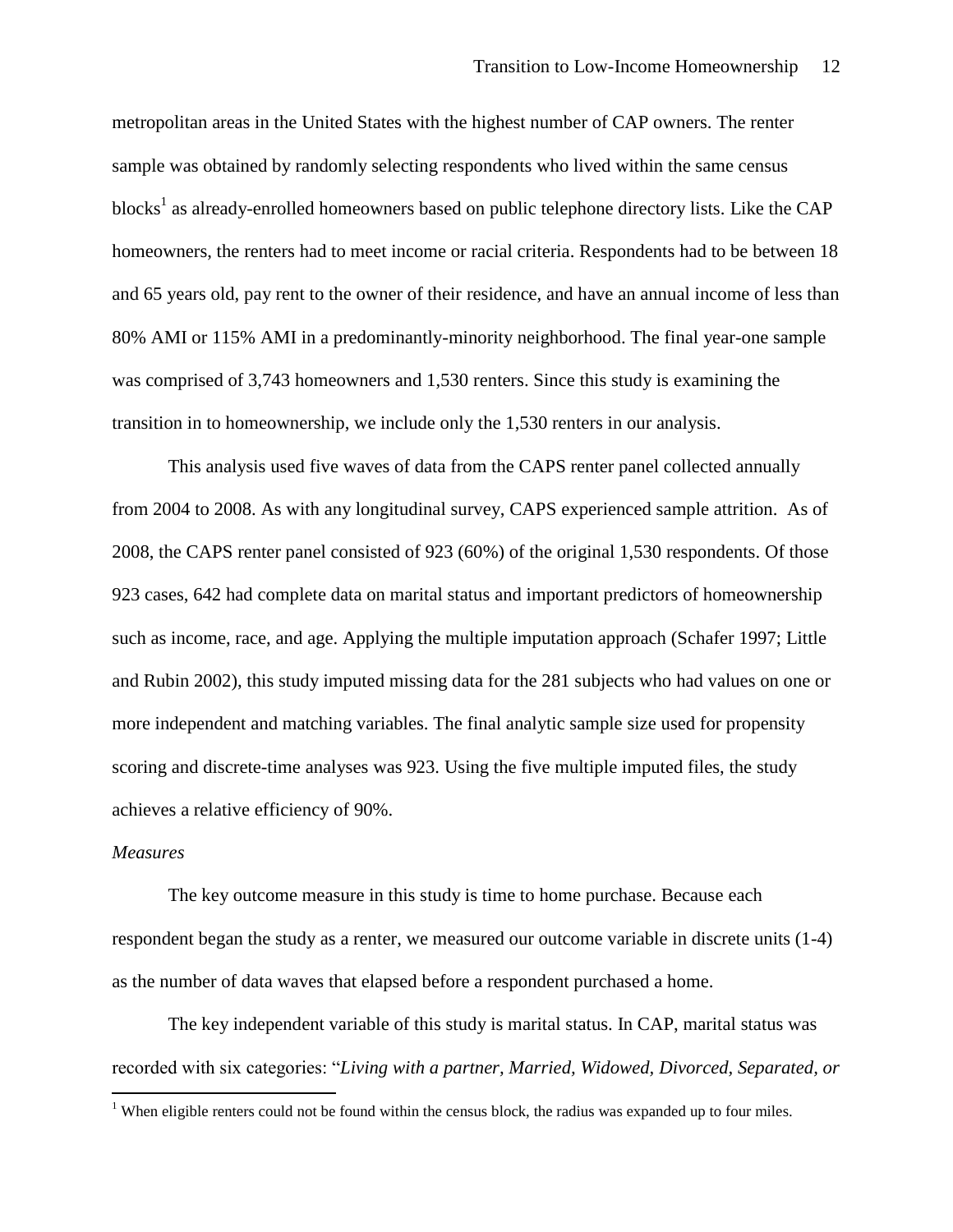*Never married.*" Respondents who indicated they were separated were excluded from the analysis because it was not clear whether to classify them as married or not. The remaining respondents were classified as either married or not married. Not married respondents included those who were divorced, widowed, cohabiting, or never married. We chose to include cohabiting respondents in the unmarried group because previous research has shown that cohabitors do not typically pool sources of income, are unable to accumulate levels of wealth similar to that of married couples, and few have legally binding agreements about their joint economic resources (Wilmoth and Koso 2002). As such, they would more likely behave as other unmarried respondents with regard to homeownership decisions.

All models include socio-demographic control variables. Characteristics used in propensity score matching are measured at year one of CAP participation. Respondents selfreported gender (1 = *female*, 0 = *male*) and race. Race was measured using four categories that simultaneously captured race/ethnicity and entered models as indicator variables for African American, Hispanic, and Other. Caucasian was the reference category. Age at baseline was measured in years and recorded as an integer. CAP collected data on education by level of education completed. This variable is treated as an ordinal variable in the analysis because small cell counts for some tiers made indicator variables problematic in models. Education level answers ranged from (1) " $11^{th}$  *grade or less*" to (8) "*graduate degree*." Four respondents who indicated their education was "non-traditional" were recoded to missing. Number of children in the household was constructed using the respondent reported household roster, which included a count of all child household members aged 0 to 17 years. Employment was recoded into an indicator variable (1 = *employed*, 0 = *non-employed*) from four response categories: employed, unemployed, out of labor force, retired. Income was measured in thousands of nominal dollars.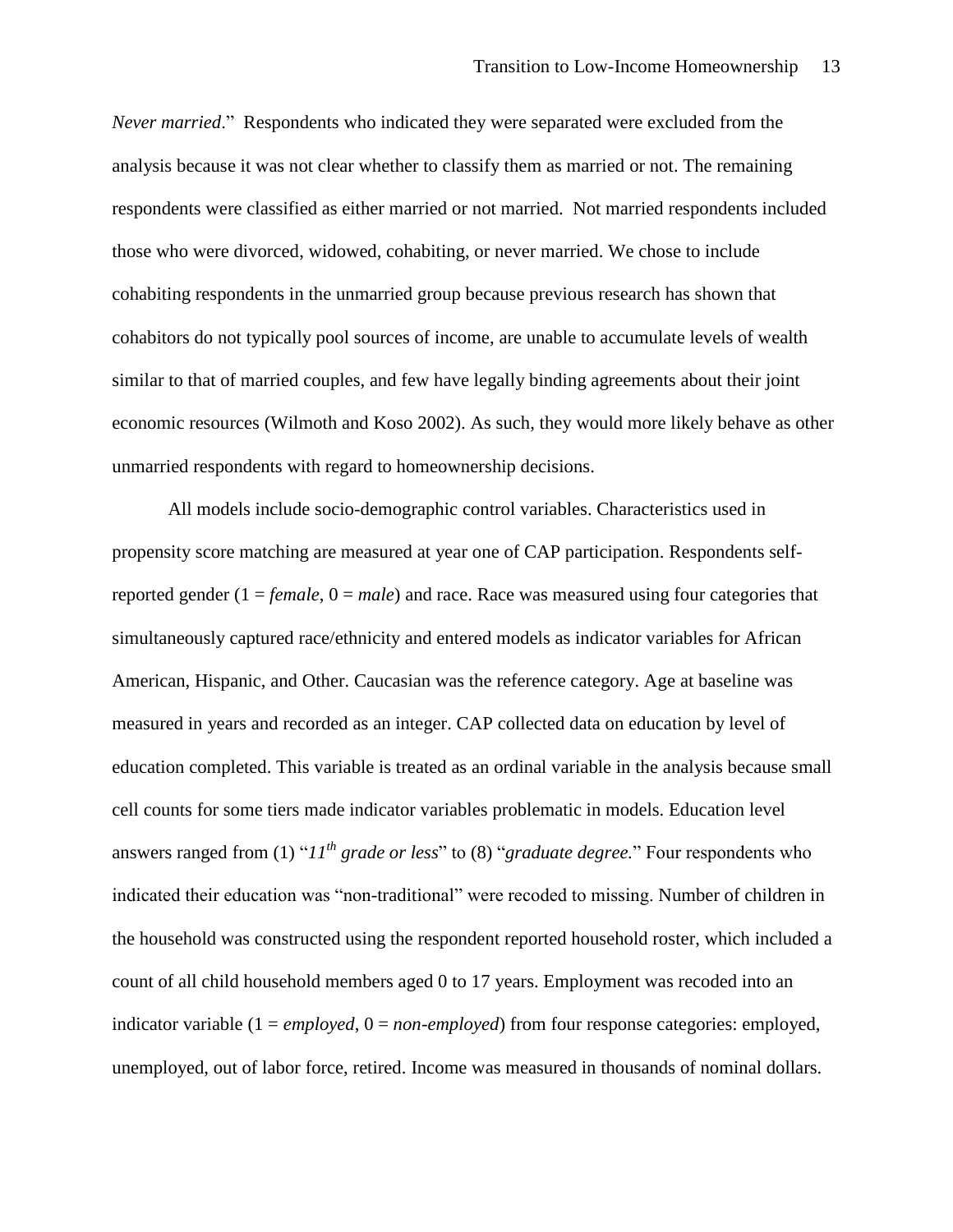The analysis controlled for characteristics of the respondent's Census tract at baseline including median tract house value, median tract rent, and tract disadvantage score. The tract neighborhood disadvantage score was constructed from several other tract level items in the 2000 Census: percent unemployed, percent in poverty, percent on public assistance, and percent single-headed households with children (Sampson, Raudenbush, and Earls 1997). A well-established relationship exists between neighborhood characteristics and an individual's decision to purchase a home. We included tract-level characteristics to enable isolation of the effect of marriage on homeownership from the effect of neighborhood context. Although most of the variables discussed above are fixed characteristics, income and employment change over time. For the logistic models used to create the propensity scores, we measured all characteristics at baseline. For the subsequent survival analysis, we used time-varying measures of employment, number of children, and income.

The data were imputed using multiple imputation through chained equations (Rubin 1987; van Buuren, Boshuizen, and Knook 1999; Royston 2005). Imputation helps to reduce bias caused by item-nonresponse to survey questions (Raghunathan 2004). Using multiple imputation rather than single imputation allows researchers to include variability from the imputation in the analyses. The imputation model included all variables in the analytic model. Imputed values of the dependent variable were deleted after imputation (von Hippel 2007). Given the fraction of missing data, five imputed data sets were created.

## *Analysis*

The research hypothesis central to this study aimed to test a potentially causal relationship: Does marital status have a net and strong correlation with transition into homeownership after important covariates available to the study are taken into consideration? In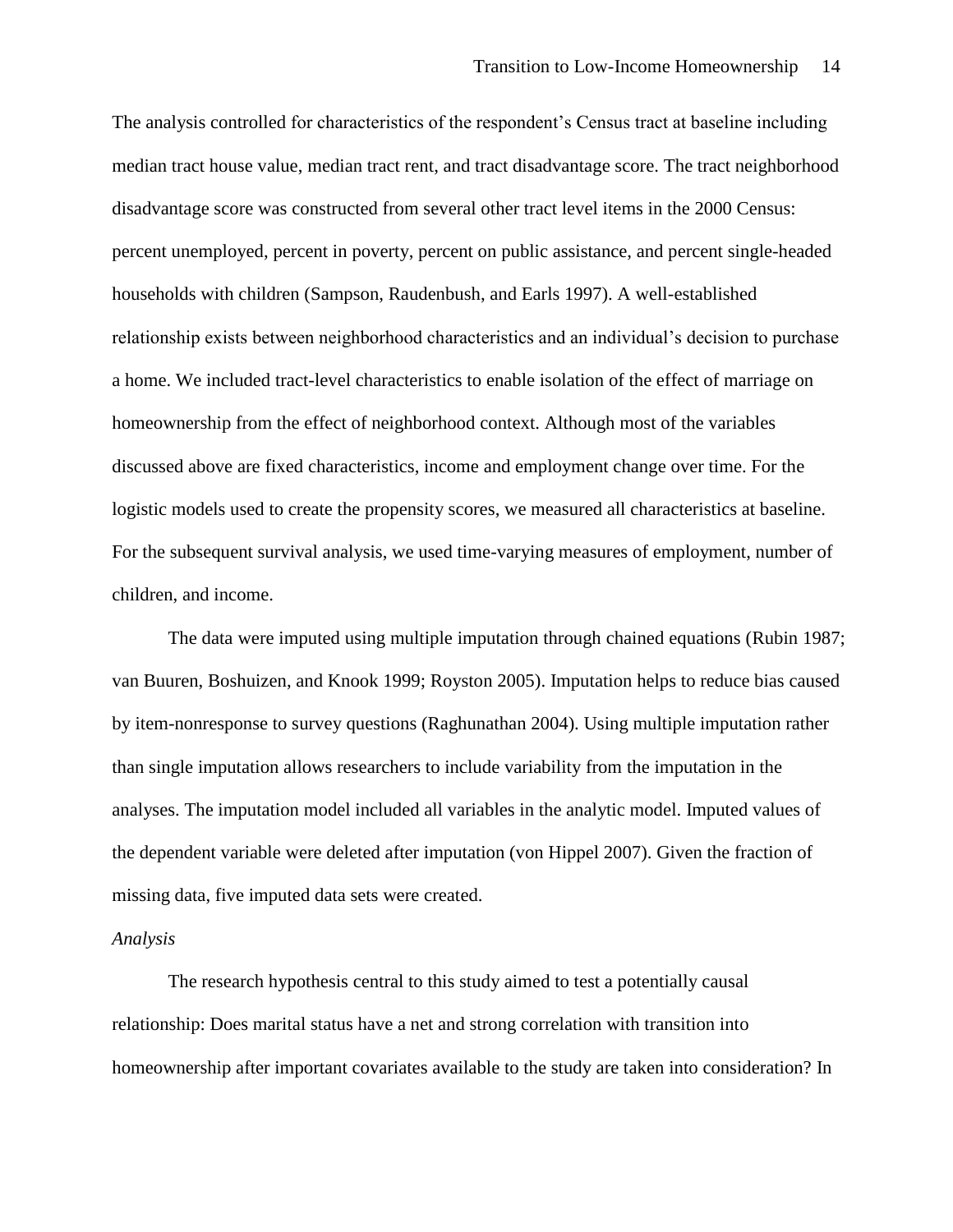the past 30 years, researchers have recognized the need to develop more efficient approaches for assessing treatment effects from studies based on observational data. This growing interest in seeking consistent and efficient estimators of causal effects led to a surge in work focused on estimating average treatment effects under various sets of assumptions (e.g., Heckman 1978, 1979; Rosenbaum and Rubin 1983).

Researchers have found that the conventional covariance control approach has numerous flaws and should be replaced by more rigorous methods to draw causal inference. For instance, Michael Sobel (1996) criticized the common practice in sociology that uses a dummy variable (i.e., treatment versus nontreatment) to evaluate the treatment effect in a regression model (or a regression-type model) using survey data. In this paper, we use the term "treatment" and "nontreatment/control" in a broad sense; that is, they are used under the setting of observational studies and refer to conditions associated with the central "cause" being studied. More specifically, treatment in this study denotes being married, and nontreatment or control denotes not being married. The primary problems of covariance control approach discussed in the literature may be summarized as follows: 1) the dummy treatment variable is specified by these models as exogenous, but it is not; determinants of incidental truncation or sample selection should be explicitly modeled first, and selection effects should be taken into consideration when estimating causal impacts on outcomes (Heckman 1978, 1979); 2) the strongly ignorable treatment assignment assumption (i.e., conditional upon covariates, the treatment assignment is independent from outcomes under both treatment and control conditions) is prone to violation in observational studies; under such condition, the presence of the endogeneity problem leads to a biased and inconsistent estimation of the regression coefficient (Rosenbaum and Rubin 1983;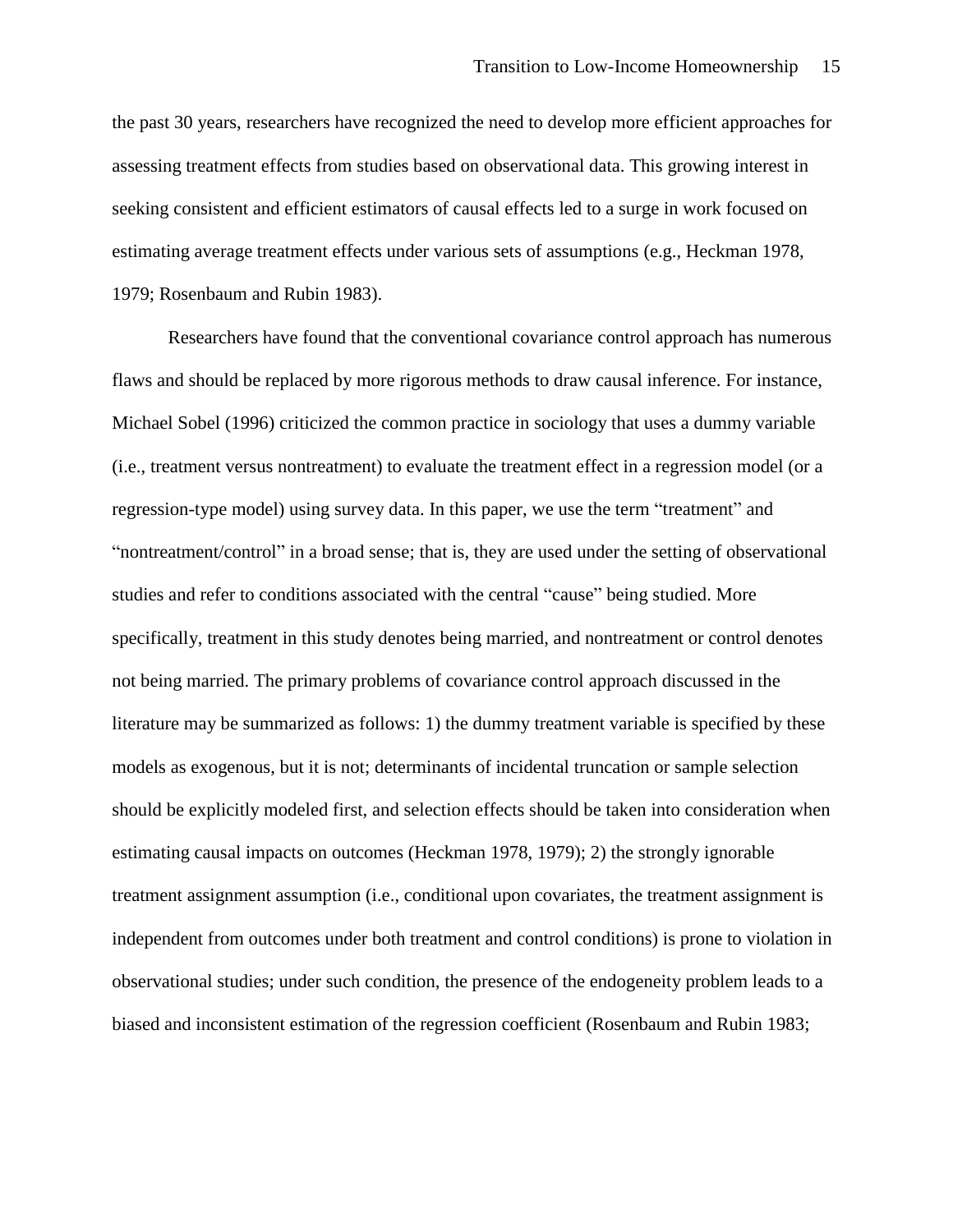Berk 2004; Imbens 2004); and 3) covariance control does not automatically correct for nonignorable treatment assignment (Guo and Fraser 2009).

To draw valid causal inference, this study applies the Neyman-Rubin counterfactual framework (Neyman 1923/1990; Rubin 1974, 1990, 2006; Morgan and Winship 2007) as a conceptual model to guide the data analysis. Under this setting, a counterfactual is a potential outcome or would have happened in the absence of the cause (Shadish, Cook, and Campbell 2002); and a *counterfactual framework* emphasizes that individuals selected into either the treatment or the nontreatment group have potential outcomes in both states. For example, the setting in which they are observed and the one in which they are not observed. The Neyman-Rubin framework offers a practical way to evaluate counterfactuals. Working with data from a sample that represents the population of interest, the standard estimator for the average treatment effect is seen as the difference between two estimated medians from the sample data as:

$$
\hat{\tau} = Median \; (\hat{T}_1 \mid w = 1) - Median \; (\hat{T}_0 \mid w = 0),
$$

where  $\hat{T}_1$  is the survival time under the treated condition;  $\hat{T}_0$  is the survival time under the control condition; and *w* is binary variable indicating treatment receipt (i.e.,  $w = 1$ , treatment; and  $w = 0$ , control).

Specifically, this study used the following methods to balance data to examine net association and to draw a valid inference concerning causality: (a) a discrete-time survival analysis applied to the original sample without matching; (b) a propensity score greedy matching (i.e., the nearest neighbor within caliper matching) followed by a discrete-time survival analysis; (c) a propensity score optimal pair matching that uses the generalized boosted modeling (GBM) to estimate the propensity score and a follow-up discrete-time survival analysis; (d) a propensity score optimal full matching that uses GBM to estimate the propensity score and a follow-up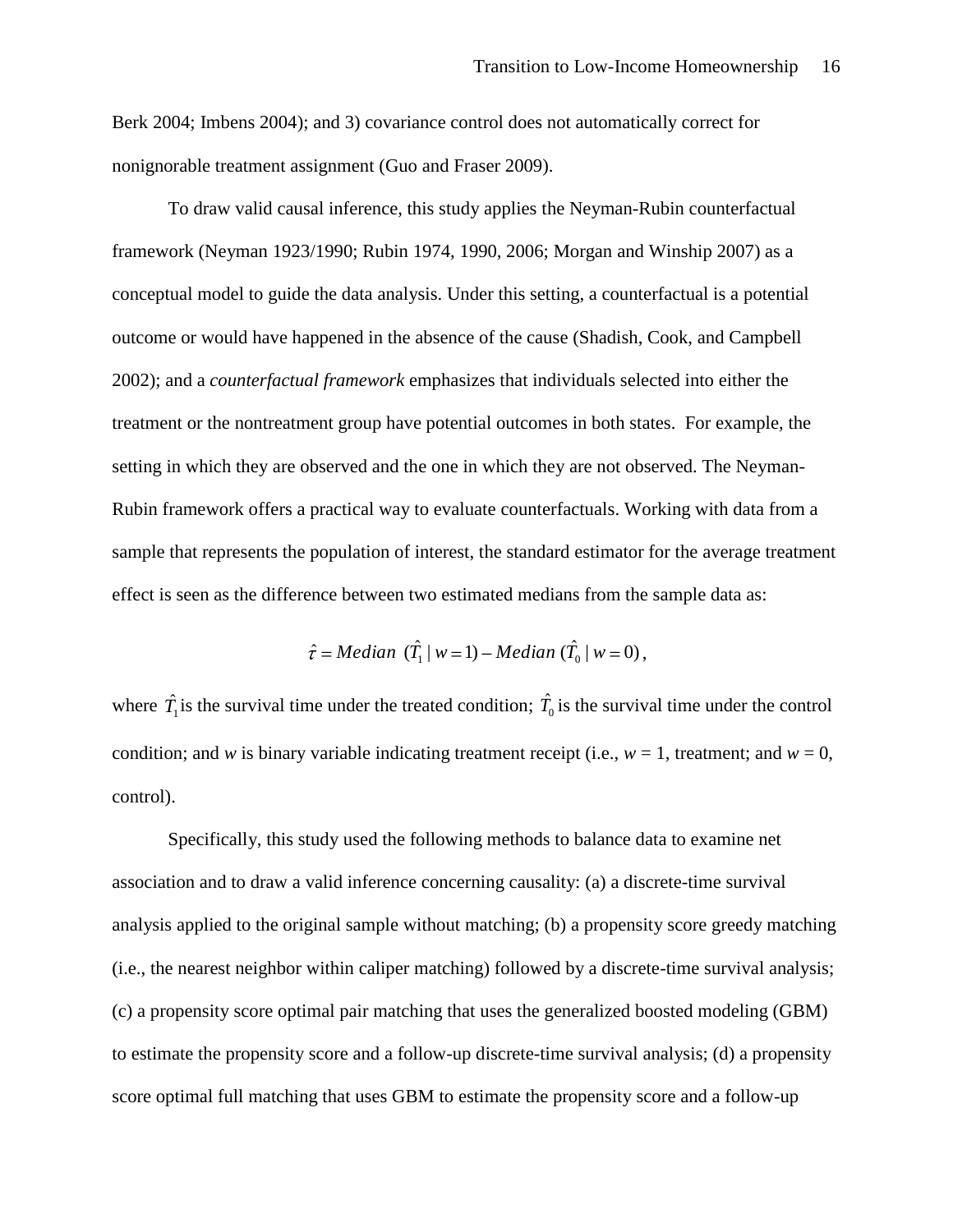Hodges-Lehmann aligned rank test; and (e) all analyses were conducted on five files that multiply imputed missing data of independent and matching variables; results from these datasets were then aggregated using either the Rubin's rule or procedures developed for multivariate models (Schafer 1997; Allison 2002; Little and Rubin 2002; Graham 2009). Since several approaches employed by this study are relatively new, and have not been seen in social welfare research, we provide a detailed description of the analytic methods in the appendix.

#### **Findings**

After missing data imputation, the analytic sample contained 923 participants. Of those, 224 (24.3%) participants were married; that is, they were either married at baseline or married during the four-year study period. The remaining 699 (75.7%) participants were not married at any point during the study period.

### <See Table 1>

Table 1 presents sample descriptive statistics and imbalance checks before and after matching. As it shows, the overall sample before matching is not balanced on various covariates. For example, the table shows that the original sample contains more married males than married females, and the difference is statistically significant  $(p < .001)$ . Other significant covariates predicting differences on marital status include race, age, education, number of children, employment status, income, and participant's census tract disadvantage score. Table 1 also shows statistically significant results of chi-square tests for categorical covariates and an independent sample *t* test for continuous covariates. Had these differences in marital status not been taken into consideration in causal inference about marital status on the transition to homeownership, the findings would be biased.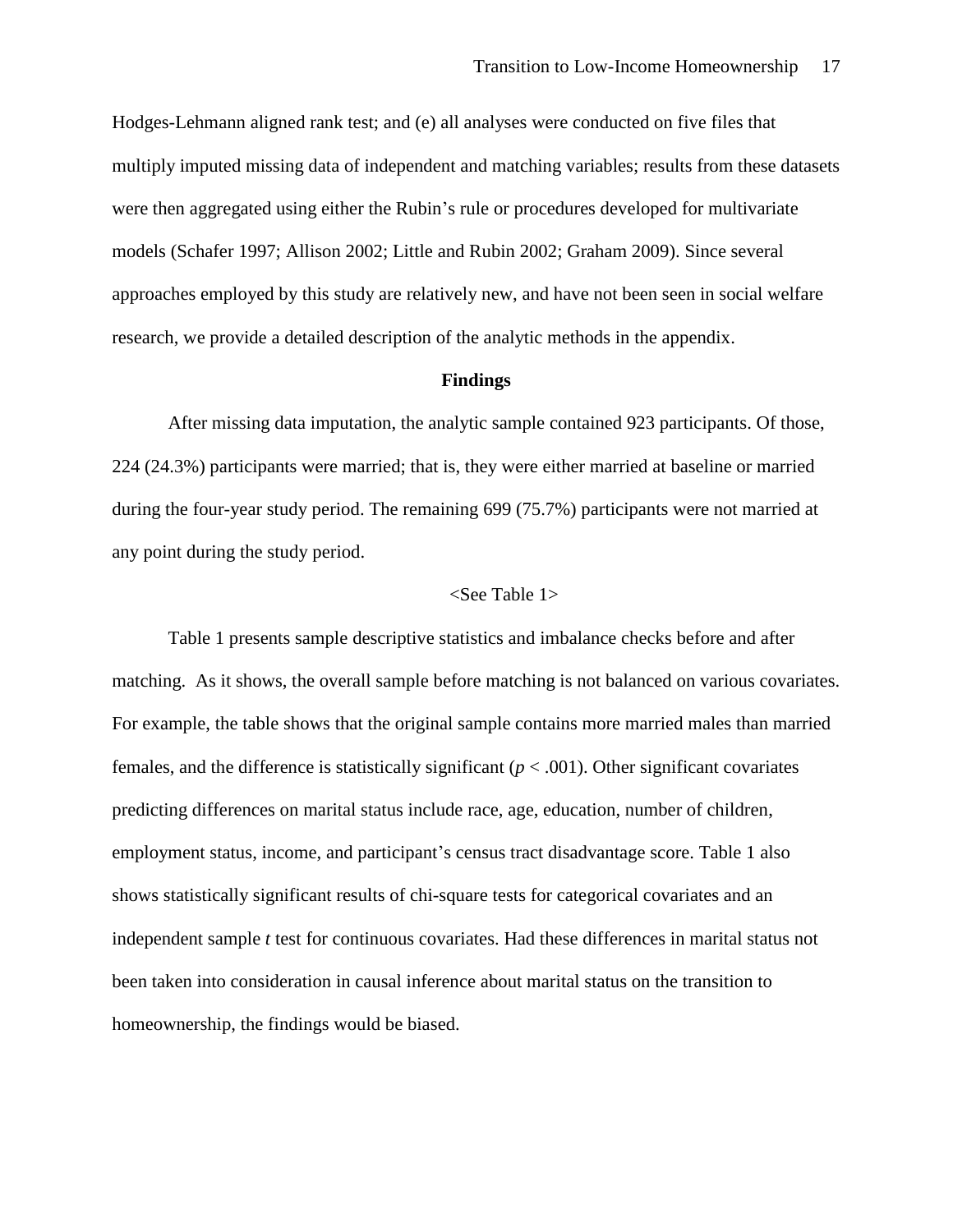The sample sizes after greedy matching and optimal matching are also presented in Table 1. Greedy matching paired 215 married participants with 215 unmarried participants. After optimal pair matching, the matched sample contained 224 married participants and 224 paired or matched unmarried participants. Note that the optimal pair matching employed all married participants and did not lose any married subjects. Optimal full matching retained all 224 married and 699 unmarried participants and grouped these participants in matched strata. The ratio of treated (married) participants to control (unmarried) participants varied by stratum, but the married participants within each stratum shared a propensity score similar to that of the unmarried participants within the stratum. Note that the optimal full matching employed all subjects from the original sample.

As indicated in Table 1, both greedy matching and optimal matching improved sample balances. After greedy matching, none of the 10 covariates showed significant differences. Before optimal matching, the absolute standardized difference in covariate means before optimal matching (i.e.,  $d_X$ ) generally has a higher value than the index after optimal matching (i.e.,  $d_{X_m}$ ). Taking gender as an example, before optimal matching, *d<sup>X</sup>* of gender was 0.299, meaning that the treated and control groups were 29.9% of a standard deviation apart on gender. After optimal pair matching, *dXm* of the same covariate is 0.125, meaning that the difference between the two groups is 12.5% of a standard deviation for gender. After optimal full matching, *dXm* of gender is 0.164, meaning that the difference between the two groups is 16.4% of a standard deviation for gender. The value of most covariates decreases from  $d_X$  to  $d_{X_m}$ , suggesting that optimal matching indeed improves balances. The worst-case scenario for the optimal pair matching occurs for the covariate "Census tract median house value" where  $d_X$  equals .044 and  $d_{Xm}$  equals .110 (i.e., matching creates more imbalance). The worst-case scenario for the optimal full matching occurs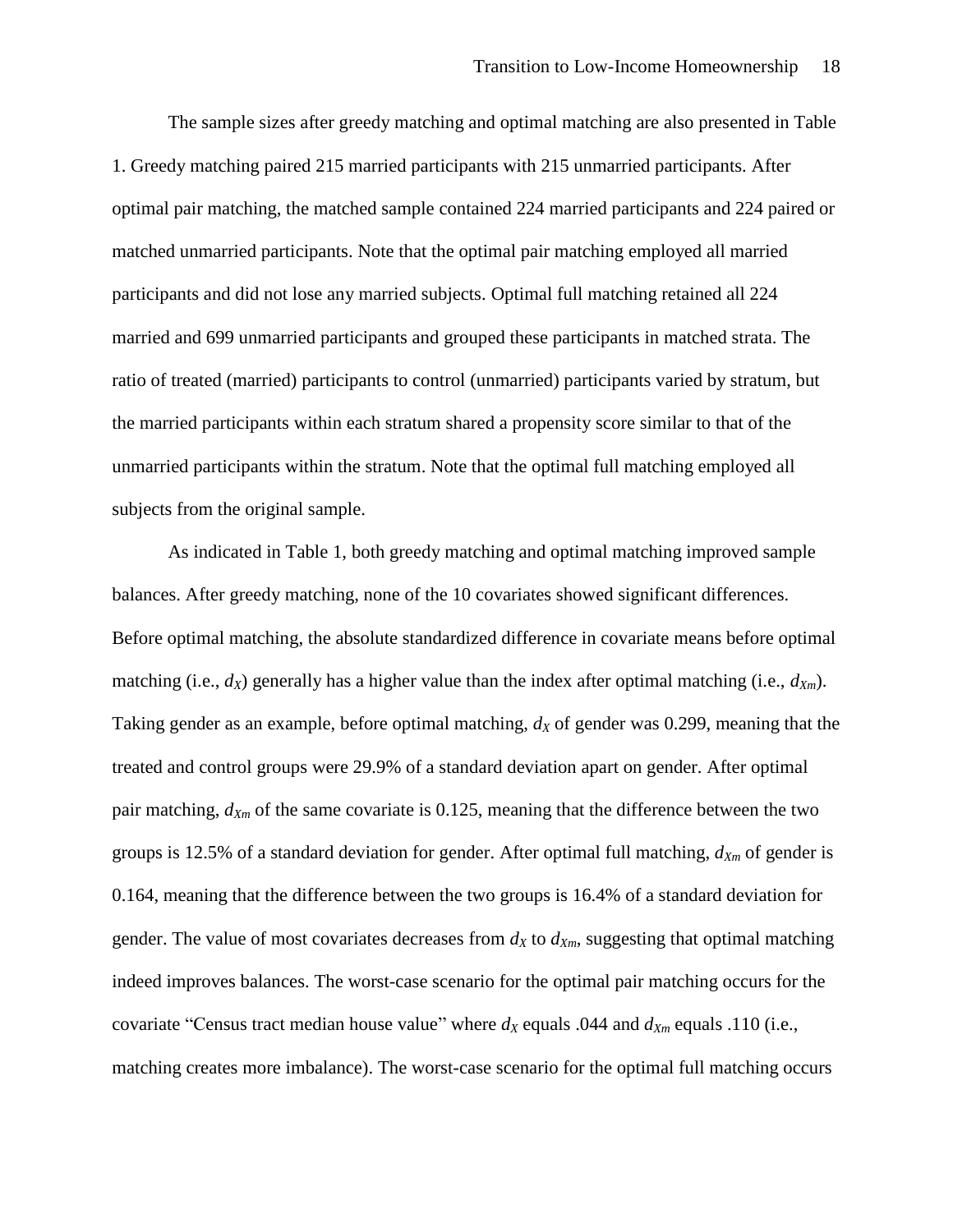for the same covariate where  $d_{Xm}$  equals .103. Given that these imbalances can be considered small (i.e., the two groups differ on the covariate by only about 10% of a standard deviation), we concluded that matching improved sample balances and all matched samples were acceptable.

When conducting propensity score matching, it is important to take into account whether the treatment (married) and control (unmarried) groups have a similar distribution on propensity scores. Similarity in these is an important aspect of matching because the two groups must have sufficient overlap in their propensity scores in order to match cases and create a matched sample. Figure 1 shows the distribution of propensity scores we estimated using binary logistic regression. The two groups had a sizable common support region; as a result of this similarity, the greedy matching procedure produced only a small reduction in the matched sample. Figure 2 shows the box-plots and histograms of the estimated propensity scores derived using generalized boosted modeling. As the figure indicates, the two groups differed on the distribution of estimated propensity scores, sharing a very narrow common-support region. This narrow region of common-support is especially problematic; if we applied nearest-neighbor matching within caliper or other types of greedy matching, the narrow common-support region would produce a great loss of matched participants. This is not a problem when using optimal matching, however; both pair matching and full matching created matches for all 224 married participants. Further, the reduction of the sample size occurred only with the number of unmarried participants in the pair matching where, by design, each participant matches only one control.

#### $\le$ See Figure 1 and Figure 2  $>$

Table 2 presents results of the survival analysis. For this study, all four models estimating differences in timing of house purchase between married and unmarried people show consistent findings. The estimated odds ratio of purchasing a home for the original unmatched sample is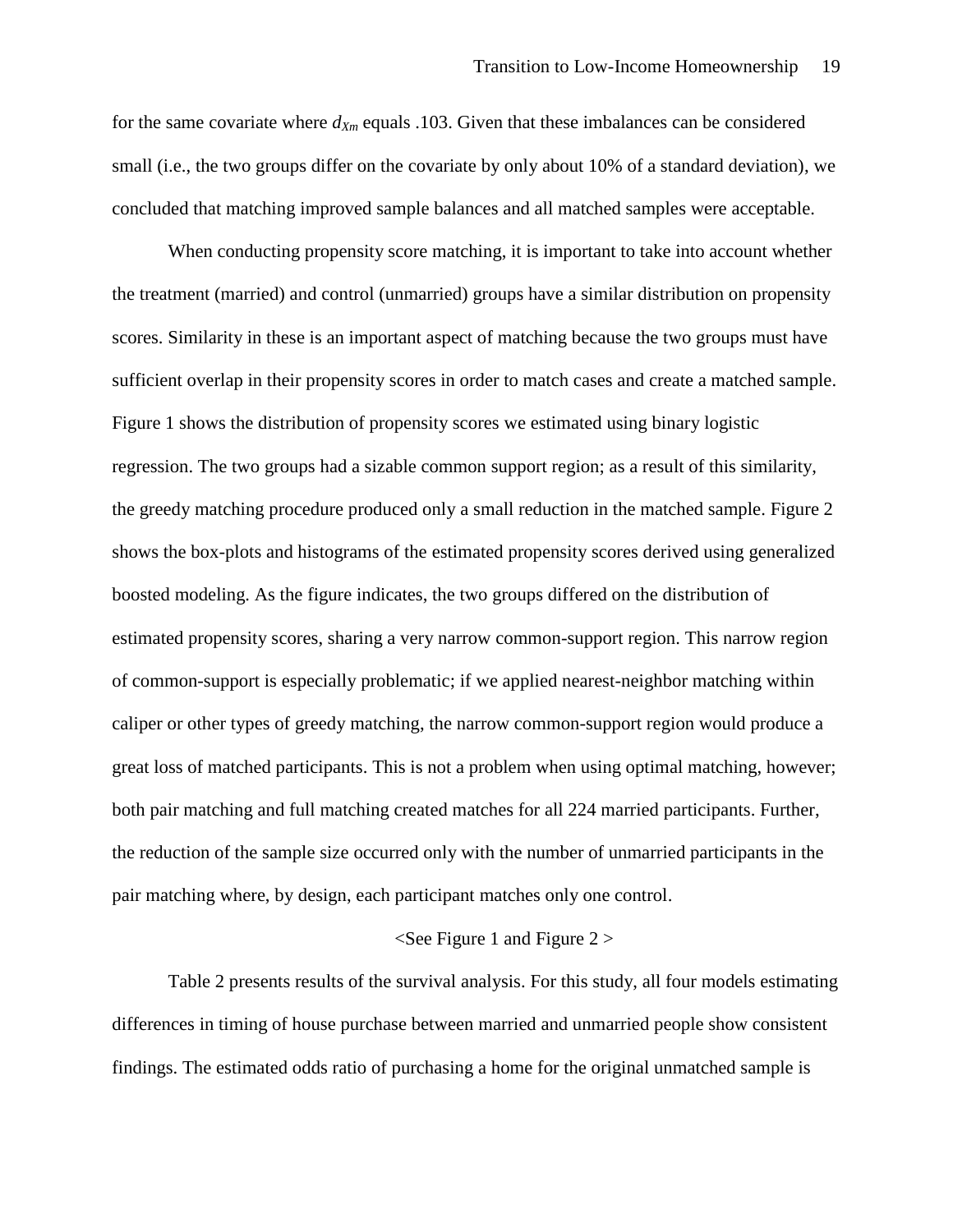2.948 (*p* < .001), indicating the odds of homeownership for married participants was 194.8% higher than the odds of homeownership for unmarried participants [i.e.  $(2.948-1)*100=194.8%$ ]. Similarly, the odds ratio of house purchase for the matched sample created by greedy matching was 2.711 (171.1% higher; *p* < .001). Matching is 2.579 (157.9% higher; *p* < .001) for the matched sample created by the optimal pair; both findings indicate that married participants purchased houses during the study period at a faster speed than the unmarried participants.

#### <See Table 2 >

Using the optimal full matched sample, we found the length of time married participants took to purchase a house was 0.373 year shorter (approximately 4.48 months shorter) than the unmarried participants. The Hodges-Lehmann aligned rank test showed that this was a statistically significant difference  $(p < .001)$ .

Other significant predictors of timing of house purchase included participant's age at baseline ( $p < .05$  for the overall sample), educational attainment, ( $p < .05$  for the overall and matched samples), and income  $(p < .001$  for the overall and matched samples). In general, participants who were younger and attained higher levels of education and higher income than their study counterparts were also more likely to purchase houses at a faster time-to-event rate.

In summary, this study confirms the research hypothesis and shows a positive impact of marriage on homeownership. This conclusion is valid given that the models include important covariates affecting the selection between getting married and not getting married. We control for these covariates through a series of matched samples using various propensity score analytic approaches.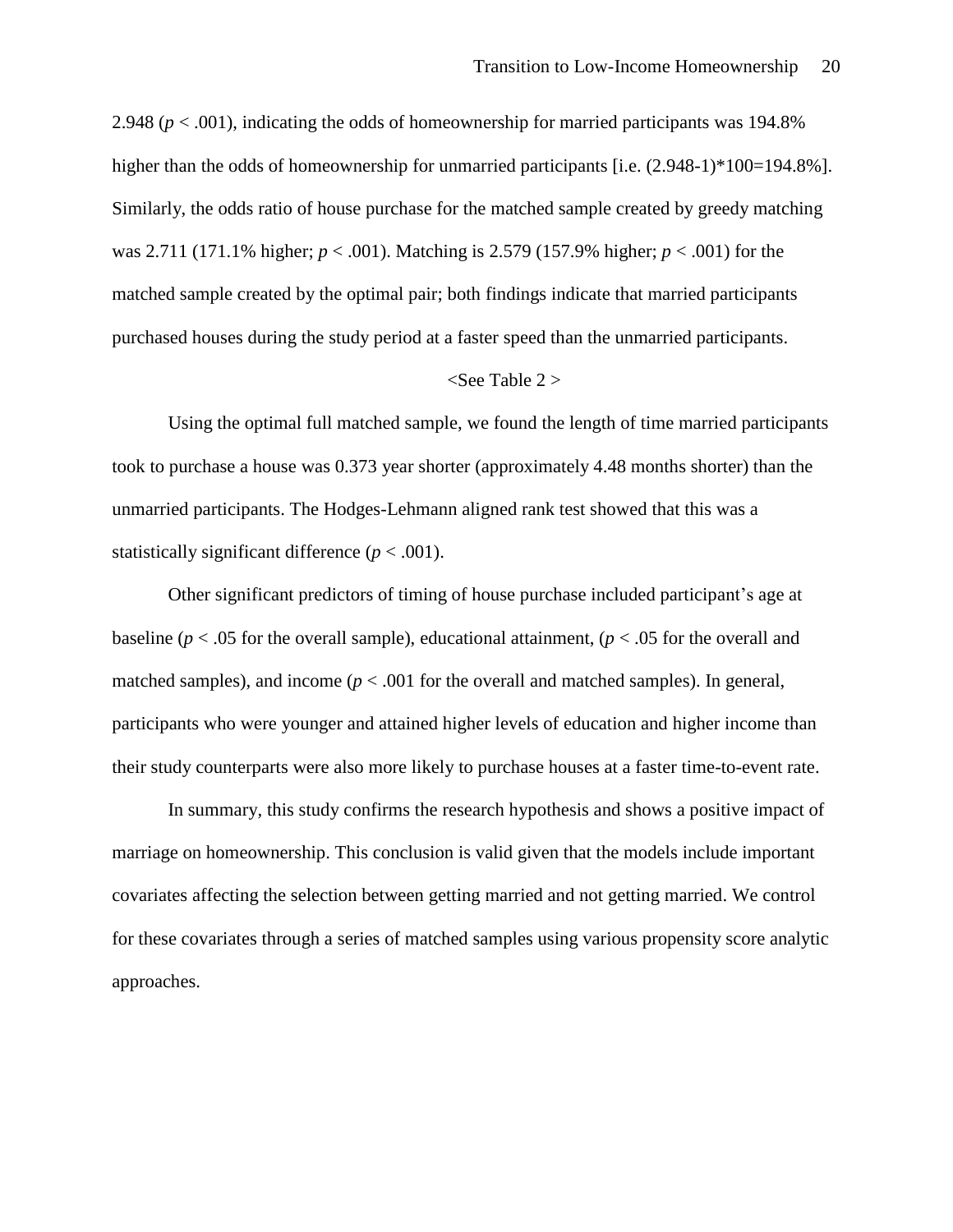# **Discussion**

Using five years of data from the Community Advantage Panel Study, this study addressed the question of whether marital status causes more frequent and faster transitions into homeownership. Our findings indicate that even after using propensity score matching to control for selection bias between married and unmarried groups, low- to moderate-income married couples have higher odds of buying a home and purchase homes at faster rates than their nonmarried counterparts.

Our findings support the theoretical framework of this research. Economic and sociological perspectives suggest that married individuals are more apt to purchase a home because of fewer borrowing constraints (Linneman and Wachter 1989) and attributes that they may have which differ from single householders (Lupton and Smith 2003) that make owning more likely. Further, unmarried households are less likely to buy a home because of the transitory nature of their lives and the reduced need for large living quarters (Hendershott et al., 2009).

Part of the reason married couples are more likely than single people to buy homes is that they have more potential wage-earners within the home; however, we argue that there are other factors at work as well. First, we contend that our results reflect the strong normative pressures exerted on individuals within our society to time life course events in specific patterns. There is an expectation that marriage precedes home purchase in the sequence of life stages (Townsend 2002). Individuals respond to this social pressure by shaping their expectations, their aspirations, and ultimately, their behavior.

Second, institutional and environmental factors condition the ability of unmarried people to purchase homes relative to that of married couples. For example, unmarried individuals may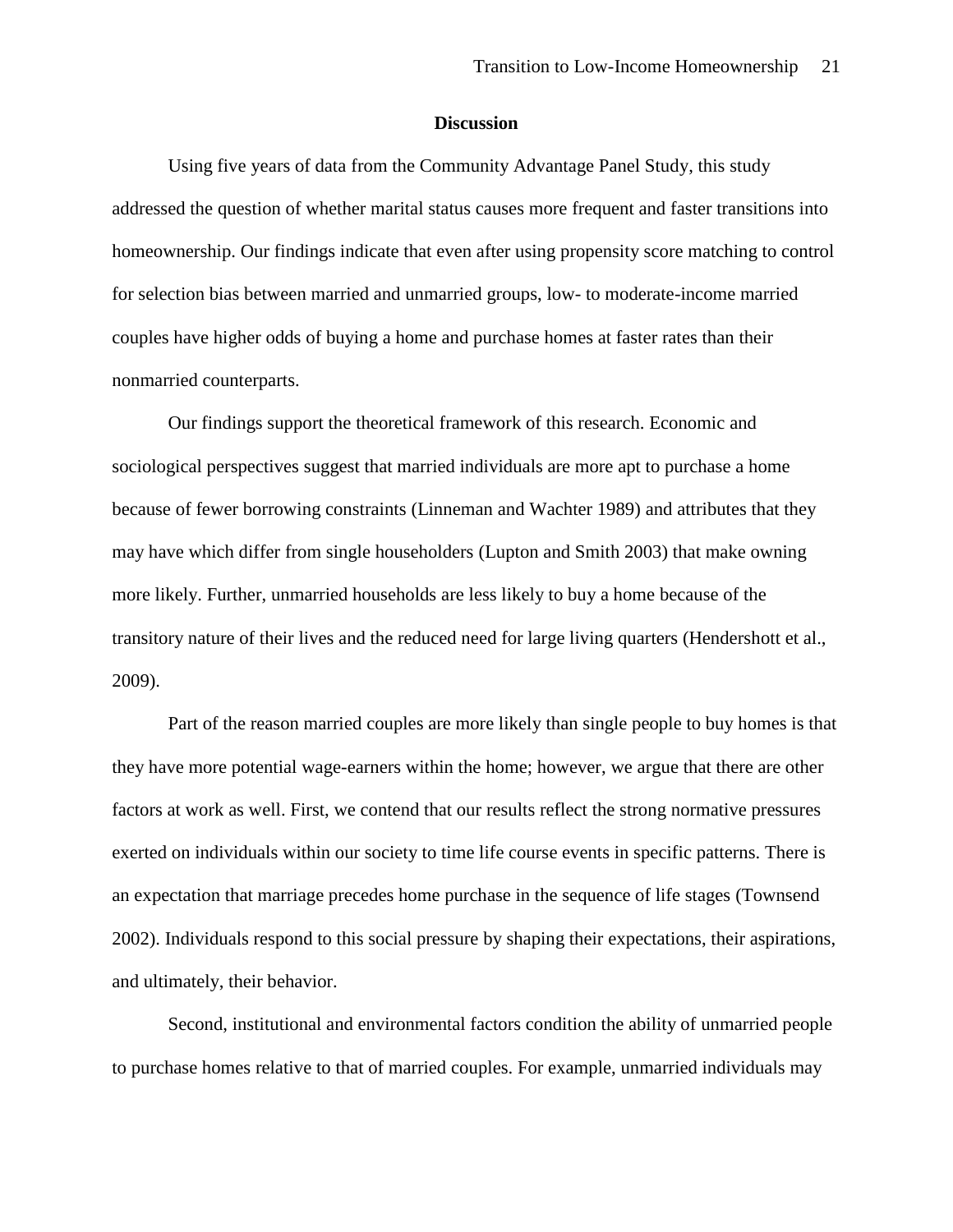have more difficulty receiving mortgage loans or may receive less attractive loan terms because mainline banking institutions are more likely to perceive unmarried persons as less responsible and less credit-worthy than their married peers. Similarly influenced by social norms, real estate agents may be less likely to show desirable properties to unmarried clients, and instead interact with them in ways that discourage home purchase. Finally, given that homeowners are usually married, the housing stocks may be more closely aligned with the tastes and needs of married couples, thus leaving a portion of unmarried individuals unable to find a suitable property. Any of these scenarios reduce the likelihood of homeownership for unmarried persons relative to married persons beyond the measured individual characteristics.

It is equally important to consider what aspects of the marital relationship drive our findings. Few would suggest that the legal proceedings defining marriage make a couple more likely to buy a home. Instead, we suggest that the changing social status and life course position of the relationship alter the social norms faced by the couple and their expectations of life in the future. In addition, common attributes of marriage, such as stability and commitment, may be the crucial determinate that explains our results rather than the marriage ritual itself.

A limitation to our study is worth acknowledging. Propensity score matching fails to correct for selection bias due to unmeasured variables. Unlike randomized clinical trials that balance data on both measured and unmeasured variables, propensity score matching cannot correct for hidden selection bias (Guo and Fraser 2009). Thus, if there are important variables predicting marriage omitted in our matching process, our study findings are prone to errors. The fact that our findings are consistent across all matched and unmatched samples is not uncommon in observational studies where the cause has a strong impact on effect. Although it is likely that the matched studies may have missed important covariates affecting sample selection, therefore,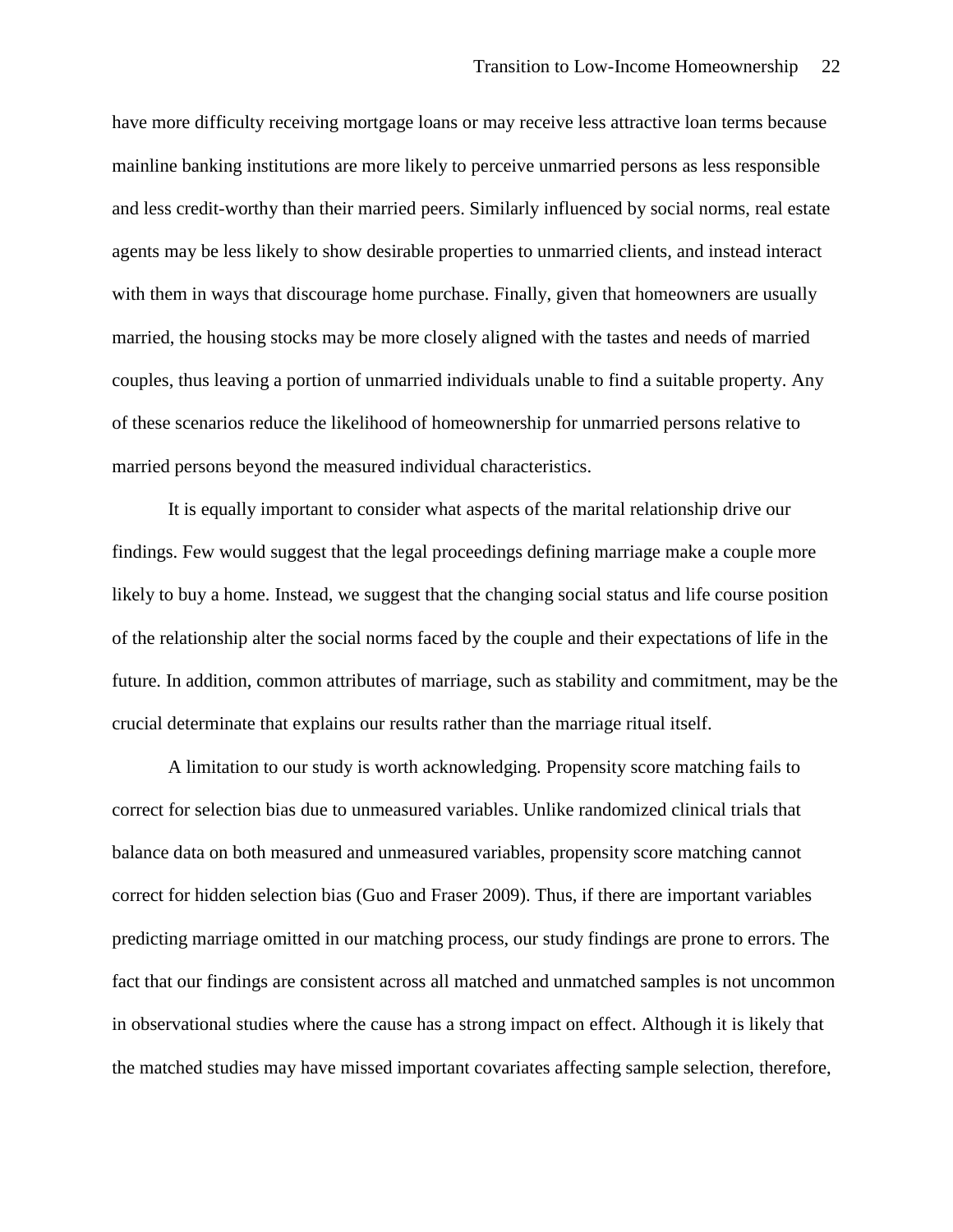the findings from the matched studies are still prone to bias (precisely, prone to hidden selection bias), the results of the impact of marital status on transition into homeownership for this lowincome sample are revealing.

Because of the limitation of propensity score analysis that fails to balance study conditions that are due to unmeasured variables, we cannot claim causality between marriage and the transition into homeownership. The analytic methods this study employed, however, are carefully chosen to overcome limitations of the conventional covariance control approach (particularly, its violation of the ignorable treatment assignment assumption), and therefore, permit the study to draw the conclusion about a net association between the study variables on a more solid and rigorous ground.

Our study makes three substantial, unique contributions to the field. First, it offers one of the first attempts to address self-selection into marriage using propensity score analysis. Most studies on the impact of marriage fall short because they not only fail to model the choice individuals make to be married but also fail to model how that choice affects the outcome of interest. Instead of the conventional covariance control approach, which cannot adjust for selection bias, we used an innovative and rigorous method that allows us to draw causal inference between marital status and the transition to homeownership. The second major contribution of this study is our focus on a low- and moderate-income population. This population is of great interest to policy makers and has been the core recipient of social policies aimed at increasing and sustaining both marriages and homeownership; however, no study to date has examined the relationship between marriage and homeownership among lower-income households.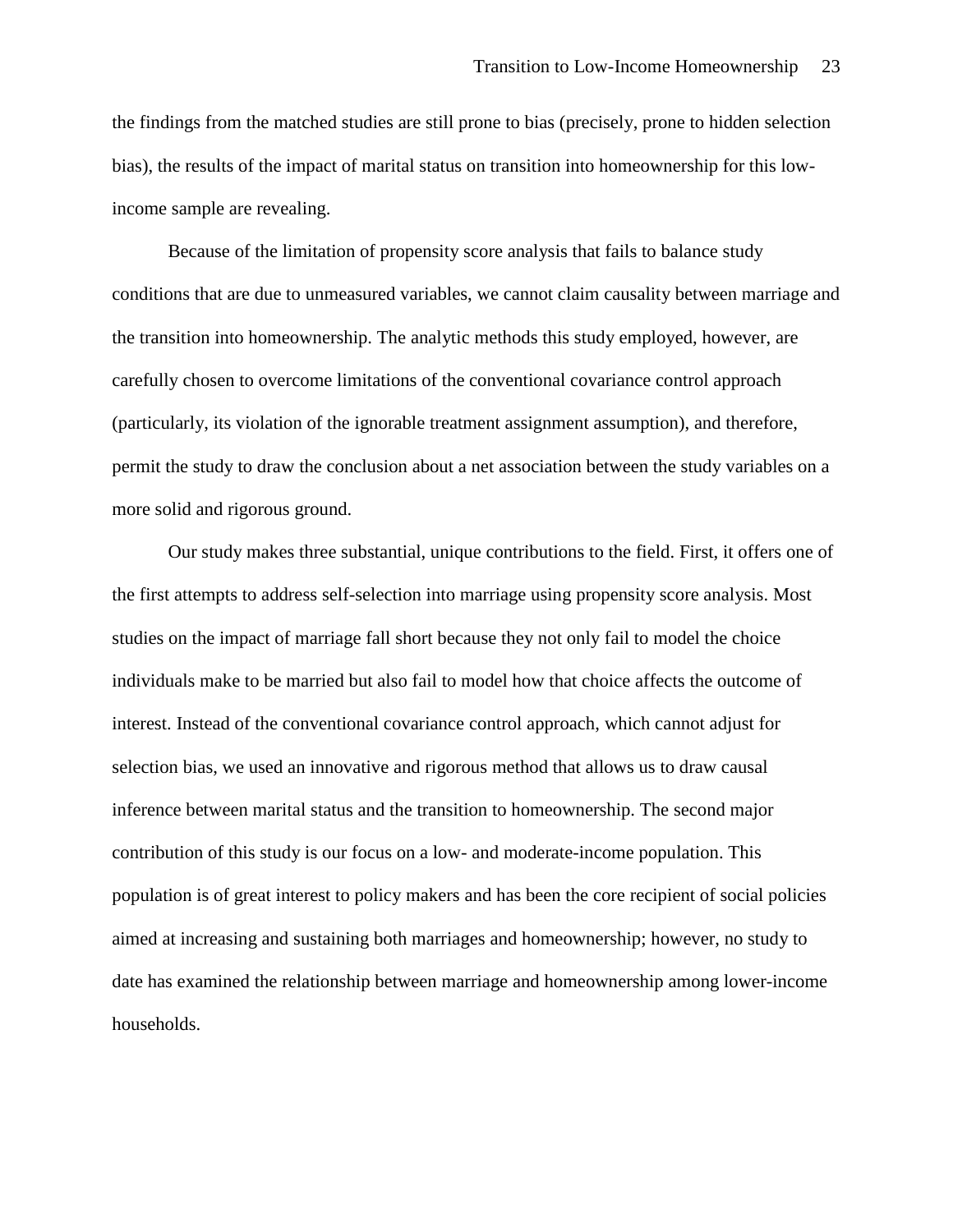Third, our findings have important implications for asset-building policy and marriage promotion initiatives. While the past decade has witnessed an increasing number of calls to promote marriage as a poverty reduction strategy among the poor, critics have countered that the benefits of marriage have been oversold, and marriage promotion has not translated to reductions in poverty (Solot and Miller 2007). Further, women's increasing economic independence and access to employment opportunities have been cited as evidence that promoting marriage is an outdated approach to asset building (Seefeldt and Smock 2004).

Although this study focused specifically on homeownership rather than asset-building in general, we nonetheless conclude that one benefit of marriage is its function as a catalyst to homeownership for lower-income families. Previous studies have provided strong evidence that responsible homeownership can yield meaningful wealth returns, even for low-income families, when purchased as a long-term investment (Riley, Freeman, and Quercia 2009). Given the social and economic gains that may be gleaned from marriage, and in turn from homeownership, policy makers may want to formulate well-coordinated policies aimed at concurrently increasing marriage and homeownership opportunities. Such policies could be of significant benefit to disadvantaged families who struggle to achieve economic and familial stability.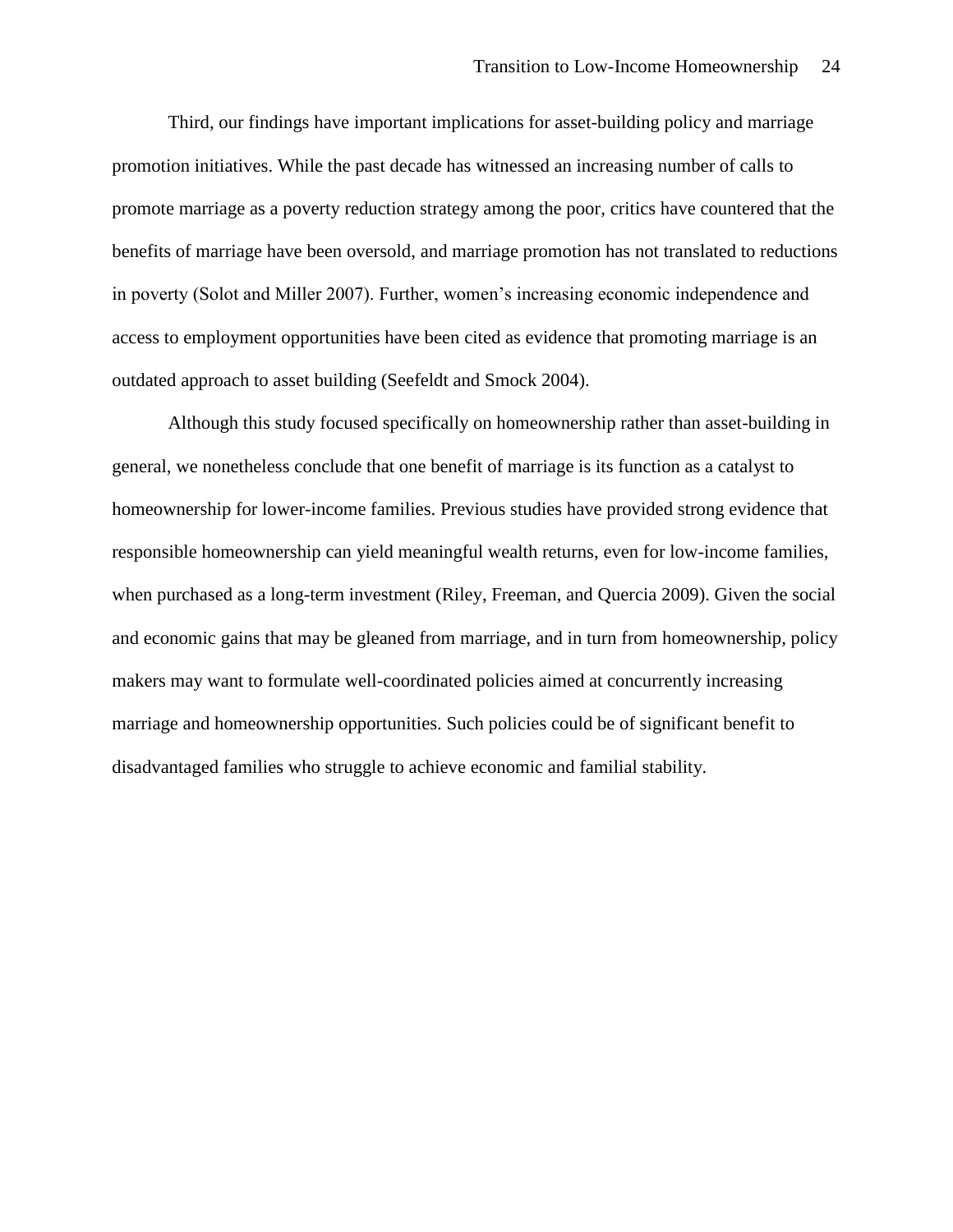# **Appendix A: Discrete-Time Survival Analysis in Conjunction with Propensity Score Matching**

*The Discrete-Time Survival Model.* The outcome variable in this study (i.e., timing to house purchase) is a time-to-event variable that involved data censoring. That is, within the fouryear study period, we knew the window of time of homeownership for only a portion of the study participants, and the remainder of the event times was known only to exceed (or to be less than) the maximum four years. Specifically, our study data were interval censored (Hosmer and Lemeshow 1999), because study participants were contacted every 12 months, and time was accurately measured only in multiples of 12 months. To analyze this type of censored data, we used the discrete-time survival model (Allison 1982), rather than the popular Cox proportional hazards model that assumes a continuous event time. In accordance with the censoring pattern embedded in the data collection, we used one year as a discrete time unit. The probability of house purchasing based on the person-time data is a proxy of hazard rate of house purchasing.

In this study, participant's employment status, number of children, and income were analyzed as time-varying covariates. In addition, the discrete-time model specifies the following time-fixed covariates: age at baseline; gender; dummy variables measuring race (i.e., the dummy variable "African American" and the dummy variable "Hispanic and Others"), with Caucasian used as a reference; education; median house value of the participant's neighborhood at baseline; median rent value of the participant's neighborhood at baseline; the disadvantage score of the participant's neighborhood at baseline; and the key variable to test the research hypothesis, which was the binary marital status. In this study, all neighborhood variables refer to the Census tract where a study participant was living at baseline.

The discrete-time survival model is the key analytic approach for studying the outcome difference between married and unmarried people. This model is applied to the original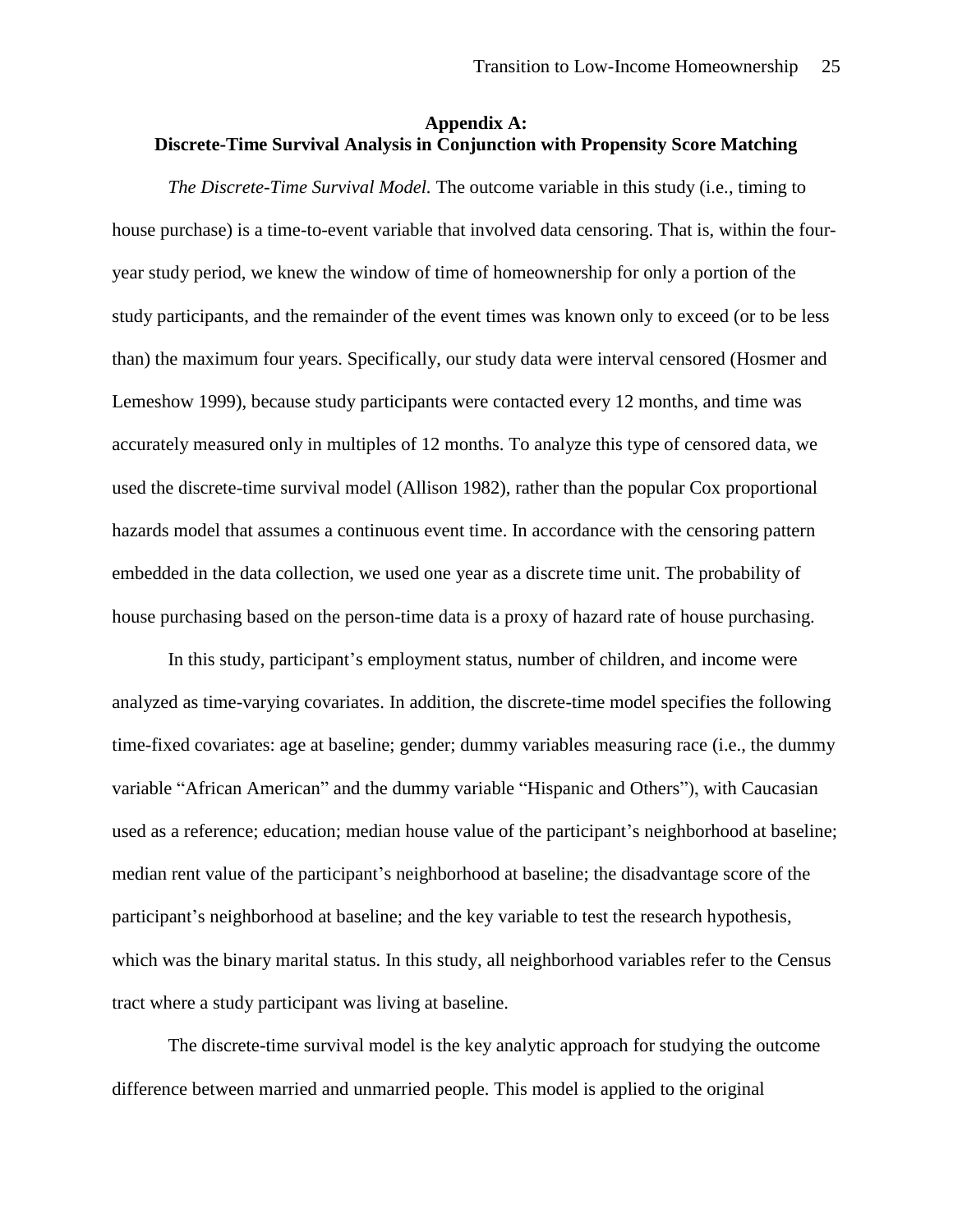unmatched sample as well as to matched samples designed to correct for selection bias. When applied to the original sample, the method is the survival model using traditional covariance control. When applied to matched samples, the effect of marital status on timing of house purchasing more accurately represents the causal impact of interest.

The optimal pair matching strategy used in this study creates multiple pairs or strata, and each pair/stratum contains one married and one non-married participant. Therefore, study participants in the matched sample are also nested within matched pairs. This study follows John Kalbfleisch and Ross Prentice (2002) to control for "*pairwise dependency*" (or within-pair correlated survival times) and employs the Huber-White method to estimate robust standard errors for the logistic regression model. The participant's pair membership is specified as a cluster variable.

# *Propensity Score Greedy Matching*

To create valid counterfactuals for treated participants, this study used the propensity score greedy matching technique (Rosenbaum and Rubin 1983, 1985), which involved the following steps.

First, it uses the binary logistic regression to estimate propensity score of receiving treatment (i.e., being married). By definition, a propensity score is a conditional probability of a participant receiving treatment given observed covariates. More precisely, the propensity score is a balancing score representing a vector of covariates or the so-called "conditioning variables." The advantage of the propensity score matching is its reduction of dimensions: the conditioning variables the study aims to match may include many covariates. The propensity score approach reduces all this dimensionality to a one-dimensional score. In doing so, it eases the burden of finding matches within the study sample. Following Paul Rosenbaum and Donald Rubin (1985),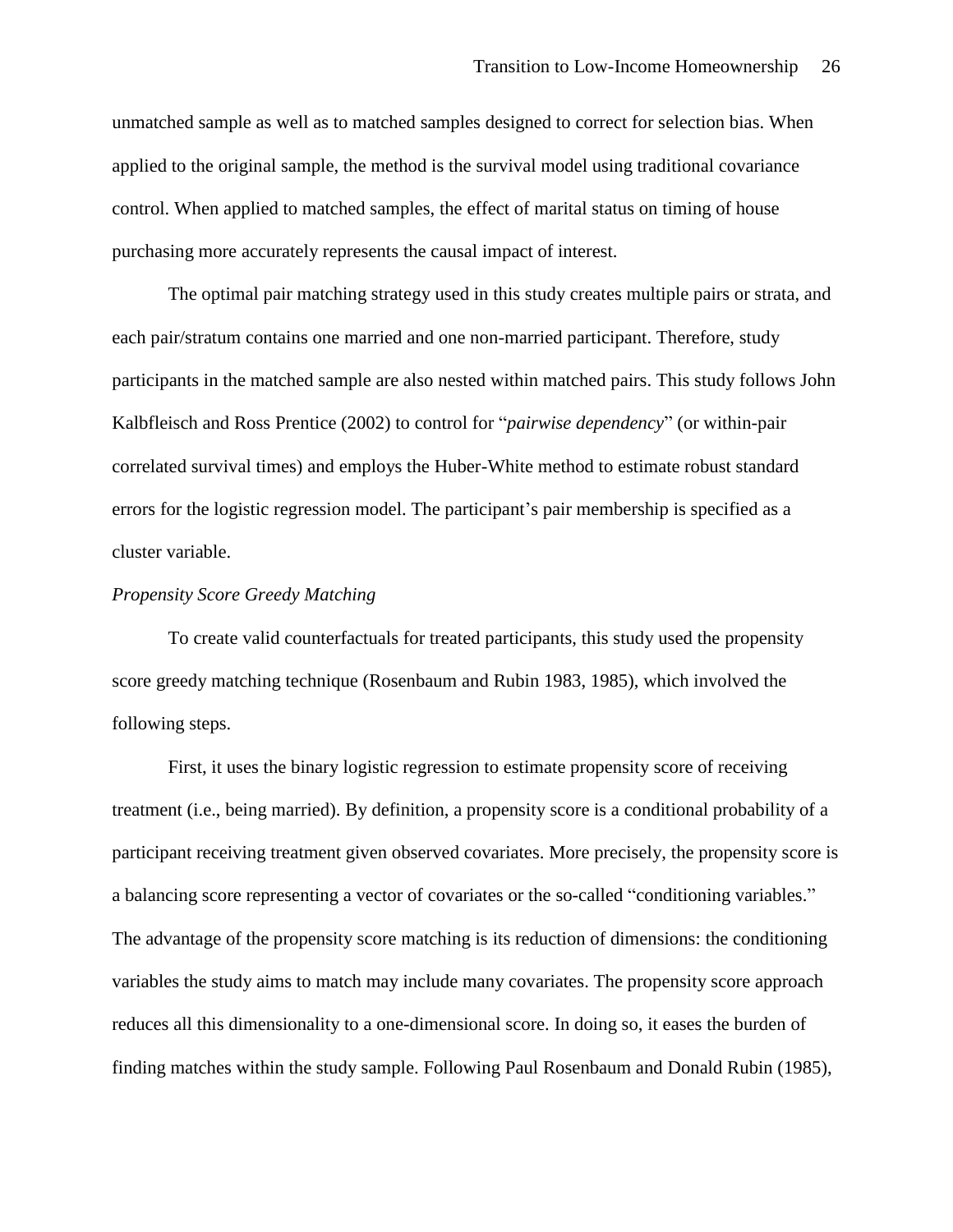this study employs the logit of the predicted probability from the logistic regression as a propensity score

(i.e., 
$$
\hat{q}(x) = \log[(1 - \hat{e}(x))/\hat{e}(x)]
$$

where  $e(x)$  is the predicted probability from the logistic regression) because the distribution of  $q(x)$  approximates to normal. The logistic regression employs the same set of independent variables as those used in the discrete-time model, except the three time-varying variables (i.e., participant's employment status, number of children, and income) are specified as time-fixed variables and measured at the time point of baseline.

Second, it matches the treated participants to controls on the estimated propensity scores to make the estimate of counterfactuals (i.e., outcome values of the comparison group) more valid. This study employs the nearest neighbor within a caliper matching (Rosenbaum and Rubin 1985). The method selects a control participant *j* as a match for treated participant *i*, if and only if the absolute distance of propensity scores between the two participants (i.e., the difference between propensity scores  $P_i$  and  $P_j$ ) meets the following condition:

$$
\parallel P_i - P_j \parallel < \varepsilon,
$$

where  $\varepsilon$  is a prespecified tolerance for matching or a caliper. Rosenbaum and Rubin (1985) suggest using a caliper size of a quarter of a standard deviation of the sample estimated propensity scores (i.e.,  $\epsilon < .25\sigma_P$ , where  $\sigma_P$  denotes standard deviation of the estimated propensity scores of the sample).

Finally, based on the matched sample, the study conducts the discrete-time model to study outcome difference between treated and control participants. As depicted earlier, this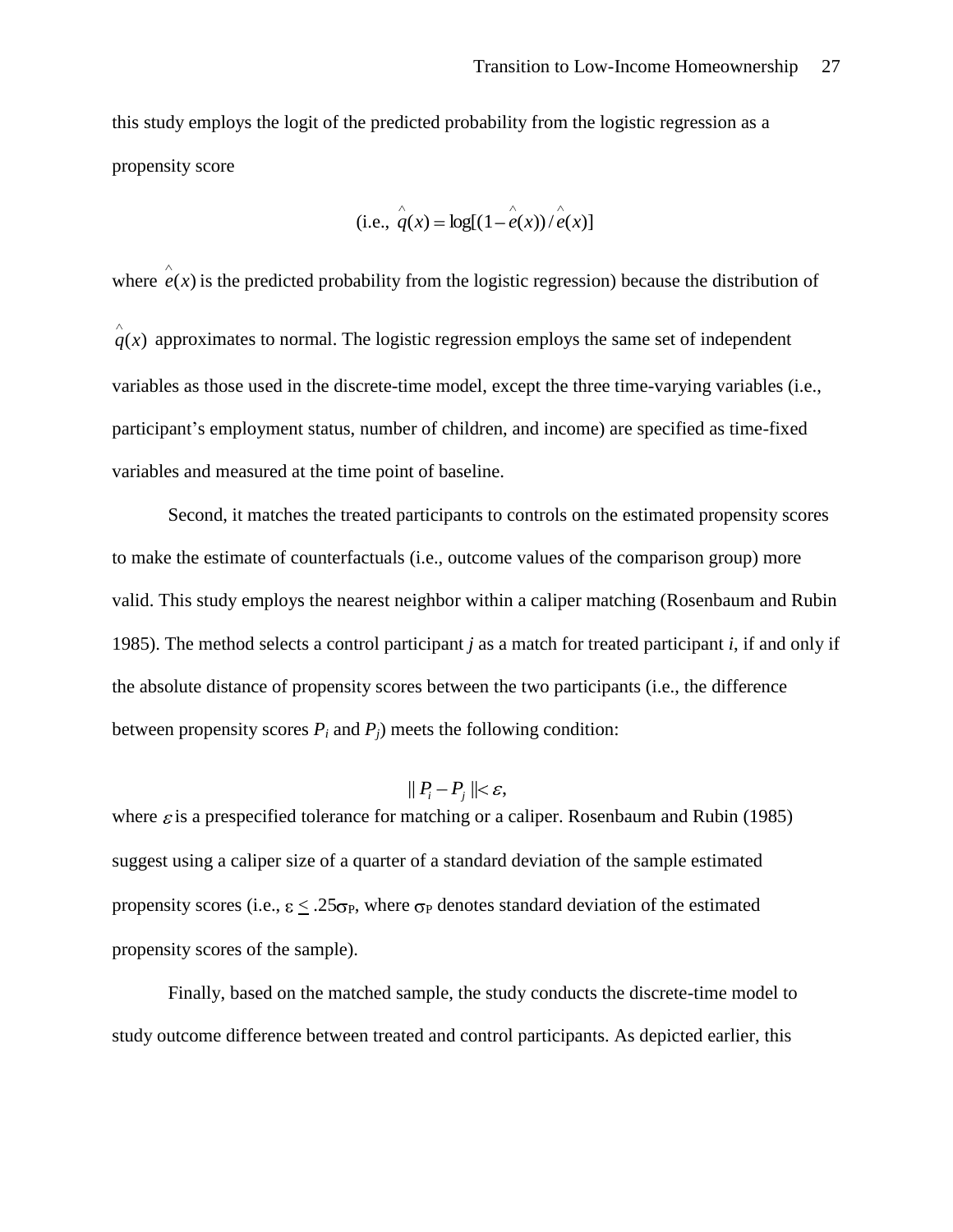analysis is expected to provide a more valid estimate of causal effect because it utilizes a sophisticated control of selection bias.

# *Propensity Score Optimal Matching*

As discussed by Shenyang Guo and Mark Fraser (2009), a greedy matching method has several limitations. In dividing matching into a series of discreet decisions, it fails to account for the effect of a given match on the overall efficiency of matching; it can sometimes produce too many unmatched cases or too many inexactly matched cases; and finally, it requires a sizable common supported region to work efficiently. To overcome these limitations, this study applies the optimal matching method (Rosenbaum 2002).

The optimal matching method uses the network flow theory to optimize the creation of matched sample. A primary feature of network flow is that it concerns the cost of using *b* for *a* as a match, where a *cost* is defined as the effect of having the pair of (*a, b*) on the total distance of propensity scores.

Initially, we have two sets of participants: the treated participants are in set *A* and the controls are in set *B*, with  $A \cap B = \emptyset$ . The initial number of treated participants is |*A*| and the number of controls is  $|B|$ , where  $| \cdot |$  denotes the number of elements of a set.

For each  $a \in A$  and each  $b \in B$ , there is a distance,  $\delta_{ab}$  with  $0 \leq \delta_{ab} \leq \infty$ . The distance measures the difference between *a* and *b* in terms of their observed covariates such as their difference on propensity scores. Matching is a process to develop *S* strata (*A1, ...As*; *B1, ...Bs*) consisting of *S* nonempty, disjoint participants of *A* and *S* nonempty, disjoint subsets of *B*, so that  $|A_s|\geq 1, |B_s|\geq 1, A_s \cap A_{s'} = \emptyset$  for  $s \neq s', B_s \cap B_{s'} = \emptyset$  for  $s \neq s', A_1 \cup ... \cup A_s \subseteq A$ , and  $B_1 \cup ... \cup B_s \subseteq B$ .

By this definition, a matching process produces *S* matched sets, each of which contains  $|A_1|$  and  $|B_1|$ ,  $|A_2|$  and  $|B_2|$ , ...and  $|A_5|$  and  $|B_5|$ . Notice, by definition, within a stratum or matched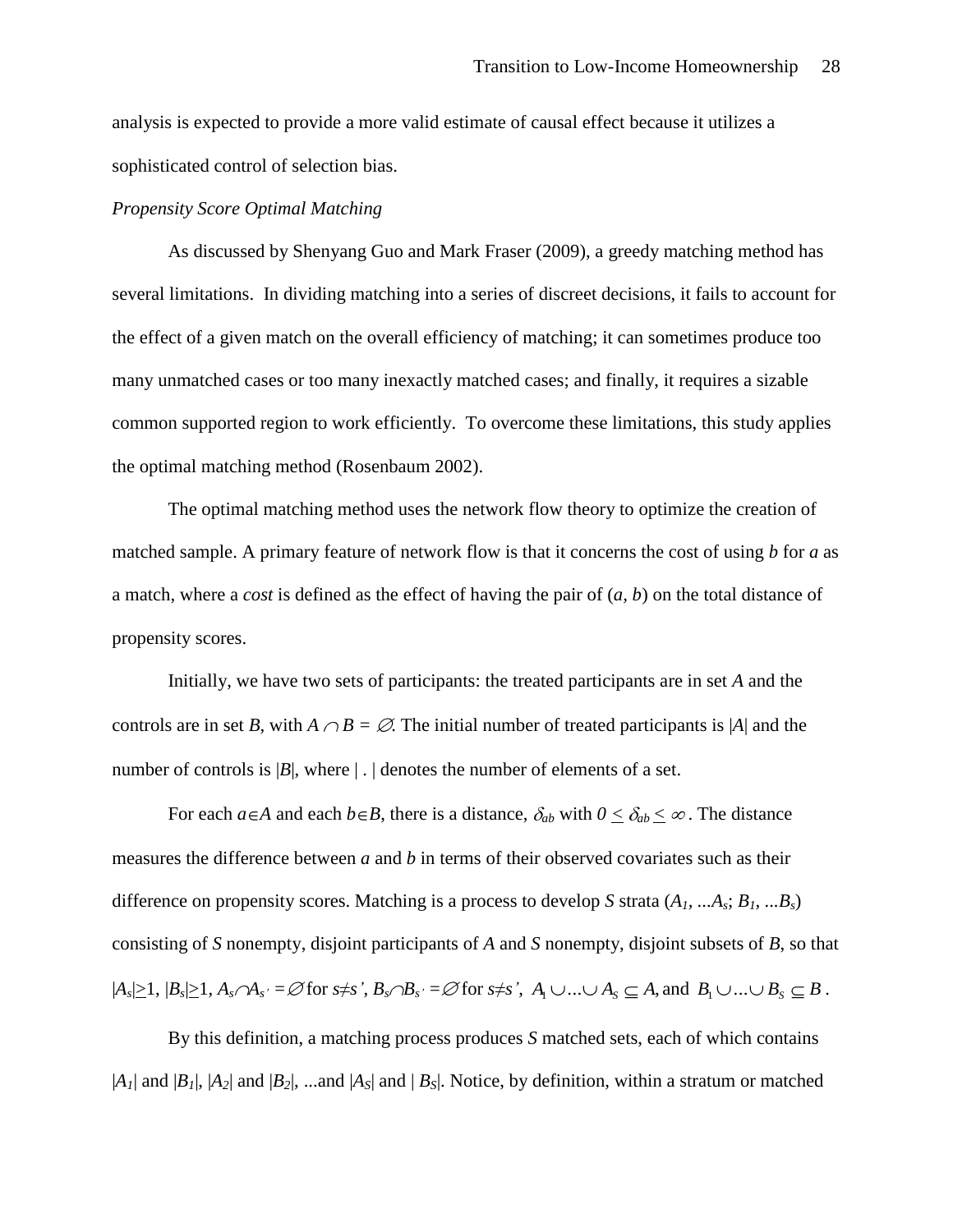set, treated participants are similar to controls in terms of propensity scores. Depending on the structure (i.e., the ratio of number of treated participants to control participants within each stratum) the analyst imposes on matching, we may classify matching into the following three types: pair matching, matching using a variable ratio, and full matching. Optimal matching is the process of developing matched sets  $(A_1, \ldots, A_s; B_1, \ldots, B_s)$  with size of  $(\alpha, \beta)$  in such a way that the total sample distance of propensity scores is minimized. Formally, optimal matching minimizes the total distance  $\Delta$  defined as

$$
\Delta = \sum_{s=1}^S \varpi(|\ A_s|,|\ B_s|) \delta(A_s,B_s),
$$

where  $\omega(|A_s|,|B_s|)$  is a weight function.

Using the R program *optmatch* (Hansen 2007) and following the guidelines suggested by Rosenbaum (2002), this study employs optimal pair matching and optimal full matching. Using the matched sample created by optimal pair matching, we conducted the discrete-time survival analysis as previously described. Next, using the matched sample created by optimal full matching, we conducted the Hodges-Lehmann aligned rank test, which is described later in this article.

#### *Generalized Boosted Modeling*

Our analyses also used generalized boosted regression (GBM) to estimate the propensity scores (McCaffrey, Ridgeway, and Morral 2004) created using a program developed by Matthias Schonlau (2007) for the optimal matching. One of the problems with the binary logistic regression is specifying an unknown functional form for each predictor. If specifying functional forms can be avoided, the search of a best model involves fewer subjective decisions, and therefore, may lead to a more accurate prediction of treatment probability.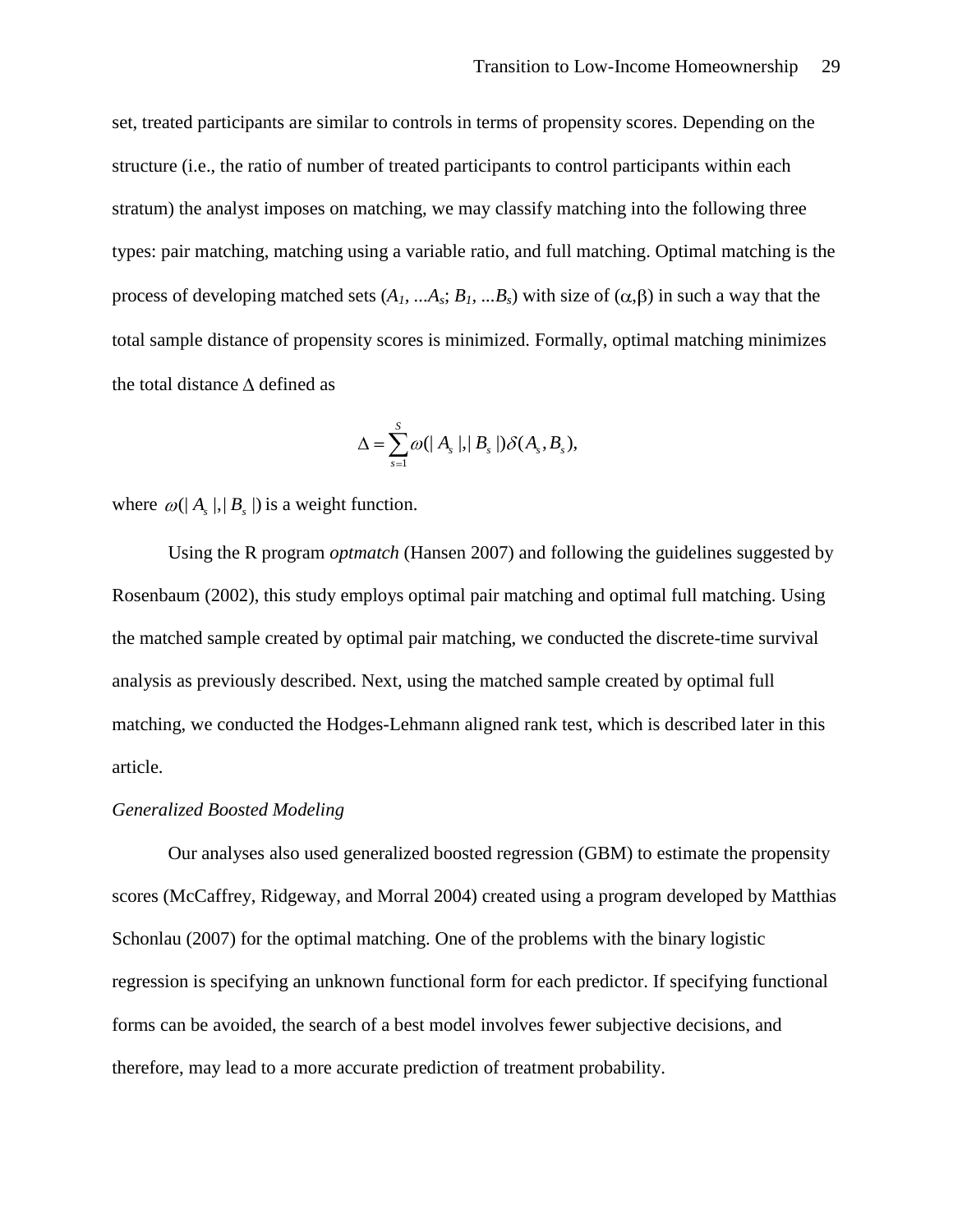GBM is a general, automated, data-adaptive algorithm that fits several models by way of a regression tree and then merges the predictions produced by each model. As such, GBM can be used with a large number of pretreatment covariates to fit a nonlinear surface and predict treatment assignment. GBM is one of the latest prediction methods that has been rapidly adopted by the machine learning community as well as mainstream statistics research (Guo and Fraser 2009). From a statistical perspective, the breakthrough in applying boosting to logistic regression and exponential family models was made by Jerome Friedman, Trevor Hastie, and Robert Tibshirani (2000).

#### *Checking Covariate Imbalance*

An important task for propensity score matching is to check covariate imbalance before and after matching. The analyst hopes that after matching, most study covariates are balanced between treated and control groups. This study employs chi-square test and independent sample *t* test to check covariate imbalance before and after greedy matching and the imbalance indexes developed by Amelia Haviland, Daniel Nagin, and Paul Rosenbaum (2007) to check covariate imbalance before and after optimal matching. The study employs a Stata ado program *imbalance* developed by Guo (2008*a*) to conduct this analysis.  $d_X$  and  $d_{X_m}$  are the two statistics generated by the imbalance check and can be interpreted as the difference between treated and control groups on *X* in terms of standard-deviation unit of *X*. *d<sup>X</sup>* indicates imbalance on *X* before matching, and  $d_{Xm}$  indicates imbalance on *X* after matching. Typically, the analyst expects to have  $d_X > d_{Xm}$ , because she or he expects the need to correct for imbalance before matching, and the sample balance improves after matching.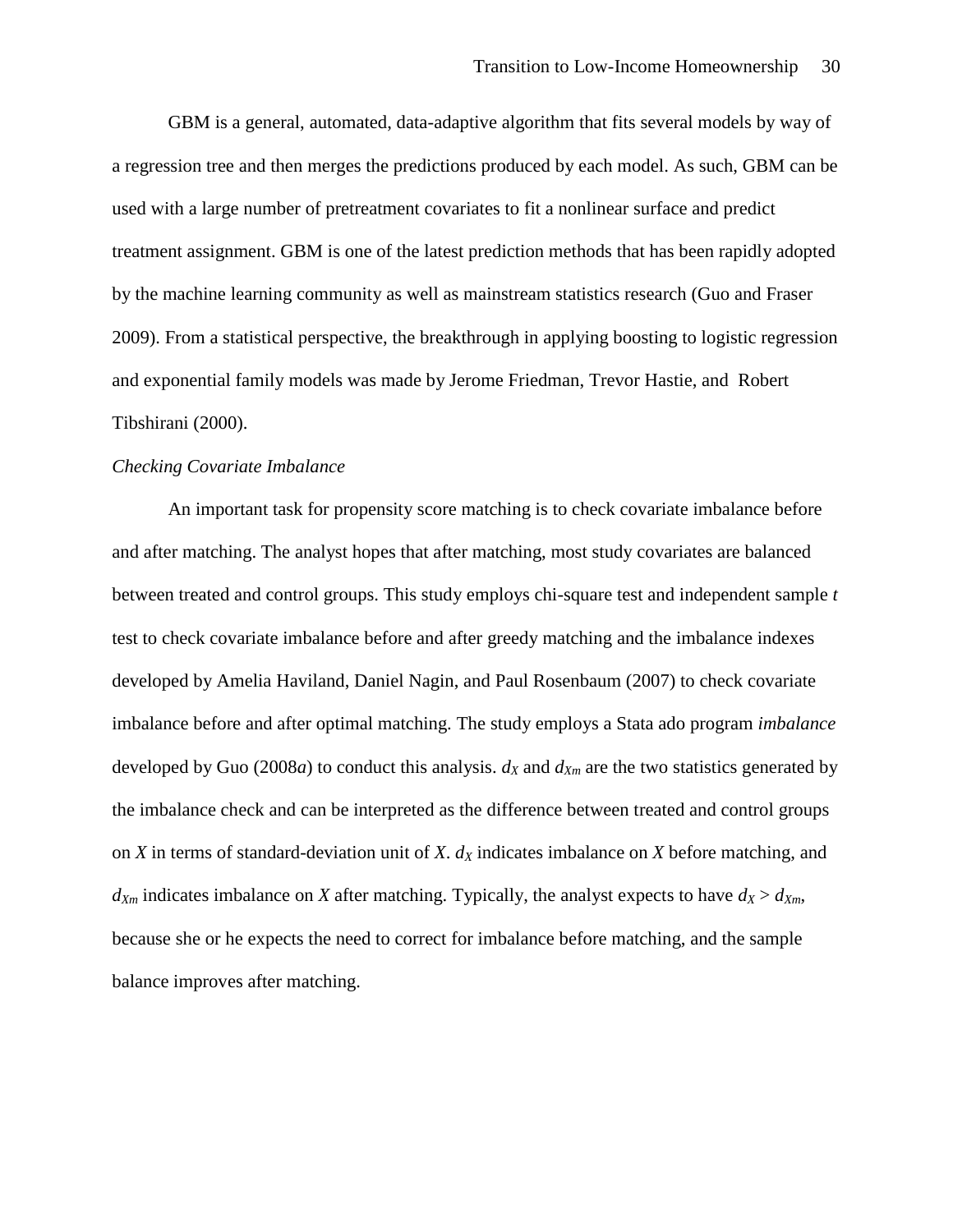# *The Hodges-Lehmann Aligned Rank Test*

The outcome analysis following optimal full matching is complicated because the survival model analyzing event times for a matched sample needs to consider correlated survival times within matched stratum. Ideally, the analyst might use a frailty model that included random effects to represent extra heterogeneity of the unit that gives rise to the dependence of event times (Hougaard 2000; Kalbfleisch and Prentice 2002). Although a frailty model is fruitful in matched studies with a randomized experiment, that approach has not yet been developed for observational studies such as the current study. Thus, we used the Hodges-Lehmann aligned rank test (Hodges and Lehmann 1962) to evaluate outcome differences between treated and control participants for the sample generated by the optimal full matching.

The aim of the Hodges-Lehmann aligned rank test is to produce a crude estimate of the difference on the time-to-event data between study groups and to gauge whether that difference is statistically significant. The Hodges-Lehmann approach has three inherent limitations, however: (a) it treats the length of time-to-event as uncensored; (b) it analyzes mean difference rather than differences of other statistics that better account for skewed distribution of survival times; and (c) it is bivariate and fails to control for covariates of the survival times.

Using the Hodges-Lehmann method, we evaluated the sample average treatment effect by assessing a weighted average of the mean differences between treated and control participants of all matched sets, as:

$$
\hat{\delta} = \sum_{i=1}^b \frac{n_i + m_i}{N} \left[ \overline{r}_{0i} - \overline{T}_{1i} \right],
$$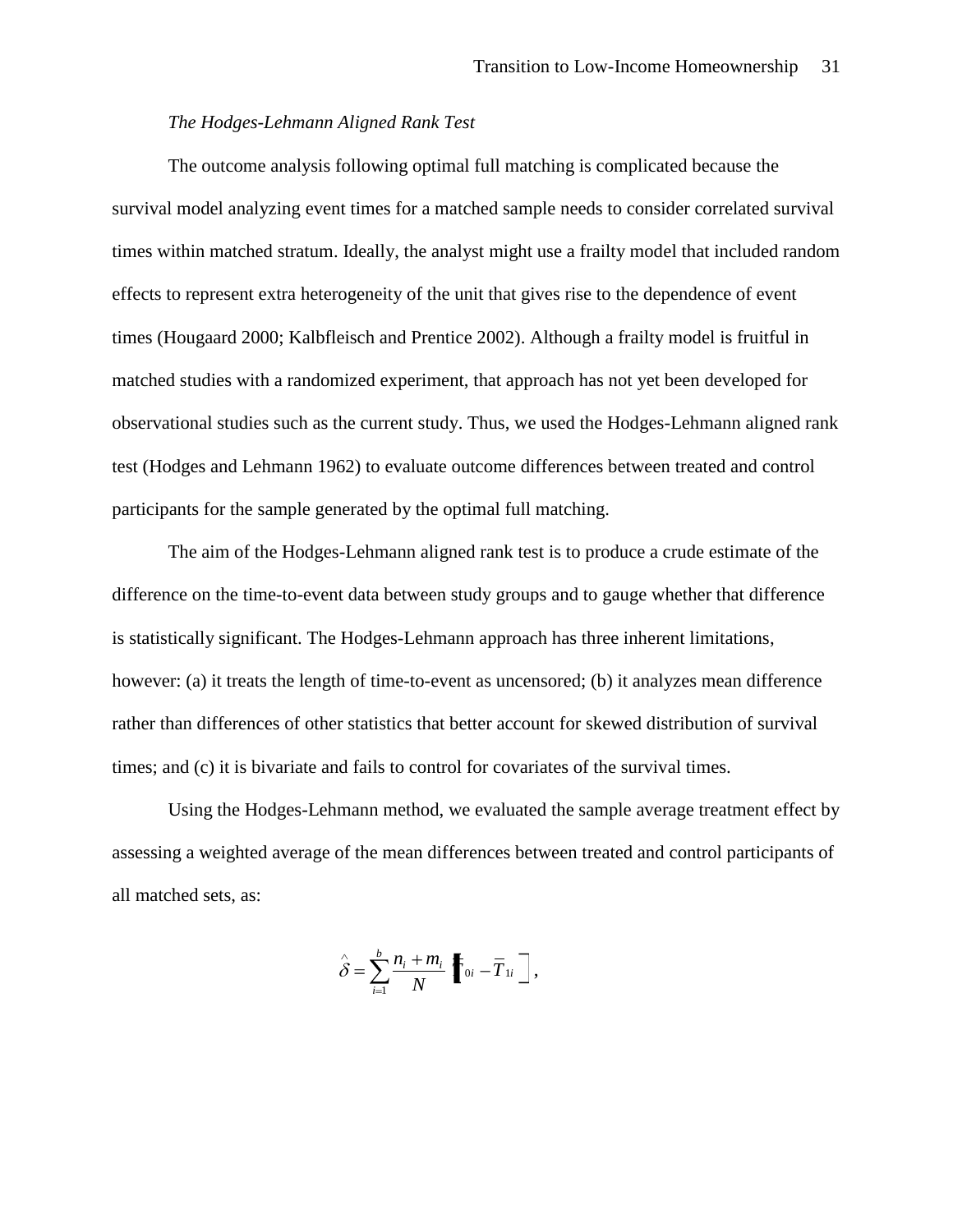where *i* indexes the *b* matched strata, *N* the total number of sample participants,  $n_i$  the number of treated participants in the *i*<sup>th</sup> stratum, and  $m_i$  the number of controls in the *i*<sup>th</sup> stratum, and  $\overline{T}_{0i}$ ,  $\overline{T}_{1i}$ the mean survival times corresponding to the control and treated groups in the *i*<sup>th</sup> stratum.

The Hodges-Lehmann aligned rank test (Hodges and Lehmann 1962; Lehmann 2006) further tests whether this average treatment effect differs to a statistically significant degree. The study employs a Stata ado program *hodgesl* developed by Guo (2008*b*) to conduct this analysis.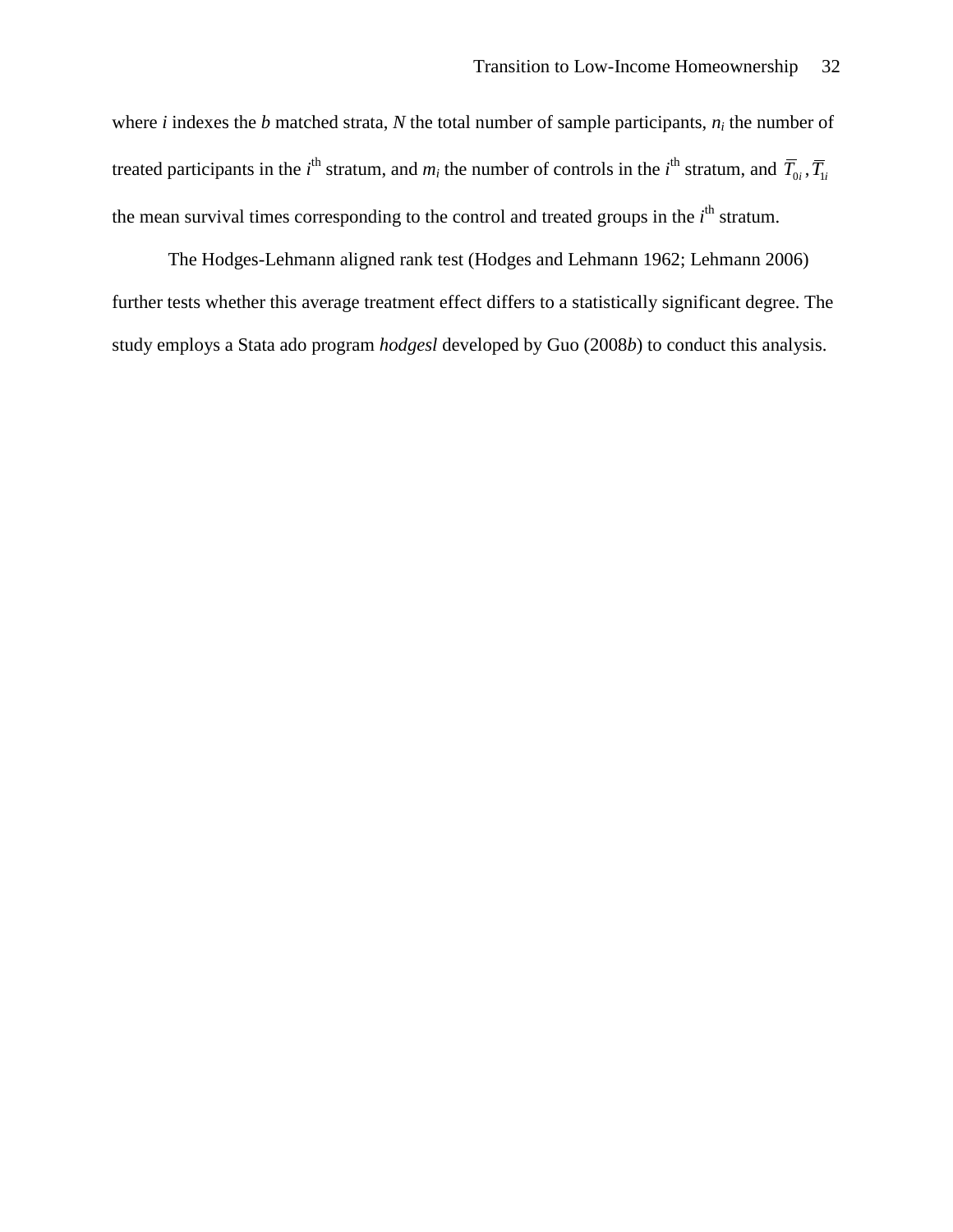#### References

Allison, Paul D. 1982. "Discrete-Time Methods for the Analysis of Event Histories." 61-98 in *Sociological Methodology*, edited by Samuel Leinhardt. San Francisco: Jossey-Bass.

———. 2002. *Missing Data*. Thousand Oaks, CA: Sage.

- Andrew, Mark, Donald R. Haurin, and Abdul Munasib. 2006. "Explaining the Route to Owner-Occupation: A Transatlantic Comparison.‖ *Journal of Housing Economics* 15 (3): 189- 216.
- Belsky, Eric S., and Mark Duda. 2002. "Anatomy of the Low Income Homeownership Boom in the 1990s.‖ 15-63 in *Low- Income Homeownership: Examining the Unexamined Goal*, edited by Nicolas P. Retsinas and Eric S. Belsky. Washington, DC: Brookings Institution Press.
- Berk, Richard A. 2004. *Regression Analysis: A Constructive Critique*. Thousand Oaks, CA: Sage.
- Boehm, Thomas P., and Alan M. Schlottmann. 1999. "Does Home Ownership by Parents Have an Economic Impact on Their Children?‖ *Journal of Housing and Economics* 8 (3): 217- 32.
- Clark, William A. V., Marinus C. Deurloo, and Frans M. Dieleman. 1994. "Tenure Changes in the Context of Micro-Level Family and Macro-Level Economic Shifts.‖ *Urban Studies* 31 (1): 137-54.
- Deurloo, Marinus C., William A. V. Clark, and Frans M. Dieleman. 1994. "The Move to Housing Ownership in Temporal and Regional Contexts." *Environment and Planning A* 26 (11): 1659-70.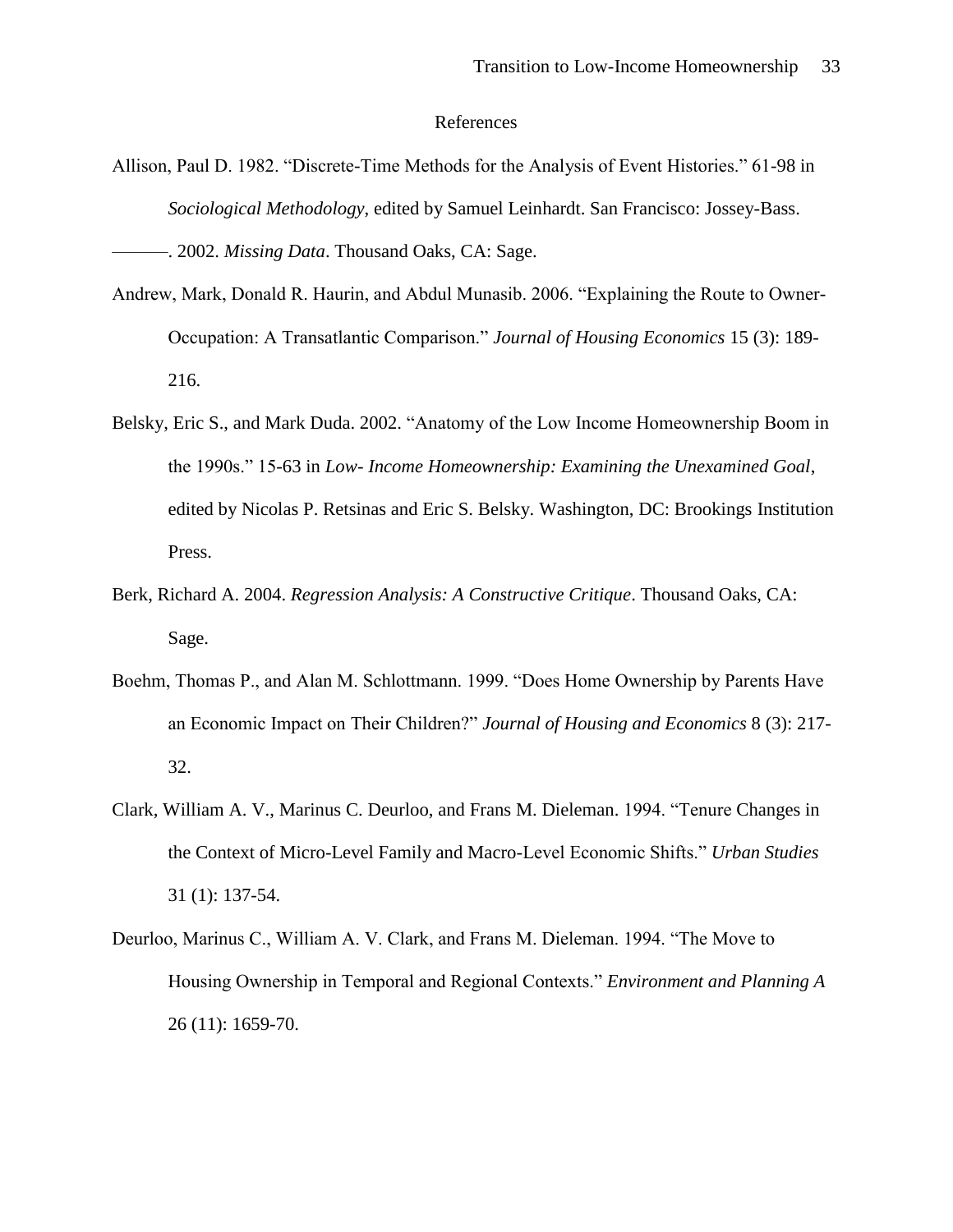- Di, Zhu Xiao, Yi Yang, and Xiaodong Liu. 2003. "The Importance of Housing to the Accumulation of Household Net Wealth." Working Paper No. 03-5. Harvard University, Joint Center for Housing Studies, Cambridge, MA.
- DiPasquale, Denise, and Edward L. Glaeser. 1999. "Incentives and Social Capital: Are Homeowners Better Citizens?" *Journal of Urban Economics* 45 (2): 354-84.
- Dreier, Peter. 1994. "Start Your Engines: The Housing Movement and the Motor Voter Law." *Shelterforce* 17: 10-11.
- Edin, Kathryn, and Maria Kefalas. 2005. *Promises I Can Keep: Why Poor Women Put Motherhood Before Marriage*. Berkeley: University of California Press.
- Feijten, Peteke, and Clara H. Mulder (2002). "The Timing of Household Events and Housing Events in the Netherlands: A Longitudinal Perspective." *Housing Studies* 17(5): 773-792.
- Frech, Adrianne, and Kristi Williams. 2007. "Depression and the Psychological Benefits of Entering Marriage.‖ *Journal of Health and Social Behavior* 48 (2): 149-63.
- Friedman, Jerome, Trevor Hastie, and Robert Tibshirani. 2000. "Special Invited Paper. Additive Logistic Regression: A Statistical View of Boosting.‖ *Annals of Statistics* 28 (2): 337- 407.
- Gaines, Brian, Anne Stilwell, Sonya R. Waddell, and Sarah Watt. 2009. "North Carolina: First Quarter 2009.‖ Mortage Performance Summary. Federal Reserve Bank of Richmond, Richmond, VA.
- Graham, John W. 2009. "Missing Data Analysis: Making It Work in the Real World." *Annual Review of Psychology* 60 (1): 549-76.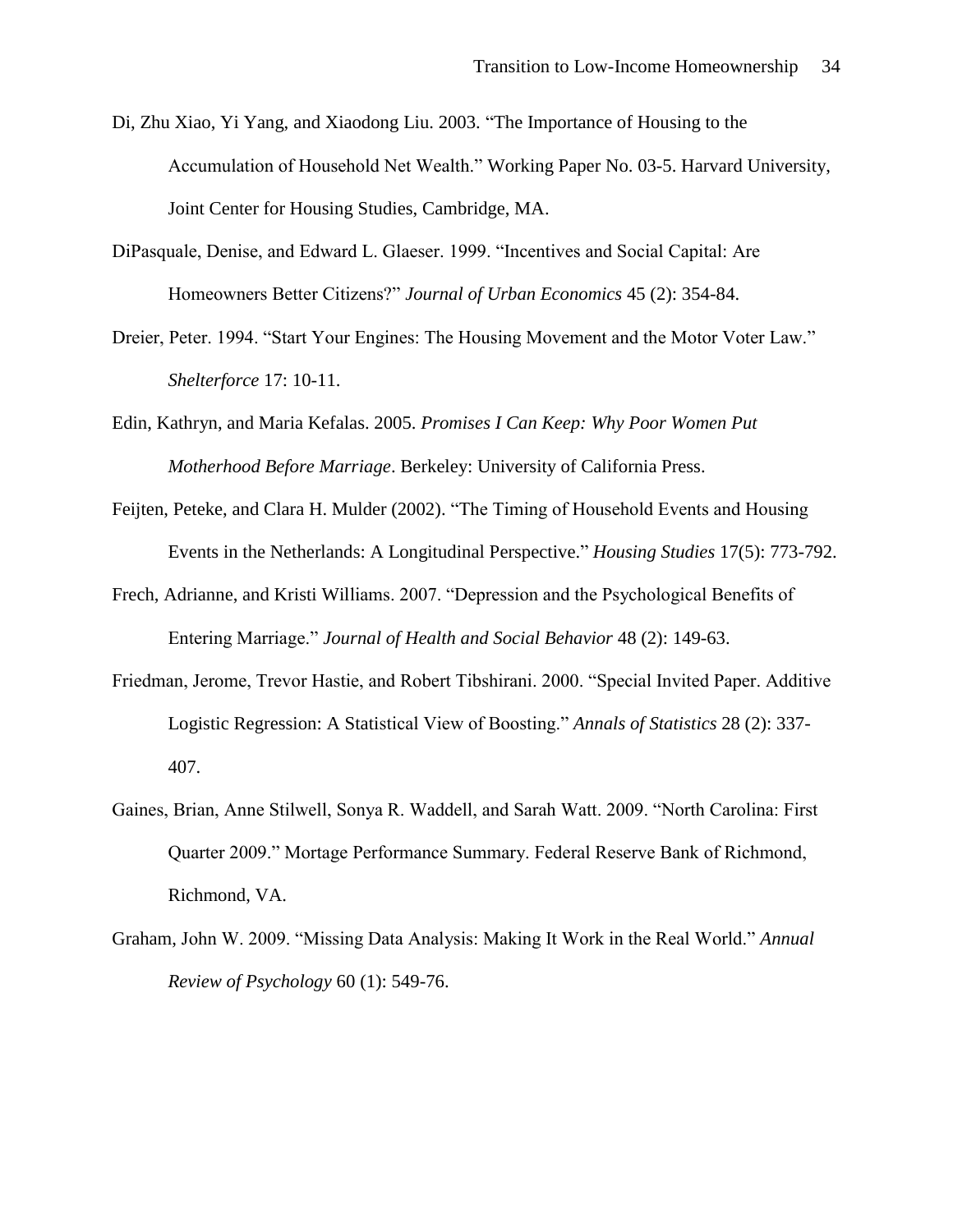- Grinstein-Weiss, Michal, Min Zhan, and Michael Sherraden. 2006. "Saving Performance in Individual Development Accounts: Does Marital Status Matter?‖ *Journal of Marriage and Family*, 68 (1): 192-204.
- Guo, Shenyang. 2008*a*. "IMBALANCE: Stata Module to Check Covariate Imbalance before and after Matching." http://ideas.repec.org/c/boc/bocode/s457043.html (accessed September 20, 2009).
- ———. 2008*b*. "HODGESL: The Stata Module to Perform Hodges-Lehmann Aligned Rank Test." http://ideas.repec.org/c/boc/bocode/s457042.html (accessed September 20, 2009).
- Guo, Shenyang, and Mark W. Fraser. 2009. *Propensity Score Analysis: Statistical Methods and Applications*. Thousand Oaks, CA: Sage.
- Hansen, Ben B. 2007. "Optmatch: Flexible, Optimal Matching for Observational Studies." *R News* 7 (2): 18-24.
- Haurin, Donald R., Christopher E. Herbert, and Stuart S. Rosenthal. 2007. "Homeownership Gaps among Low-Income and Minority Households." *Cityscape* 9 (10): 5-51.
- Haurin, Donald R., Toby L. Parcel, and R. Jean Huarin. 2002. "Does Homeownership Affect Child Outcomes?‖ *Real Estate Economics* 30 (4): 635-66.
- Haviland, Amelia, Daniel S. Nagin, and Paul R. Rosenbaum. 2007. "Combining Propensity Score Matching and Group-Based Trajectory Analysis in an Observational Study." *Psychological Methods* 12 (3): 247-67.
- Heckman, James. J. 1978. "Dummy Endogenous Variables in a Simultaneous Equations" System.‖ *Econometrica* 46 (4): 931-59.
	- ———. 1979. ―Sample Selection Bias as a Specification Error.‖ *Econometrica* 47 (1): 153-61.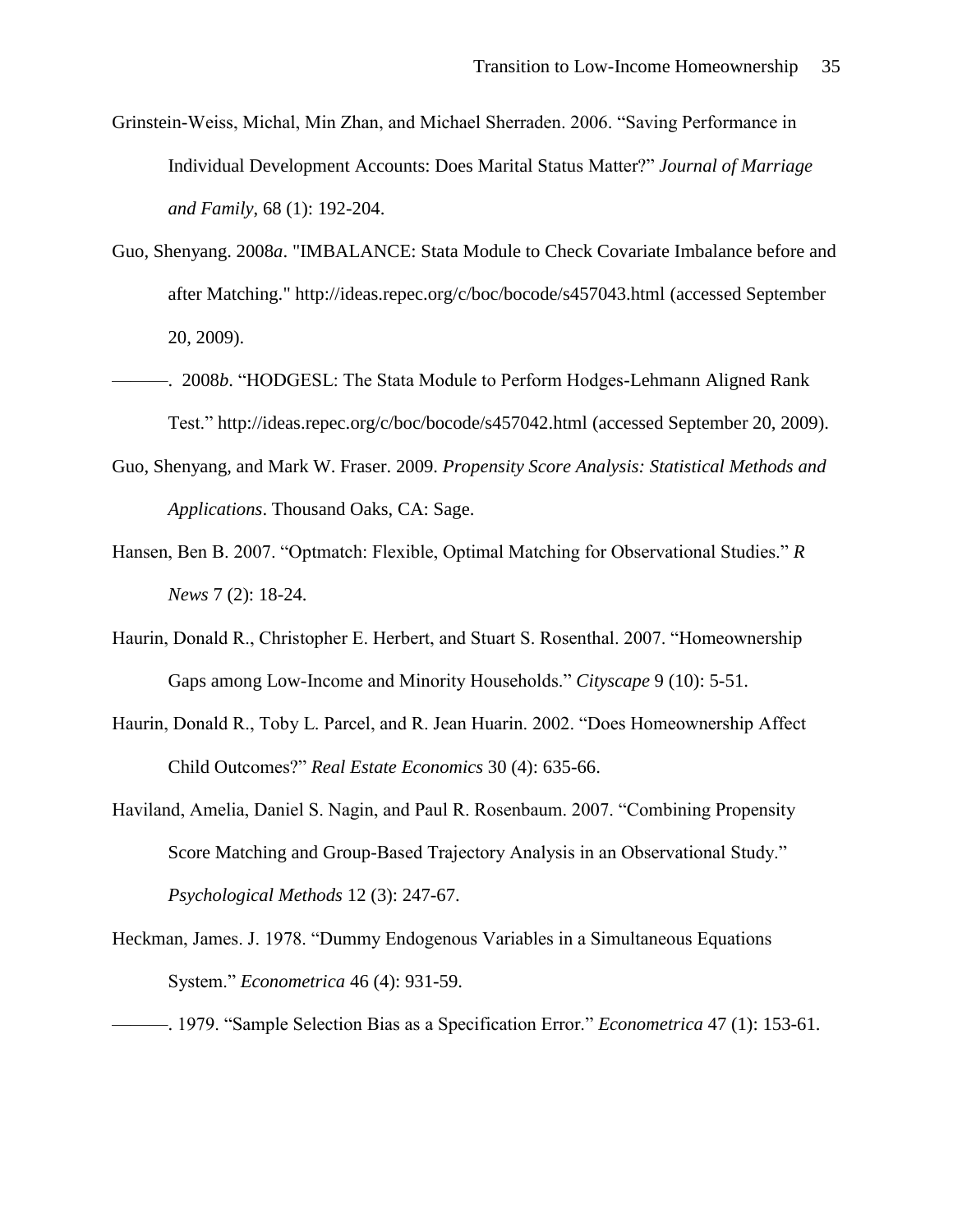- Hendershott, Patric H., Rachel Ong, Gavin A. Wood, and Paul Flatau. 2009. "Marital History and Home Ownership: Evidence from Australia." *Journal of Housing Economics* 18(1): 13-24.
- Hirschl, Thomas A., Joyce Altobelli, and Mark R. Rank. 2003. "Does Marriage Increase the Odds of Affluence? Exploring the Life Course Probabilities." *Journal of Marriage and Family* 65 (4): 927-38.
- Hodges, J. L. Jr., and Erich L. Lehmann. 1962. "Rank Methods for Combination of Independent Experiments in the Analysis of Variance." *Annals of Mathematical Statistics* 33 (2): 482-97.
- Hosmer, David W. Jr., and Stanley Lemeshow. 1999. *Applied Survival Analysis: Regression Modeling of Time to Event Data.* New York: John Wiley & Sons, Inc.

Hougaard, Philip. 2000. *Analysis of Multivariate Survival Data*. New York: Springer-Verlag.

- Hughes, Mary E., and Linda J. Waite. 2009. "Marital Biography and Health in Mid-Life." *Journal of Health and Social Behavior* 50 (3): 344-58.
- Imbens, Guido W. 2004. "Nonparametric Estimation of Average Treatment Effects under Exogeneity: A Review.‖ *The Review of Economics and Statistics* 86 (1): 4-29.
- Kalbfleisch, John D., and Ross L. Prentice. 2002. *The Statistical Analysis of Failure Time Data.*  2nd ed. Hoboken, NJ: John Wiley & Sons, Inc.
- Lehmann, Erich L. 2006. "Combining Data from Several Experiments or Blocks." 132-41 in *Nonparametrics: Statistical Methods Based on Ranks*. rev. ed. New York: Springer.
- Lerman, Robert I. 2002. "How do Marriage, Cohabitation, and Single Parenthood Affect the Material Hardships of Families with Children?" Report to the U.S. Department of Health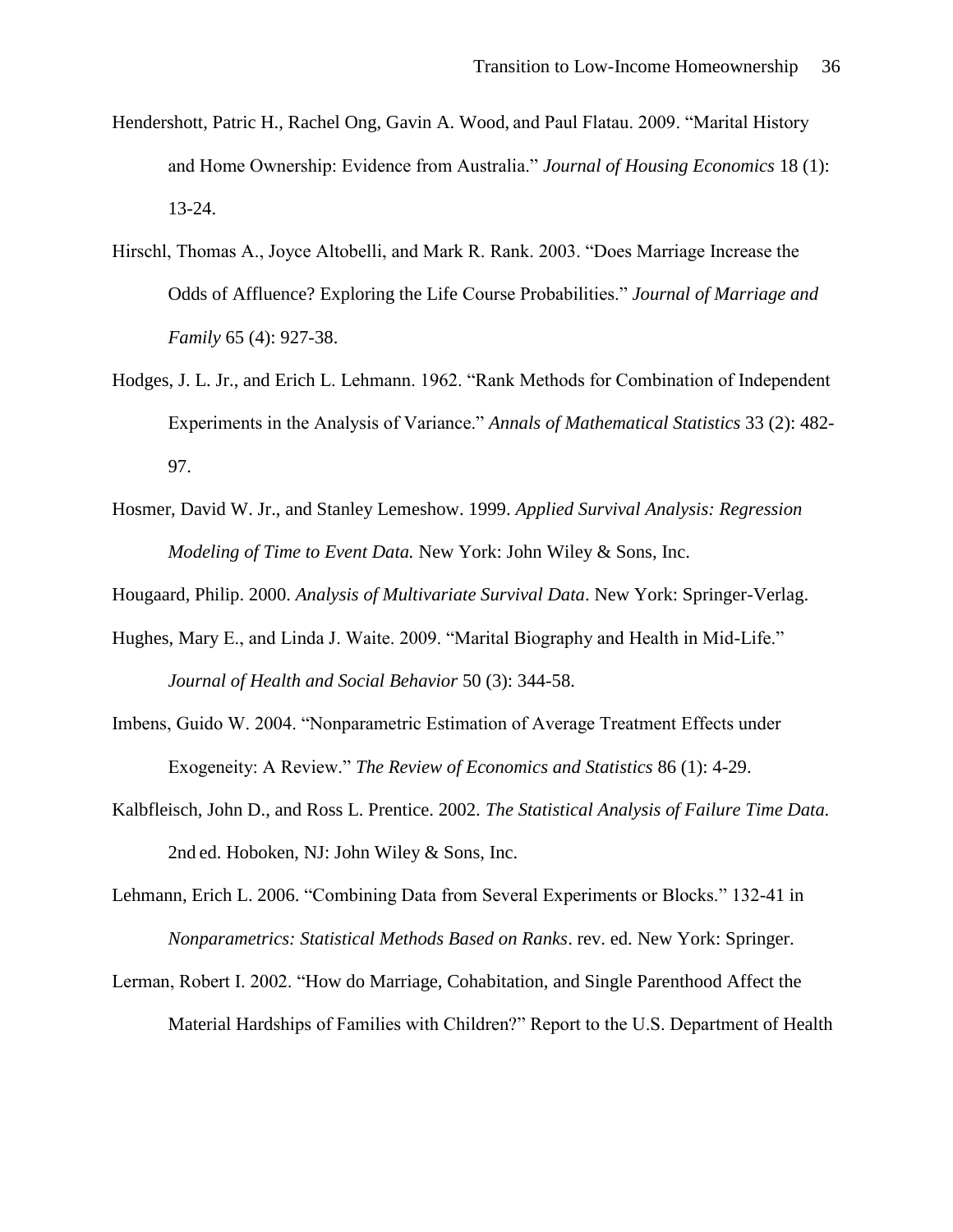and Human Services, Office of the Assistant Secretary for Planning and Evaluation. Urban Institute, Washington, DC.

- Linneman, Peter D., and Susan M. Wachter. 1989. "The Impacts of Borrowing Constraints on Homeownership.‖ *Journal of the American Real Estate and Urban Economics Association* 17 (4): 389-402.
- Little, Roderick J. A., and Donald B. Rubin. 2002. *Statistical Analysis with Missing Data*. 2nd ed. New York: Wiley.
- Lupton, Joseph P., and James P. Smith. 2003. "Marriage, Assets, and Savings." 129-52 in *Marriage and the Economy: Theory and Evidence from Advanced Industrial Societies*, edited by Shoshana A. Grossbard-Schechtman. Cambridge: Cambridge University Press.
- Manturuk, Kim, Mark Linblad, and Roberto G. Quercia. 2009. "Homeownership and Local Voting in Disadvantaged Urban Neighborhoods.‖ *Cityscape* 11 (3): 105-22.
- McCaffrey, Daniel. F., Greg Ridgeway, and Andrew R. Morral. 2004. "Propensity Score Estimation with Boosted Regression for Evaluating Causal Effects in Observational Studies.‖ *Psychological Methods* 9 (4): 403-25.
- Morgan, Stephen L., and Christopher Winship. 2007. *Counterfactuals and Causal Inference: Methods and Principles for Social Research*. New York: Cambridge University Press.
- Mulder, Clara H., and Michael Wagner. 1998. "First-time Home-ownership in the Family Life Course: A West-German-Dutch Comparison.‖ *Urban Studies* 35 (4): 687-713.
- Mulder, Clara H., and Michael Wagner. 2001. "The Connections between Family Formation and First-Time Home Ownership in the Context of West Germany and the Netherlands." *European Journal of Population* 17, (2): 137-164.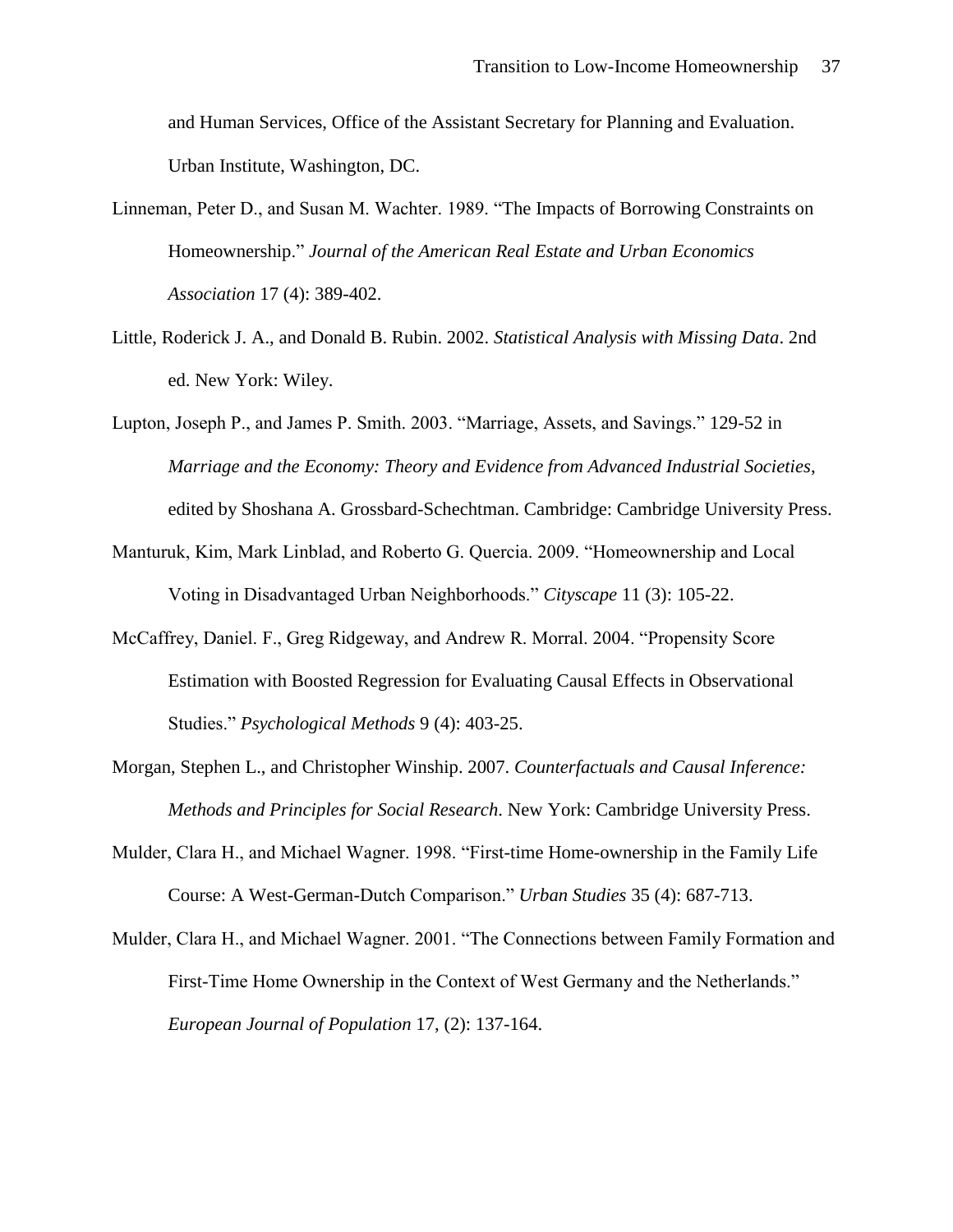- Neyman, Jerzy S. 1923/1990. "On the Application of Probability Theory to Agricultural Experiments: Essay on Principles, Section 9." *Statistical Science 5*(4): 465-72, translated and edited by Dorota M. Dambrowska and Terry P. Speed from the Polish original.
- Olsen, Edgar O. 2007. "Promoting Home Ownership among Low-Income Households." Opportunity and Ownership Project Report No. 2. Urban Institute, Washington, DC.
- Ooms, Theodora, Stacey Bouchet, and Mary Parke. 2004. "Beyond Marriage Licenses: Efforts in the States to Strengthen Marriage and Two-Parent Families." Report. Center for Law and Social Policy, Washington, DC.
- Plaut, Steven E. 1987. "The Timing of Housing Tenure Transition." *Journal of Urban Economics* 21 (3): 312-22.
- Raghunathan, Trivellore E. 2004. "What do We do with Missing Data? Some Options for the Analysis of Incomplete Data.‖ *Annual Review of Public Health* 25:99-117.
- Riley, Sarah F., Allison Freeman, and Roberto G. Quercia. 2009. "Navigating the Housing Downturn and Financial Crisis: Home Appreciation and Equity Accumulation among Community Reinvestment Homeowners." Paper presented at the fall research conference of the Association for Public Policy Analysis and Management, Washington DC, November 5-7.
- Riley, Sarah F., and Hong Y. Ru. 2009. "Community Advantage Panel Survey Technical Sampling Report: Owners, 2003-2008." Report. University of North Carolina at Chapel Hill, Center for Community Capital, Chapel Hill.

Rosenbaum, Paul R. 2002. *Observational Studies*. 2nd ed. New York: Springer.

Rosenbaum, Paul R., and Donald B. Rubin. 1983. "The Central Role of the Propensity Score in Observational Studies for Causal Effects.‖ *Biometrika* 70 (1): 41-55.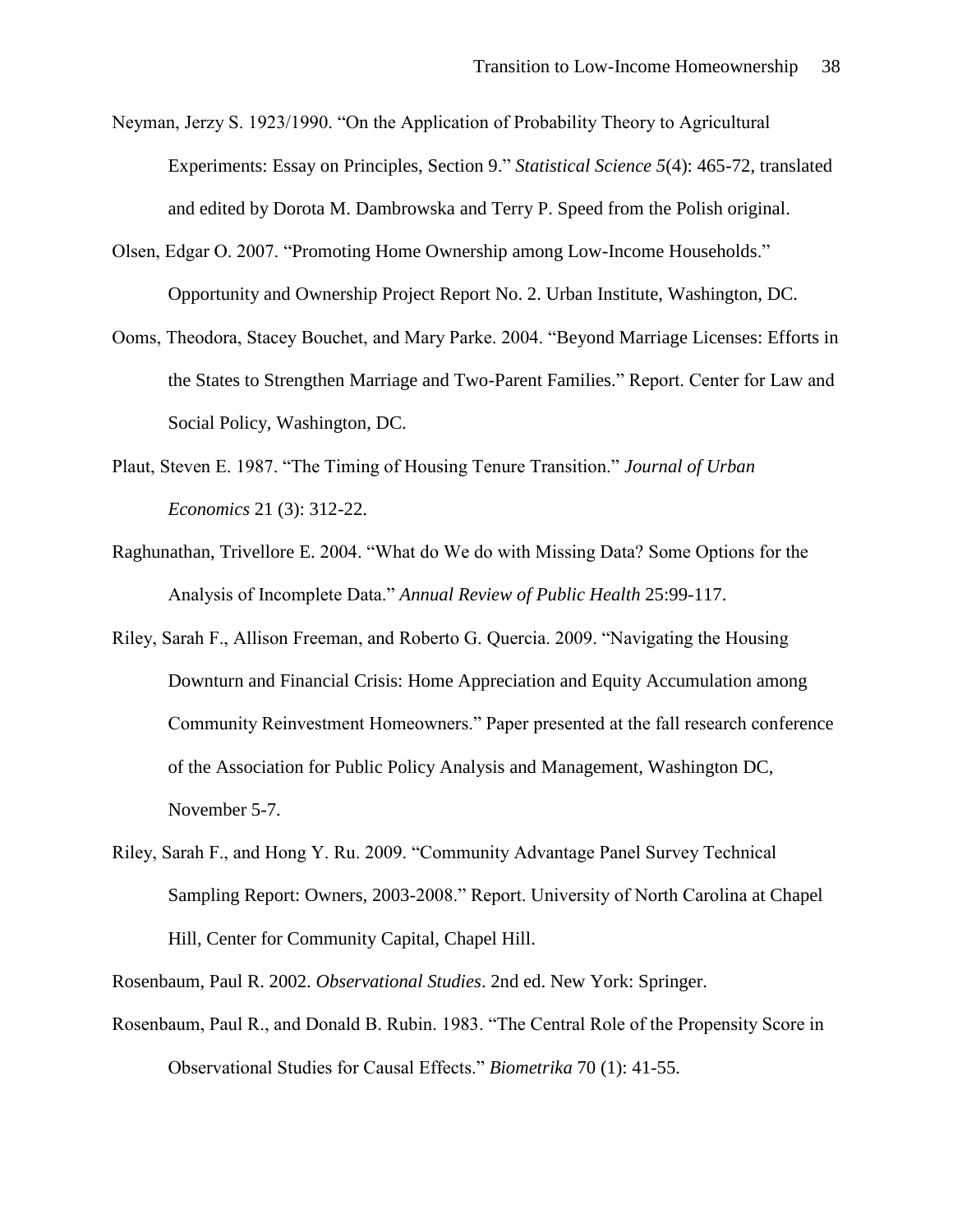- ———. 1985. "Constructing a Control Group Using Multivariate Matched Sampling Methods that Incorporate the Propensity Score." *American Statistician* 39 (1): 33-38.
- Royston, Patrick. 2005. "Multiple Imputation of Missing Values: Update." *Stata Journal* 5 (2): 188-201.
- RTI International. 2009. "Foundations for Strong Families 101: Healthy Relationships and Financial Stability." Report to the U.S. Department of Health and Human Services, Office of the Assistant Secretary for Planning and Evaluation. RTI International, Research Triangle Park, NC.
- Rubin, Donald B. 1974. "Estimating Causal Effects of Treatments in Randomized and Nonrandomized Studies.‖ *Journal of Educational Psychology* 66 (5): 688-701.

———. 1987. *Multiple Imputation for Nonresponse in Surveys*. New York: Wiley.

———. 1990. ―Comment: Neyman (1923) and Causal Inference in Experiments and Observational Studies.‖ *Statistical Science* 5 (4): 472–80.

———. 2006. *Matched Sampling for Causal Effects*. New York: Cambridge University Press.

- Sampson, Robert J., Stephen W. Raudenbush, and Felton Earls. 1997. "Neighborhoods and Violent Crime: A Multi-level Study of Collective Efficacy.‖ *Science* 27: 918-924.
- Scanlon, Edward. 1998. "Low-Income Homeownership Policy as a Community Development Strategy.‖ *Journal of Community Practice* 5: 137-54.
- Schafer, Joseph L. 1997. *Analysis of Incomplete Multivariate Data*. New York: Chapman & Hall.
- Schonlau, Matthias. 2007. "Boost Module for Stata." http://www.stata-journal.com/software/sj5-3.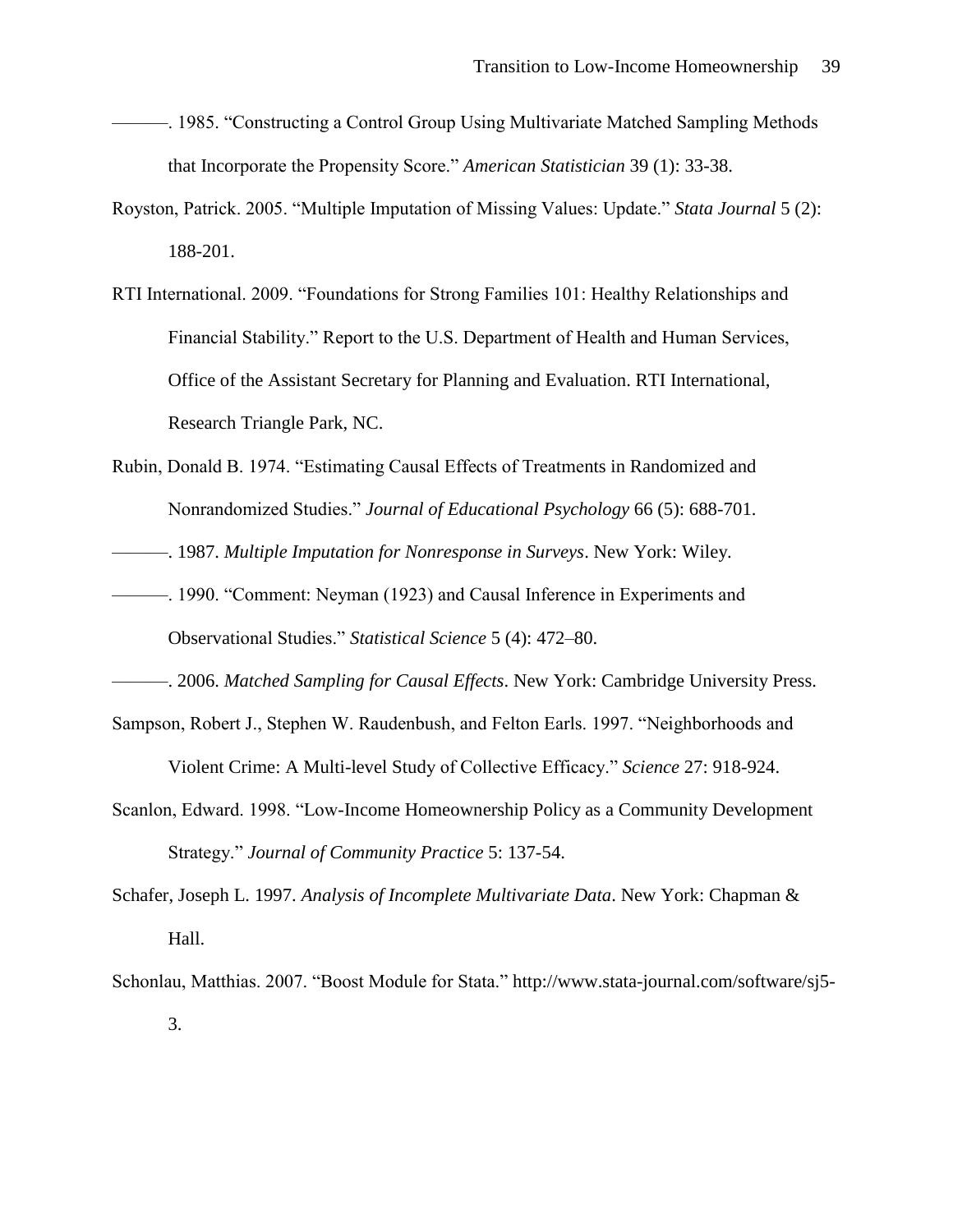- Seefeldt, Kristin S., and Pamela J. Smock. 2004. "Marriage on the Public Policy Agenda: What do Policy Makers Need to Know from Research?" Working Paper No. 04-2. University of Michigan, National Poverty Center, Ann Arbor.
- Shadish, William R., Thomas D. Cook, and Donald T. Campbell. 2002. *Experimental and Quasi-Experimental Designs for Generalized Causal Inference*. Boston: Houghton Mifflin.
- Sherraden, Michael. 1991. *Assets and the Poor: A New American Welfare Policy*. Armonk, NY: Sharpe.
- Shlay, Anne B. 2006. "Low-Income Homeownership: American Dream or Delusion?" *Urban Studies* 43 (3): 511-31.
- Skinner, Jonathan. 1989. "Housing Wealth and Aggregate Saving." *Regional Science and Urban Economics* 19 (2): 305-24.
- Smits, Annika, and Clara H. Mulder. 2008. "Family Dynamics and First-time Homeownership." *Housing Studies.* 23 (6): 463-481.
- Sobel, Michael E. 1996. "An Introduction to Causal Inference." *Sociological Methods and Research* 24 (3): 353-79.
- Solot, Dorian, and Marshall Miller. 2007. "Let Them Eat Wedding Rings: The Role of Marriage Promotion in Welfare Reform." Report. Alternatives to Marriage Project, Boston.
- Townsend, Nicholas W. 2002. *The Package Deal: Marriage, Work, and Fatherhood in Men's Lives*. Philadelphia: Temple University Press.
- Turnham, Jennifer, Christopher Herbert, Sandra Nolden, Judith Feins, and Jessica Bonjorni. 2004. ―Study of Homebuyer Activity through the HOME Investment Partnerships Program.‖ Report to the U.S. Department of Housing and Urban Development, Office of Policy Development and Research. Abt Associates, Cambridge, MA.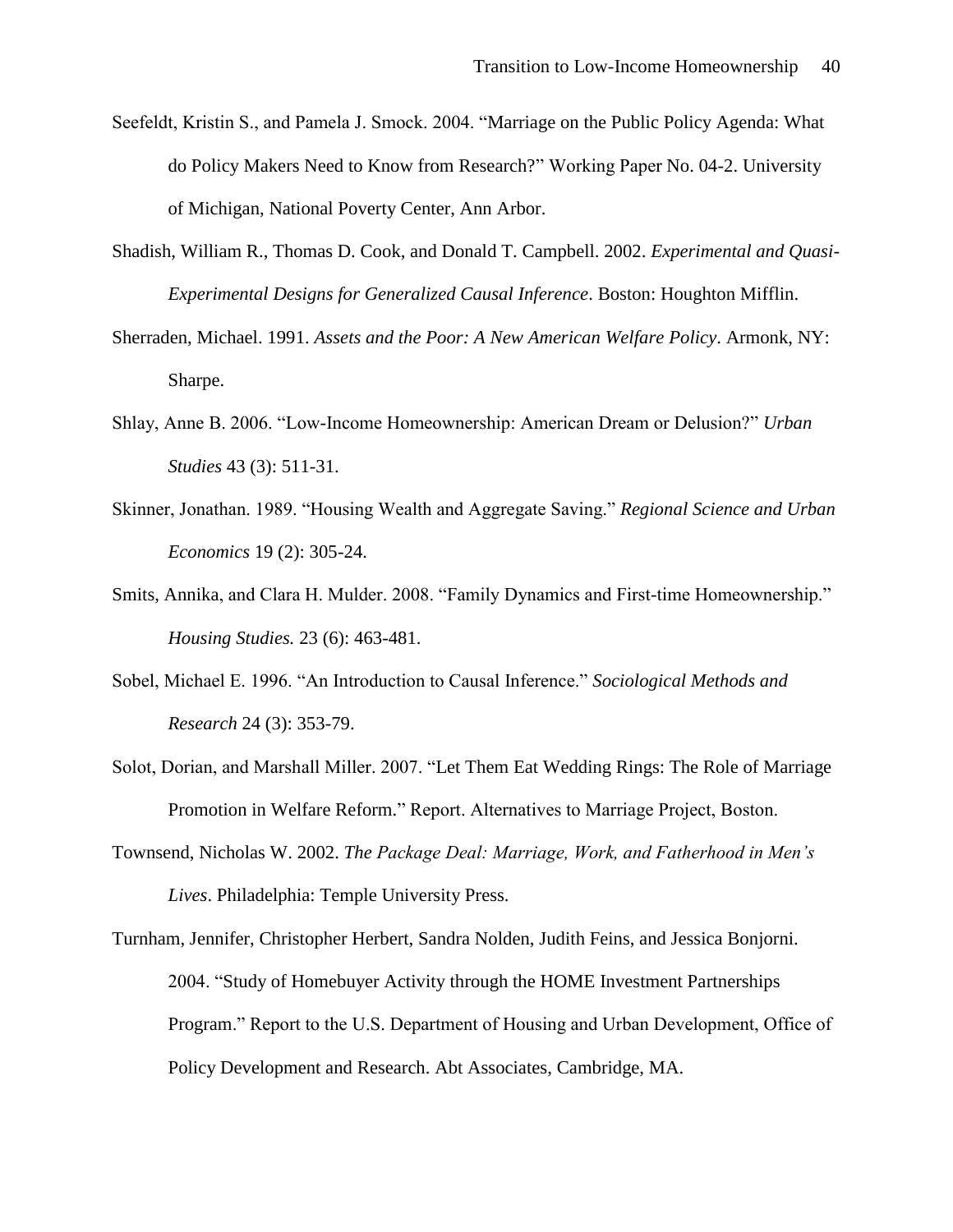U.S. Department of Health and Human Services, Administration for Children and Families. 2006. "Regional Map of ACF Healthy Marriage Grantees." Regional Map Data Sheet. U.S. Department of Health and Human Services, Administration for Children and Families, Washington, DC.

http://www.acf.hhs.gov/healthymarriage/pdf/june18\_list\_marriageedprograms.PDF.

- -. 2007. "Assets for Independence Fact Sheet." Fact Sheet. U.S. Department of Health and Human Services, Administration for Children and Families, Washington, DC. http://www.acf.hhs.gov/programs/ocs/afi/fact\_sheet.pdf.
- van Buuren, S., H. C. Boshuizen, and D. L. Knook. 1999. "Multiple Imputation of Missing Blood Pressure Covariates in Survival Analysis.‖ *Statistics in Medicine* 18 (6): 681-94.
- von Hippel, Paul T. 2007. "Regression with Missing Ys: An Improved Strategy for Analyzing Multiply Imputed Data.‖ *Sociological Methodology* 37 (1): 83-117.

Waite, Linda J. 1995. "Does Marriage Matter?" *Demography* 32 (4): 483-507.

- Waite, Linda J., and Maggie Gallagher. 2000. *The Case for Marriage: Why Married People are Happier, Healthier, and Better off Financially*. New York: Doubleday.
- White, Lynn, and Stacy J. Rogers. 2000. "Economic Circumstances and Family Outcomes: A Review of the 1990s." *Journal of Marriage and the Family* 62 (4): 1035-51.
- Williams, Kristi. 2003. "Has the Future of Marriage Arrived? A Contemporary Examination of Gender, Marriage, and Psychological Well-Being." *Journal of Health and Social Behavior* 44 (4): 470-87.
- Wilmoth, Janet, and Gregor Koso. 2002. "Does Marital History Matter? Marital Status and Wealth Outcomes Among Preretirement Adults." *Journal of Marriage and the Family* 64  $(1)$ : 254-68.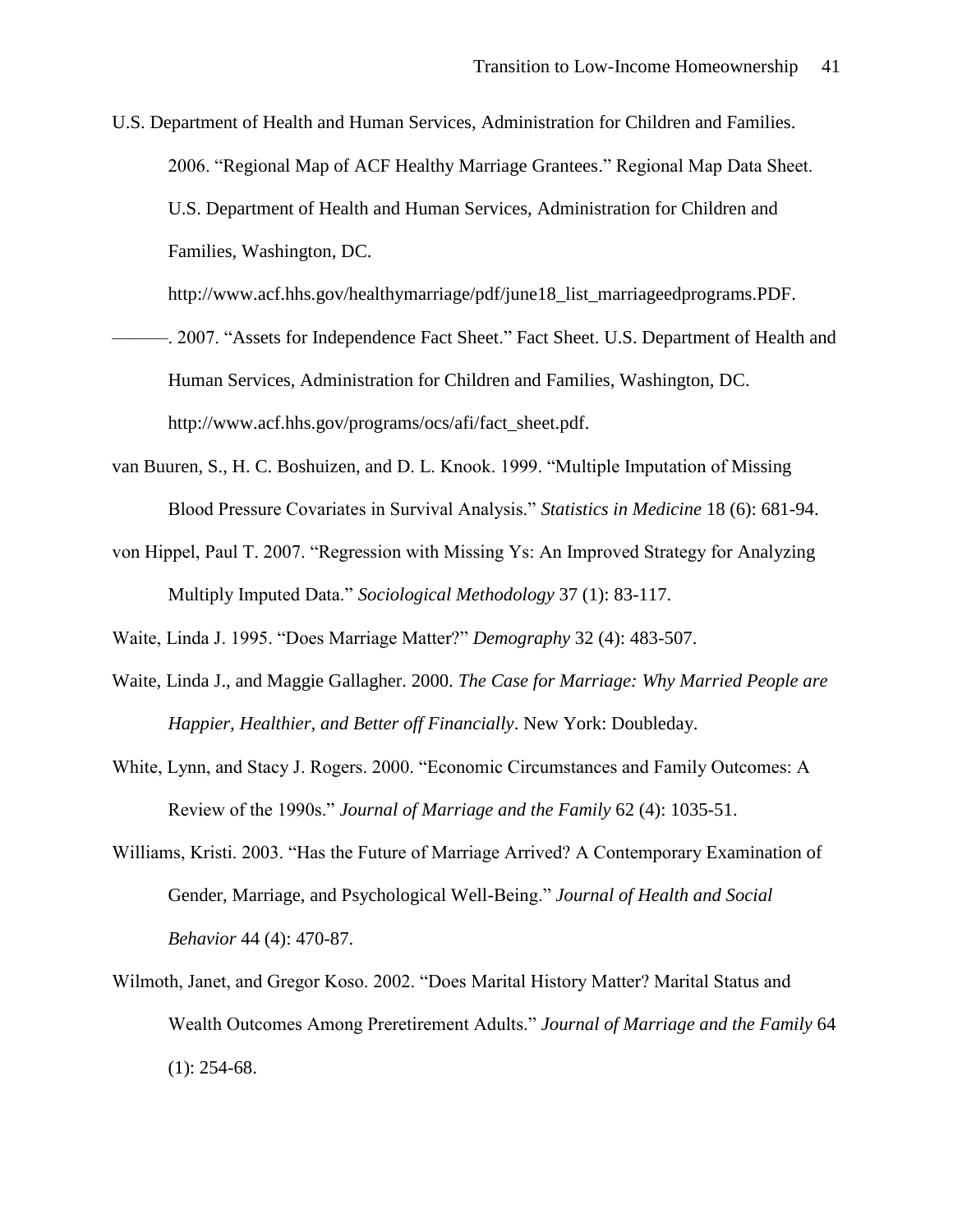Withers, S. D. 1998. "Linking Household Transitions and Housing Transitions: A Longitudinal Analysis of Renters." *Environment and Planning A* 30 (4): 615-30.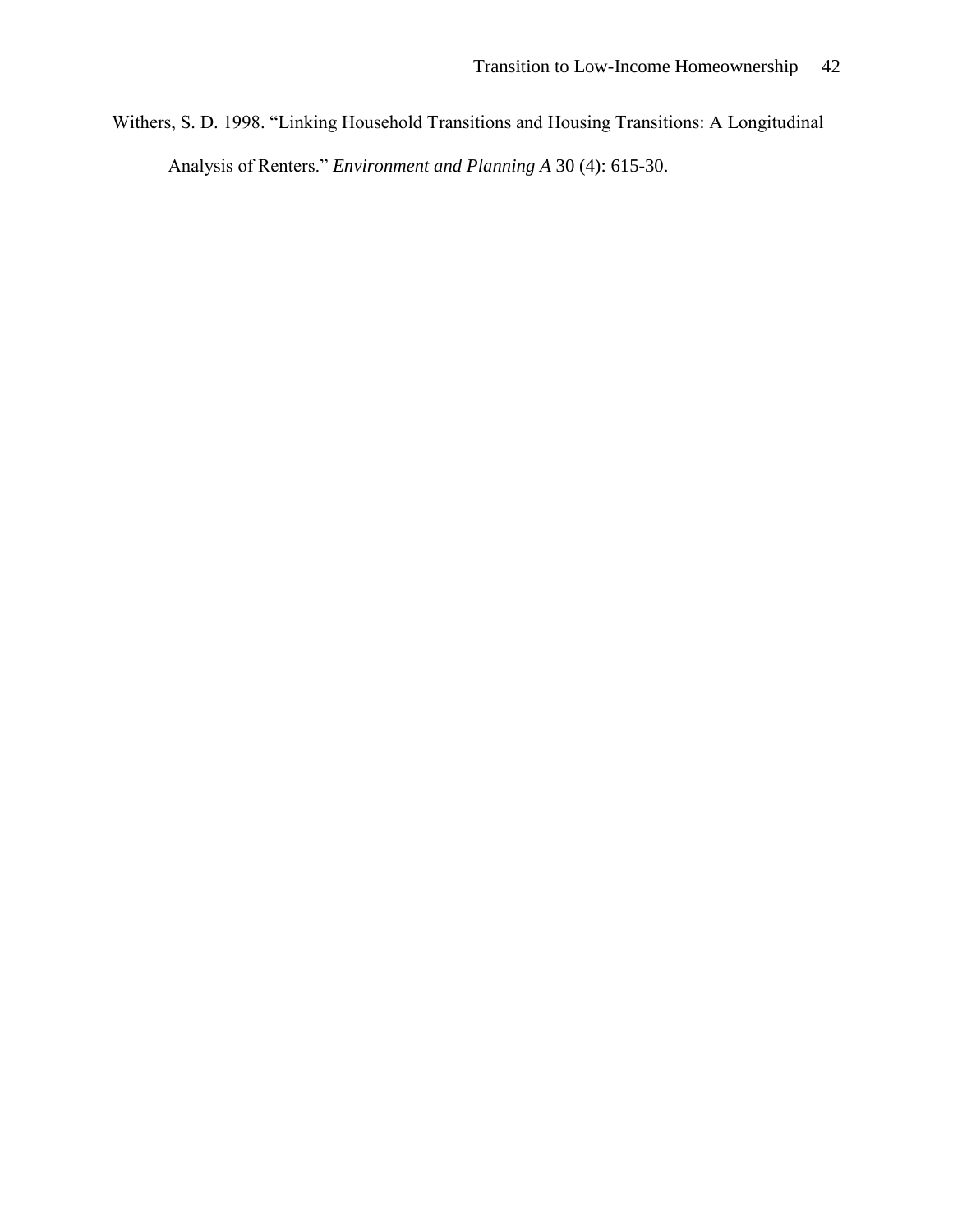|                                                                                                                                               |                                                  | % of Married People or Mean<br>(SD) of the Covariate by Group <sup>a</sup> |                                                                                                   | <b>Absolute Standardized</b><br>Difference in Covariate<br>Means after Matching $(d_{xm})$ |                                                         |
|-----------------------------------------------------------------------------------------------------------------------------------------------|--------------------------------------------------|----------------------------------------------------------------------------|---------------------------------------------------------------------------------------------------|--------------------------------------------------------------------------------------------|---------------------------------------------------------|
| Covariate                                                                                                                                     | Overall Sample<br>before Matching<br>$(N = 923)$ | Sample after<br>Greedy<br>Matching<br>$(N = 430)$                          | Absolute<br>Standardized<br>Difference in<br><b>Covariate Means</b><br>before Matching<br>$(d_x)$ | Sample after<br>Optimal Pair<br>Matching<br>$(N = 448)$                                    | Sample after<br>Optimal Full<br>Matching<br>$(N = 923)$ |
| Number of married people                                                                                                                      | 224                                              | 215                                                                        |                                                                                                   | 224                                                                                        | 224                                                     |
| Number of non-married people                                                                                                                  | 699                                              | 215                                                                        |                                                                                                   | 224                                                                                        | 699                                                     |
| Number (%) of married people lost after matching                                                                                              |                                                  | $9(4.0\%)$                                                                 |                                                                                                   | $0(0\%)$                                                                                   | $0(0\%)$                                                |
|                                                                                                                                               |                                                  |                                                                            |                                                                                                   |                                                                                            |                                                         |
| Gender                                                                                                                                        |                                                  |                                                                            | .299                                                                                              | .125                                                                                       | .164                                                    |
| Male                                                                                                                                          | 33.6%***                                         | 51.5%                                                                      |                                                                                                   |                                                                                            |                                                         |
| Female                                                                                                                                        | 20.9%***                                         | 47.6%                                                                      |                                                                                                   |                                                                                            |                                                         |
| Race                                                                                                                                          |                                                  |                                                                            |                                                                                                   |                                                                                            |                                                         |
| Caucasian                                                                                                                                     | 25.7%**                                          | 49.1%                                                                      |                                                                                                   |                                                                                            |                                                         |
| African American                                                                                                                              | 17.2%**                                          | 51.9%                                                                      | .294 <sup>b</sup>                                                                                 | $.075^{\circ}$                                                                             | .107 <sup>b</sup>                                       |
| Hispanic                                                                                                                                      | 34.1%**                                          | 50.0%                                                                      | .243 <sup>b</sup>                                                                                 | .057 <sup>b</sup>                                                                          | .045 <sup>b</sup>                                       |
| Other                                                                                                                                         | 33.3%**                                          | 50.0%                                                                      |                                                                                                   |                                                                                            |                                                         |
|                                                                                                                                               |                                                  |                                                                            |                                                                                                   |                                                                                            |                                                         |
| Age at baseline                                                                                                                               |                                                  |                                                                            | .428                                                                                              | .118                                                                                       | .113                                                    |
| Married people                                                                                                                                | $36.25(11.5)$ ***                                | 36.40(11.43)                                                               |                                                                                                   |                                                                                            |                                                         |
| Non-married people                                                                                                                            | $41.55(13.19)$ **                                | 36.23(11.68)                                                               |                                                                                                   |                                                                                            |                                                         |
|                                                                                                                                               |                                                  |                                                                            |                                                                                                   |                                                                                            |                                                         |
| Education at baseline (measured as an ordinal variable)                                                                                       |                                                  |                                                                            | .202                                                                                              | .042                                                                                       | .027                                                    |
| Married people                                                                                                                                | $3.44(2.07)$ **                                  | 3.43(2.05)                                                                 |                                                                                                   |                                                                                            |                                                         |
| Non-married people                                                                                                                            | $3.05(1.86)$ **                                  | 3.46(2.02)                                                                 |                                                                                                   |                                                                                            |                                                         |
| Number of children at baseline                                                                                                                |                                                  |                                                                            | .254                                                                                              | .074                                                                                       | .035                                                    |
| Married people                                                                                                                                | $.80(1.11)$ ***                                  | .76(1.09)                                                                  |                                                                                                   |                                                                                            |                                                         |
| Non-married people                                                                                                                            | $.54(.94)$ ***                                   | .67(1.07)                                                                  |                                                                                                   |                                                                                            |                                                         |
|                                                                                                                                               |                                                  |                                                                            |                                                                                                   |                                                                                            |                                                         |
| Employment status at baseline                                                                                                                 |                                                  |                                                                            | .246                                                                                              | .052                                                                                       | .053                                                    |
| Working                                                                                                                                       | 27.7%**                                          | 48.2%                                                                      |                                                                                                   |                                                                                            |                                                         |
| Not working                                                                                                                                   | 18.6%**                                          | 54.7%                                                                      |                                                                                                   |                                                                                            |                                                         |
| Income at baseline (in \$1,000)                                                                                                               |                                                  |                                                                            | .446                                                                                              | .126                                                                                       | .277                                                    |
| Married people                                                                                                                                | $24.85(13.75)$ ***                               | 24.05(13.11)                                                               |                                                                                                   |                                                                                            |                                                         |
| Non-married people                                                                                                                            | $19.06(11.76)$ ***                               | 23.79(12.62)                                                               |                                                                                                   |                                                                                            |                                                         |
|                                                                                                                                               |                                                  |                                                                            |                                                                                                   |                                                                                            |                                                         |
| Census tract's median house value                                                                                                             |                                                  |                                                                            | .044                                                                                              | .110                                                                                       | .103                                                    |
| Married people                                                                                                                                |                                                  | 92521.9(37496.4) 92859.1(37937.1)                                          |                                                                                                   |                                                                                            |                                                         |
| Non-married people                                                                                                                            |                                                  | 90889.7(36912.4) 90471.2(36102.1)                                          |                                                                                                   |                                                                                            |                                                         |
|                                                                                                                                               |                                                  |                                                                            |                                                                                                   |                                                                                            |                                                         |
| Census tract's median rent value                                                                                                              |                                                  |                                                                            | .142                                                                                              | .142                                                                                       | .131                                                    |
| Married people                                                                                                                                | 482.76(129.38)                                   | 481.56(130.41)                                                             |                                                                                                   |                                                                                            |                                                         |
| Non-married people                                                                                                                            | 464.18(131.66)                                   | 478.07(122.49)                                                             |                                                                                                   |                                                                                            |                                                         |
| Census tract's disadvantage score                                                                                                             |                                                  |                                                                            | .215                                                                                              | .101                                                                                       | .101                                                    |
| Married people                                                                                                                                | $.09(.55)$ **                                    | .09(.56)                                                                   |                                                                                                   |                                                                                            |                                                         |
| Non-married people                                                                                                                            | $.22(.64)$ **                                    | .11(.54)                                                                   |                                                                                                   |                                                                                            |                                                         |
| <sup>a</sup> Each entry is the percent of married people in the categorical covariate, or the mean [SD] of the continuous covariate by group; |                                                  |                                                                            |                                                                                                   |                                                                                            |                                                         |
|                                                                                                                                               |                                                  |                                                                            |                                                                                                   |                                                                                            |                                                         |
| ***p <.001, **p <.01, *p <.05, chi-square test or independent-sample t test two-tailed.                                                       |                                                  |                                                                            |                                                                                                   |                                                                                            |                                                         |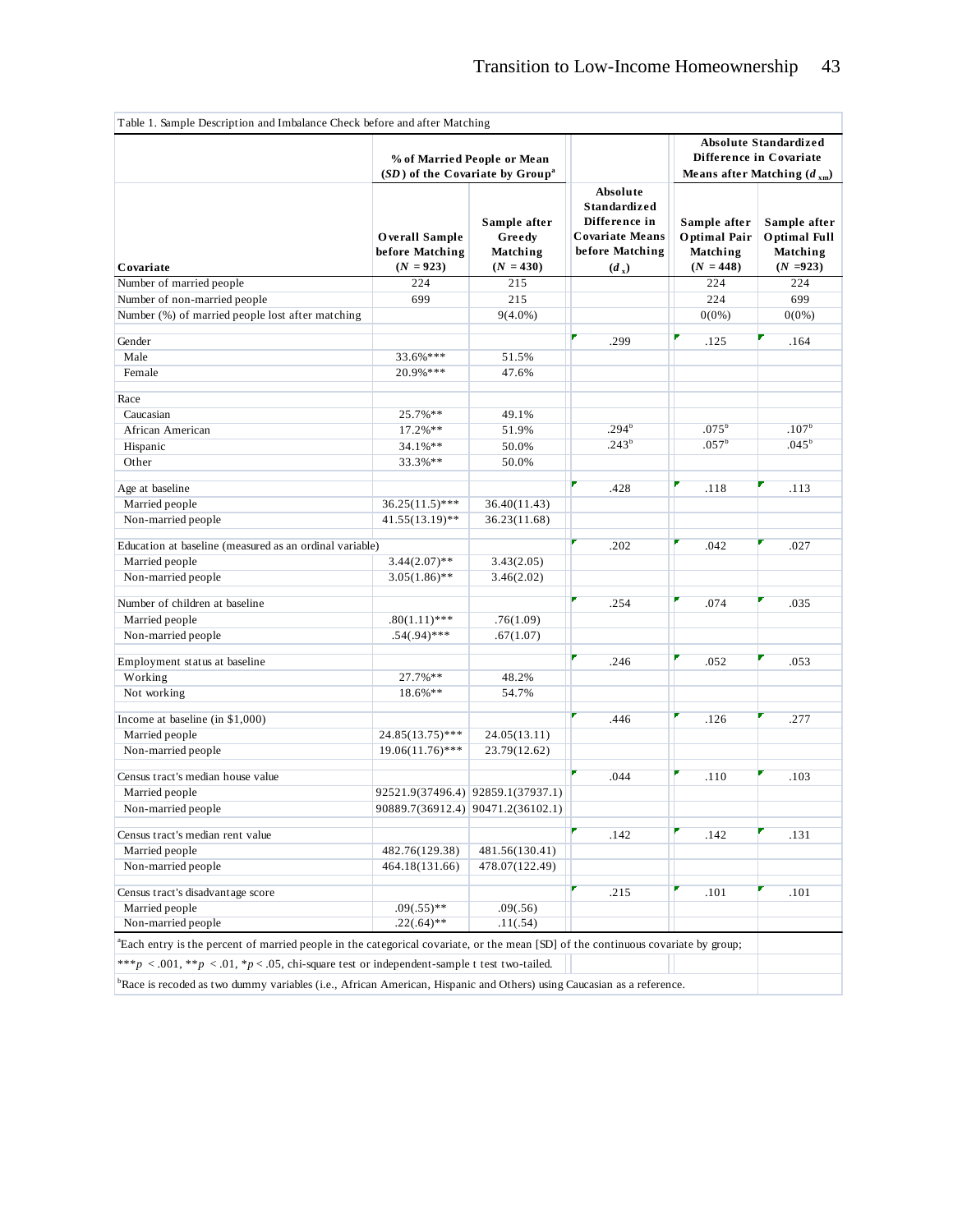

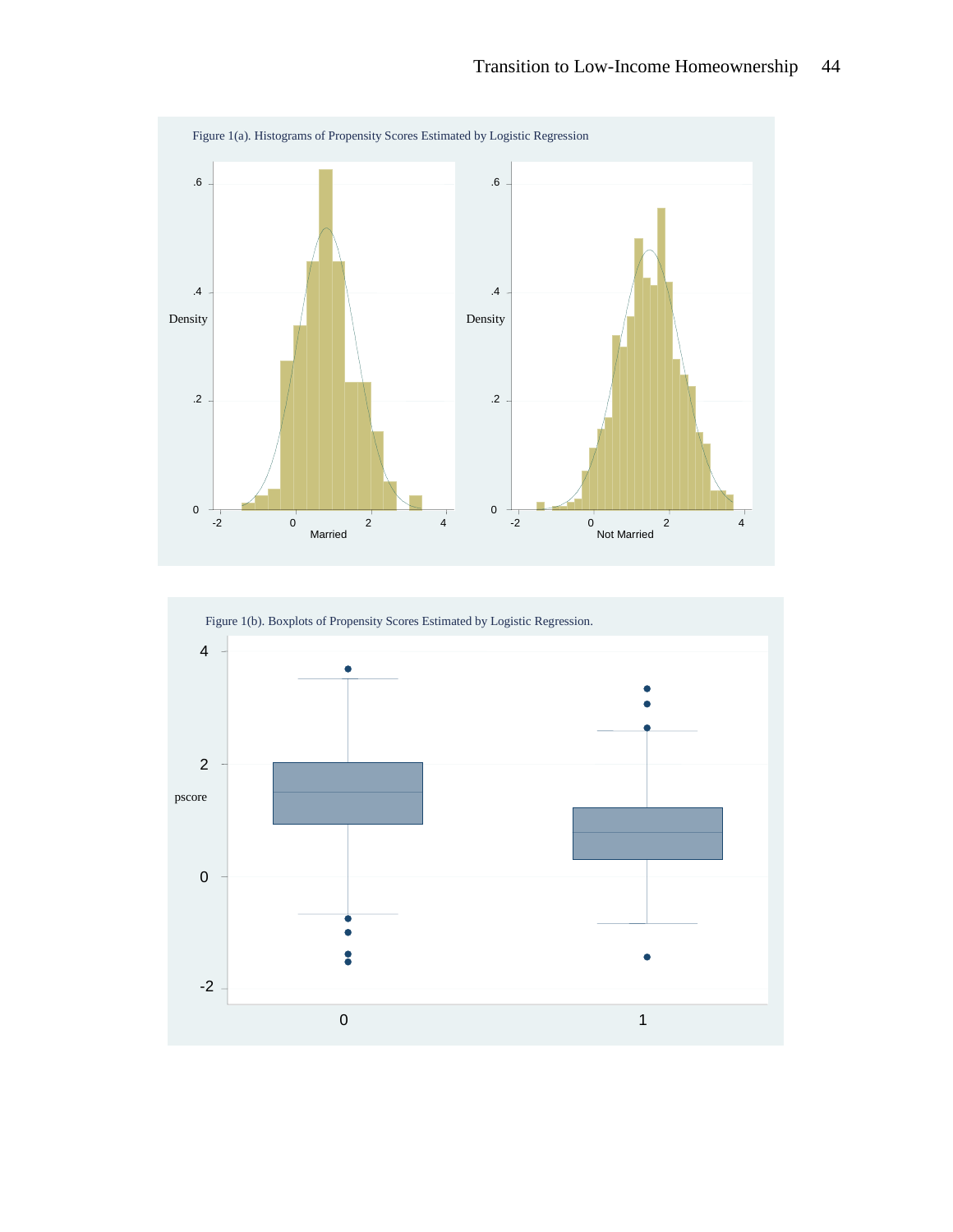